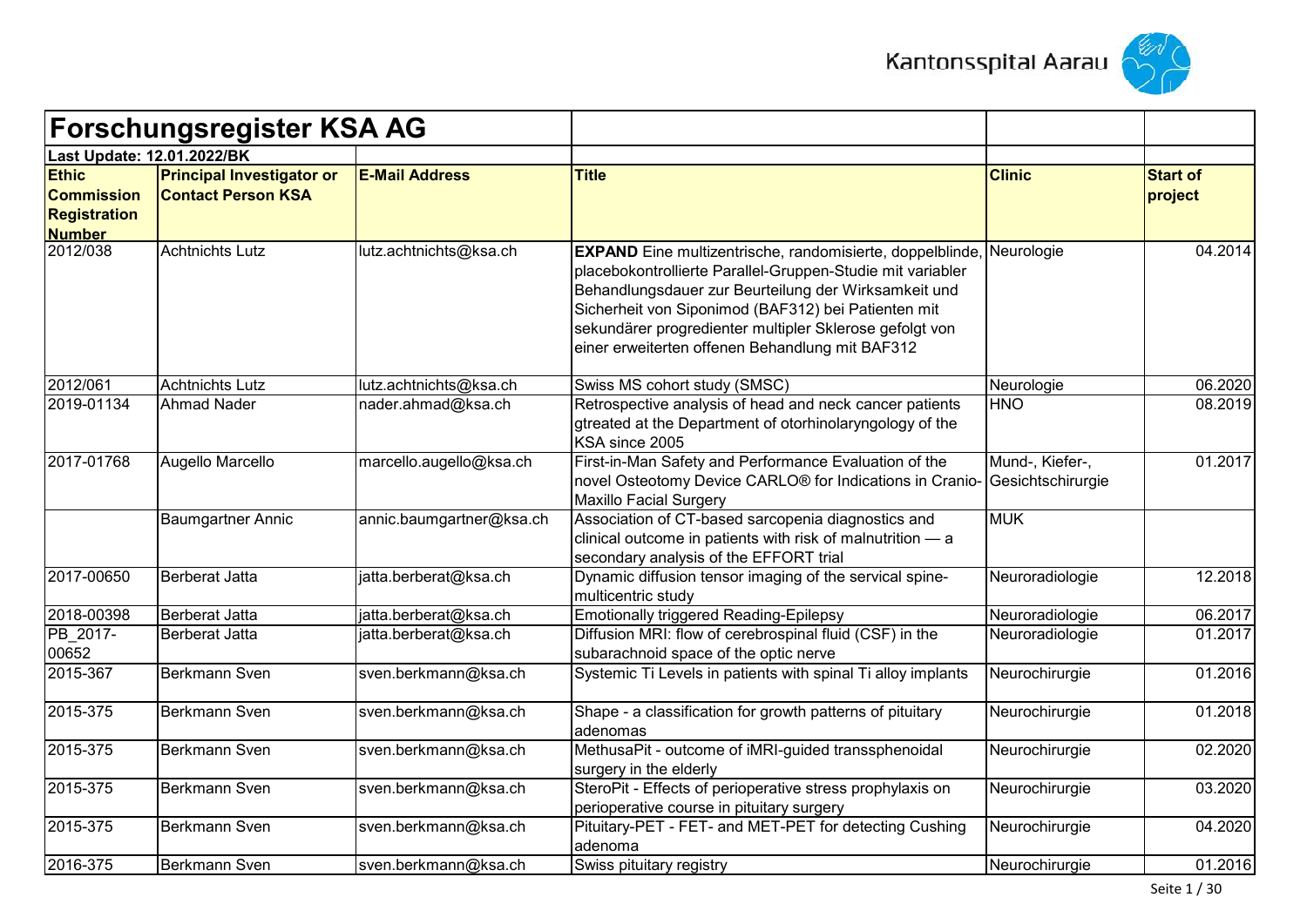



|                                                                           | <b>Forschungsregister KSA AG</b>                              |                         |                                                                                                                                                                                                                                                                                        |                                                                |                            |
|---------------------------------------------------------------------------|---------------------------------------------------------------|-------------------------|----------------------------------------------------------------------------------------------------------------------------------------------------------------------------------------------------------------------------------------------------------------------------------------|----------------------------------------------------------------|----------------------------|
| Last Update: 12.01.2022/BK                                                |                                                               |                         |                                                                                                                                                                                                                                                                                        |                                                                |                            |
| <b>Ethic</b><br><b>Commission</b><br><b>Registration</b><br><b>Number</b> | <b>Principal Investigator or</b><br><b>Contact Person KSA</b> | <b>E-Mail Address</b>   | <b>Title</b>                                                                                                                                                                                                                                                                           | <b>Clinic</b>                                                  | <b>Start of</b><br>project |
| 2016-375                                                                  | Berkmann Sven                                                 | sven.berkmann@ksa.ch    | Postoperative course and outcome of optic chiams<br>syndrome after pituitary surgery                                                                                                                                                                                                   | Neurochirurgie                                                 | 04.2018                    |
| 2016-375                                                                  | Berkmann Sven                                                 | sven.berkmann@ksa.ch    | Endocrinological outcome of transsphenoidal pituitary<br>surgery with respect to shape grades (EndoShape)                                                                                                                                                                              | Neurochirurgie                                                 | 07.2018                    |
| 2018-00514                                                                | Bernhard-Stirnemann Sara                                      | sara.bernhard@ksa.ch    | The susceptibility to other infectious disease following<br>measles during a three year Observation period - A case<br>control study                                                                                                                                                   | Klinik für Kinder und<br>Jugendliche                           |                            |
| 2018-00577                                                                | Bernhard-Stirnemann Sara                                      | sara.bernhard@ksa.ch    | CH-SUR (Influenza Study)                                                                                                                                                                                                                                                               | Klinik für Kinder und<br>Jugendliche                           | 12.2020                    |
| NCT03044509                                                               | Bernhard-Stirnemann Sara                                      | sara.bernhard@ksa.ch    | Diagnosis of Tuberculosis in Swiss Children (CITRUS)                                                                                                                                                                                                                                   | Klinik für Kinder und<br>Jugendliche                           | 04.2017                    |
| 2014-032                                                                  | Berthet Gérald                                                | gerald.berthet@ksa.ch   | Epidemiologie von juv. Arthritiden in der CH. Etablierung<br>einer pädiatrischen Kohorte für entzündlich-rheumatische<br>Erkrankungen Leit-EK: VD 207/13                                                                                                                               | Klinik für Kinder und<br>Jugendliche                           | 07.2016                    |
| 2018-01271                                                                | <b>Blum Claudine</b>                                          | claudine.blum@ksa.ch    | Screening and treatment of glucocorticoid-induced<br>hyperglycemia - a retrospective observational single-center<br>study (retroGLUCOCORT)                                                                                                                                             | <b>MUK</b>                                                     | 01.2019                    |
| EudraCT: 2017-Blum Claudine<br>0011638-24                                 |                                                               | claudine.blum@ksa.ch    | First Evaluation of Morphine Hydrochloride by Nebulisation<br>Compared to Intravenous Route in Healthy Volunteers:<br>Preliminary Study Dose (aeromorph 1); ancillary project:<br>stress biomarkers after moderate pain stimulus in healthy<br>volunteers - influence of i.v. morphine | MUK/Service<br>d'Accueil des<br>Urgences, CHU<br>Rouen, France | 06.2016                    |
| not required                                                              | <b>Blum Claudine</b>                                          | claudine.blum@ksa.ch    | Review and Meta-Analysis of treatment of glucocorticoid-<br>induced hyperglycemia                                                                                                                                                                                                      | <b>MUK</b>                                                     | 01.2018                    |
| 2020-00878                                                                | <b>Blum Kim</b>                                               | kim.blum@ksa.ch         | COMET - COvid MEdicaTion study In Zusammenarbeit mit<br>dem LUKS                                                                                                                                                                                                                       | Spitalpharmazie                                                | 07.2020                    |
| 2016-02058                                                                | <b>Bregenzer Andrea</b>                                       | andrea.bregenzer@ksa.ch | Mgmt of Hepatitis C in drug substitution programs - Kanton  INF<br>Aargau                                                                                                                                                                                                              |                                                                | 05.2013                    |
| 2358                                                                      | <b>Brinkert Miriam</b>                                        | miriam.brinkert@ksa.ch  | Mitra-Swiss Registry - An observational study of patients<br>treated by MitraVlip system in Switzerland                                                                                                                                                                                | Kardiologie                                                    | 05.2014                    |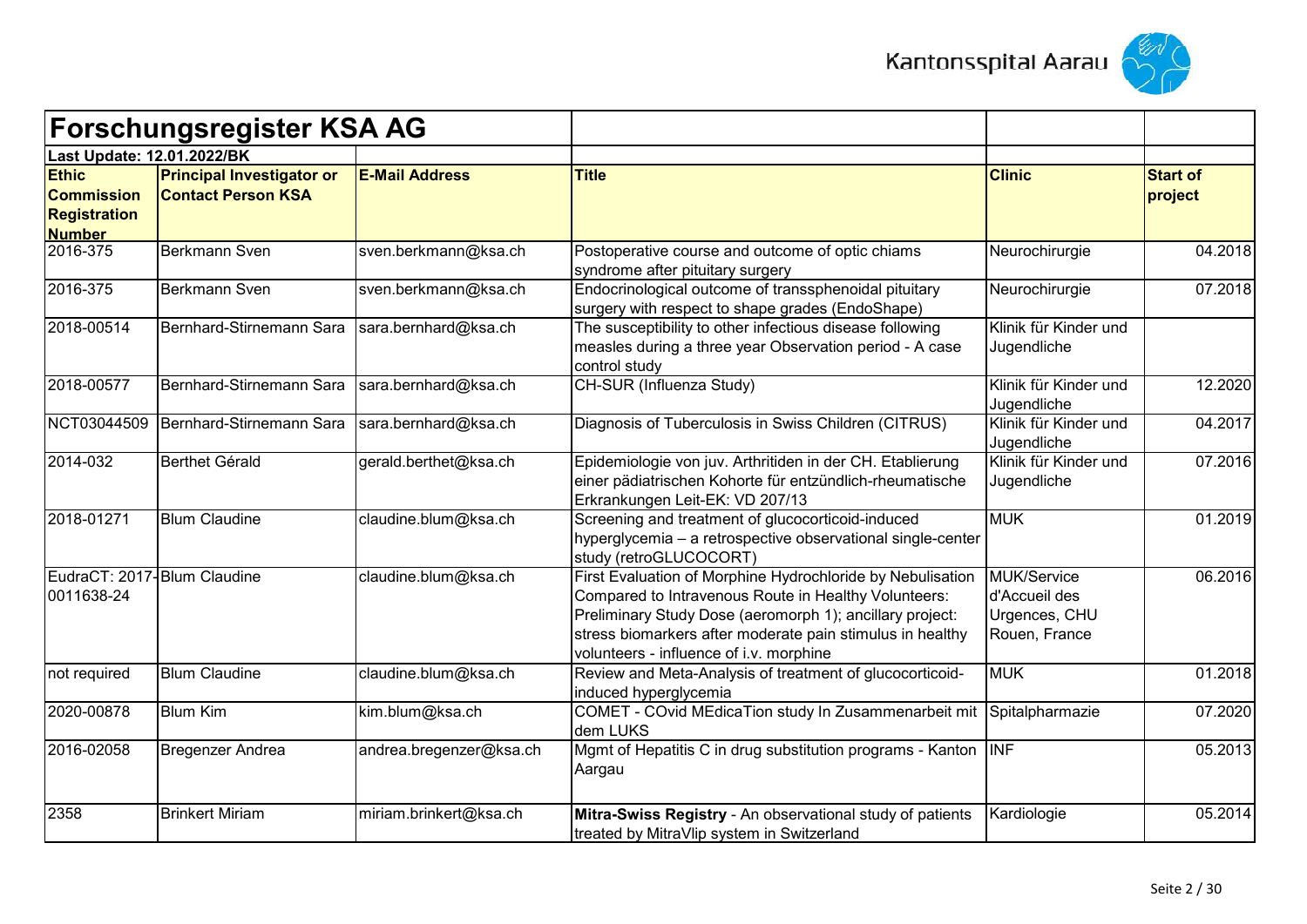



|                                                                           | <b>Forschungsregister KSA AG</b>                              |                           |                                                                                                                                                                                                                   |               |                            |
|---------------------------------------------------------------------------|---------------------------------------------------------------|---------------------------|-------------------------------------------------------------------------------------------------------------------------------------------------------------------------------------------------------------------|---------------|----------------------------|
| Last Update: 12.01.2022/BK                                                |                                                               |                           |                                                                                                                                                                                                                   |               |                            |
| <b>Ethic</b><br><b>Commission</b><br><b>Registration</b><br><b>Number</b> | <b>Principal Investigator or</b><br><b>Contact Person KSA</b> | <b>E-Mail Address</b>     | <b>Title</b>                                                                                                                                                                                                      | <b>Clinic</b> | <b>Start of</b><br>project |
| 305/11                                                                    | <b>Brinkert Miriam</b>                                        | miriam.brinkert@ksa.ch    | <b>SWISS TAVI Registry - Nationale Datenbank zur</b><br>Evaluation einer minimal-invasiven<br>Aortenklappenimplantation bei Patienten mit schwerer<br>Aortenklappenstenose                                        | Kardiologie   | 11.2015                    |
| 2019-01886                                                                | <b>Miriam Brinkert</b>                                        | miriam.brinkert@ksa.ch    | SwissSCAD registry                                                                                                                                                                                                | Kardiologie   | 2020                       |
| 2020-01528                                                                | <b>Miriam Brinkert</b>                                        | miriam.brinkert@ksa.ch    | TAVI-PCI (optimal timing of Transcatheter Aortic Valve<br>Implantation and Percutaneous Coronary Intervention) Trial                                                                                              | Kardiologie   | 2020                       |
| 2017-01600                                                                | <b>Brockmeier Hanna</b>                                       | hanna.brockmeier@ksa.ch   | EORTC 1420-HNCG-ROG: Phase III study assessing the<br>"best of" radiotherapy compared to the "best of" surgery<br>(trans-oral surgery (TOS)) in patients with T1-T2, N0<br>oropharyngeal carcinoma (Best-Of)      | <b>HNO</b>    | 12.2017                    |
| 2020-00666                                                                | <b>Brockmeier Hanna</b>                                       | hanna.brockmeier@ksa.ch   | Dysosmia and Dysgeusia in COVID-19 patients<br>(Masterarbeit)                                                                                                                                                     | <b>HNO</b>    |                            |
| 2016-01475                                                                | <b>Buchkremer Florian</b>                                     | florian.buchkremer@ksa.ch | Randomized double-blind placebo-controlled trial assessing Nephrologie<br>the efficacy of standard and low dose hydrochlorothiazide<br>treatment in the prevention of recurrent nephrolithiasis.<br>NOSTONE-TRIAL |               | 03.2017                    |
| 405/12                                                                    | <b>Buchkremer Florian</b>                                     | florian.buchkremer@ksa.ch | Schweizerische Nierensteinkohorte                                                                                                                                                                                 | Nephrologie   | 07.2017                    |
| 405/13                                                                    | <b>Buchkremer Florian</b>                                     | florian.buchkremer@ksa.ch | <b>Swiss Kidney Stone Cohort</b><br>Schweizerische Nierenstein-Kohorte                                                                                                                                            | Nephrologie   | 07.2017                    |
| not required                                                              | <b>Buchkremer Florian</b>                                     | florian.buchkremer@ksa.ch | Swiss Soliris aHUS Reimbursement Registry                                                                                                                                                                         | Nephrologie   | 03.2020                    |
| 2020-02567                                                                | Büchler Lorenz                                                | lorenz.buechler@ksa.ch    | Preservation of hip joint capsule in total hip arthroplasty via<br>the direct anterior approach leads to improved early<br>functional outcome.                                                                    | Orthopädie    |                            |
| 2021-01466                                                                | <b>Burn Felice</b>                                            | felice.burn@ksa.ch        | Evaluation of efficiency and accuracy of a deep learning-bas Institut für Radiologie                                                                                                                              |               | 08.2021                    |
|                                                                           | <b>Burn Felice</b>                                            | felice.burn@ksa.ch        | A retrospective, non-interventional, randomized validation<br>of AI assisted prostate cancer detection in MRI                                                                                                     | Radiologie    |                            |
| 2021-01466                                                                | <b>Burn Felice</b>                                            | felice.burn@ksa.ch        | EFFORT (Secondary Analysis) - Automated deep learning<br>model to analyze CT-derived body compositions and early<br>identification of high-risk patients with adverse clinical<br>outcome                         | Radiologie    | 09.2021                    |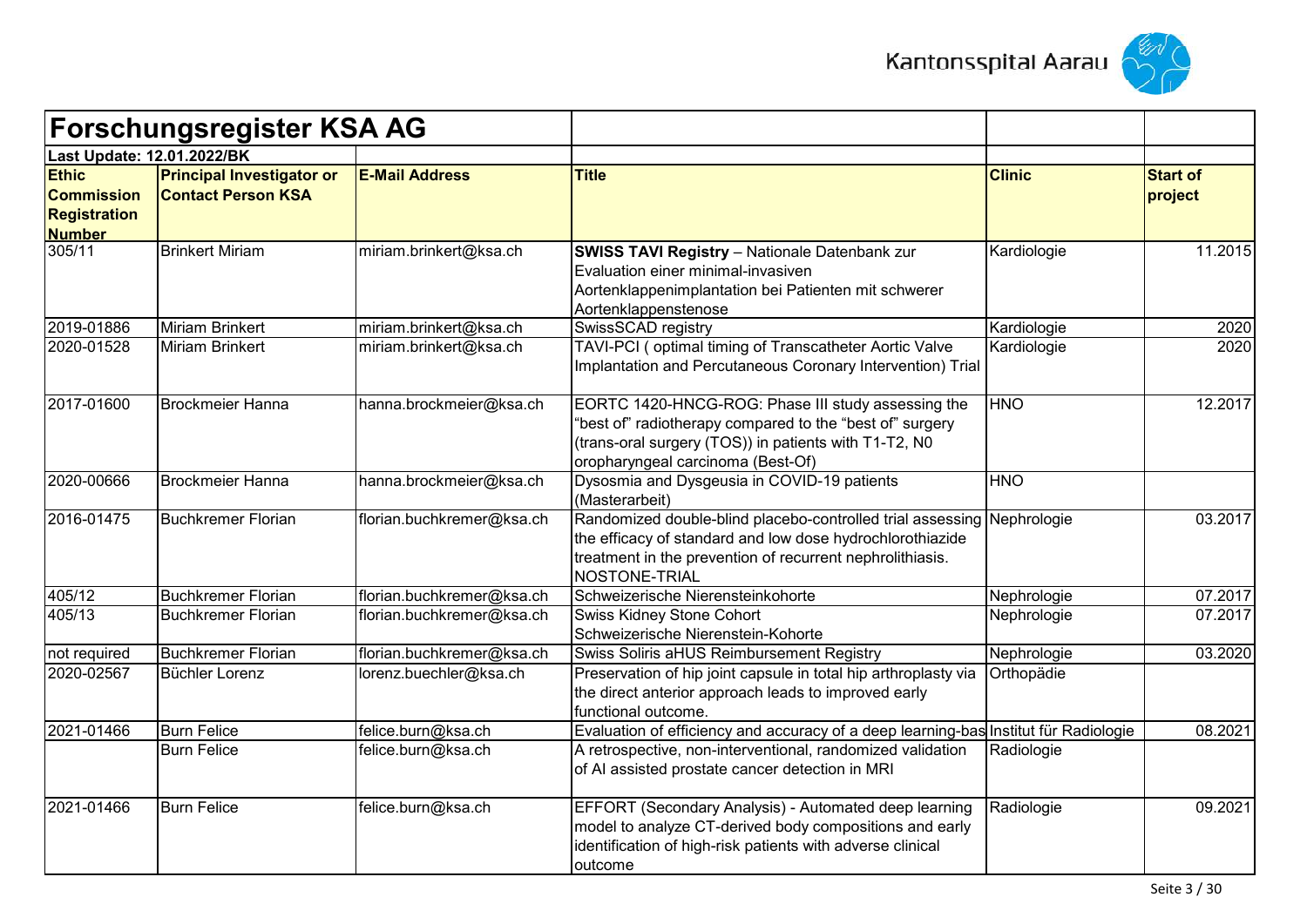



|                                                                           | <b>Forschungsregister KSA AG</b>                              |                         |                                                                                                                                                                           |                                                      |                            |
|---------------------------------------------------------------------------|---------------------------------------------------------------|-------------------------|---------------------------------------------------------------------------------------------------------------------------------------------------------------------------|------------------------------------------------------|----------------------------|
| Last Update: 12.01.2022/BK                                                |                                                               |                         |                                                                                                                                                                           |                                                      |                            |
| <b>Ethic</b><br><b>Commission</b><br><b>Registration</b><br><b>Number</b> | <b>Principal Investigator or</b><br><b>Contact Person KSA</b> | <b>E-Mail Address</b>   | <b>Title</b>                                                                                                                                                              | <b>Clinic</b>                                        | <b>Start of</b><br>project |
| 2009/111                                                                  | Cantoni Nathan                                                | nathan.cantoni@ksa.ch   | Datenbank mit klinischen und laborchemischen Parametern<br>für primäre Immundefekte (ESID Register)                                                                       | Onkologie,<br>Hämatologie und<br>Transfusionsmedizin | 08.2015                    |
| 2013/038                                                                  | Cantoni Nathan                                                | nathan.cantoni@ksa.ch   | Swiss Lenalidomide In MDS del(5q) - Registry (SLIM-<br>Registry): Registrierung von Pat. Mit MDS del(5q) unter<br>Revlimid (SLIM)                                         | Onkologie,<br>Hämatologie und<br>Transfusionsmedizin | 08.2015                    |
| 2021-00044                                                                | Cantoni Nathan                                                | nathan.cantoni@ksa.ch   | iROM2 - Immunmodulation mit Eltrombopag bei jun-gen<br>Erwachsenen mit idiopathischer<br>thrombozytopenischer Purpura (ITP)                                               | Onkologie,<br>Hämatologie und<br>Transfusionsmedizin |                            |
| not required                                                              | Cantoni Nathan                                                | nathan.cantoni@ksa.ch   | Swiss SOLIRIS Reimbursement Registry SSRR-Register<br>von Patienten, die an paroxymaler nächtlicher<br>Hämoglobinurie, die mit Soliris® (Eculizumab) behandelt<br>werden. | Onkologie,<br>Hämatologie und<br>Transfusionsmedizin | 04.2019                    |
| 2009/038                                                                  | Capone Mori Andrea                                            | andrea.capone@ksa.ch    | Register MDD/B und SMA                                                                                                                                                    | Klinik für Kinder und<br>Jugendliche                 | 01.2009                    |
| Spezialbew.<br><b>BAG</b>                                                 | Capone Mori Andrea                                            | andrea.capone@ksa.ch    | Schweiz. Pädiatrisches Stroke-Register (SNPSR)                                                                                                                            | Klinik für Kinder und<br>Jugendliche                 | 01.2000                    |
| not required                                                              | Capraro Joel                                                  | joel.capraro@ksa.ch     | Datenbank punktierter Schilddrüsenknoten                                                                                                                                  | <b>MUK</b>                                           | 01.2017                    |
| ssion Zürich                                                              | Leitethikkommi Conca Antoinette<br>Boden Karsten              | antoinette.conca@ksa.ch | DRG Begleitforschung Pflege "Monitoring der<br>Arbeitsumgebungs- und Pflegequalität, 3.<br>Querschnittserhebung                                                           | stationärer Bereich<br><b>KSA</b>                    | 01.2019                    |
| 2018-01671                                                                | Conen Anna                                                    | anna.conen@ksa.ch       | PTX3 AML Studie über eine Genanalyse zur Pilzprophylaxe Infektiologie<br>bei Patienten, die wegen einer akuten myeloischen<br>Leukämie behandelt werden                   |                                                      | 04.2019                    |
| 2020-00438                                                                | Conen Anna                                                    | anna.conen@ksa.ch       | Early diagnosis of septic arthritis and periprosthetic joint<br>infections using new diagnostic methods in the synovial<br>fluid                                          | Infektiologie                                        | 06.2020                    |
| 2020-00818                                                                | Conen Anna                                                    | anna.conen@ksa.ch       | <b>SOLIDARITY PLUS TRIAL</b>                                                                                                                                              | Infektiologie                                        | 11.2021                    |
| 2020-01108                                                                | Conen Anna                                                    | anna.conen@ksa.ch       | Functional Host Genomicsi n Infectious Diseases (FHoGID) Infektiologie                                                                                                    |                                                      | 01.2021                    |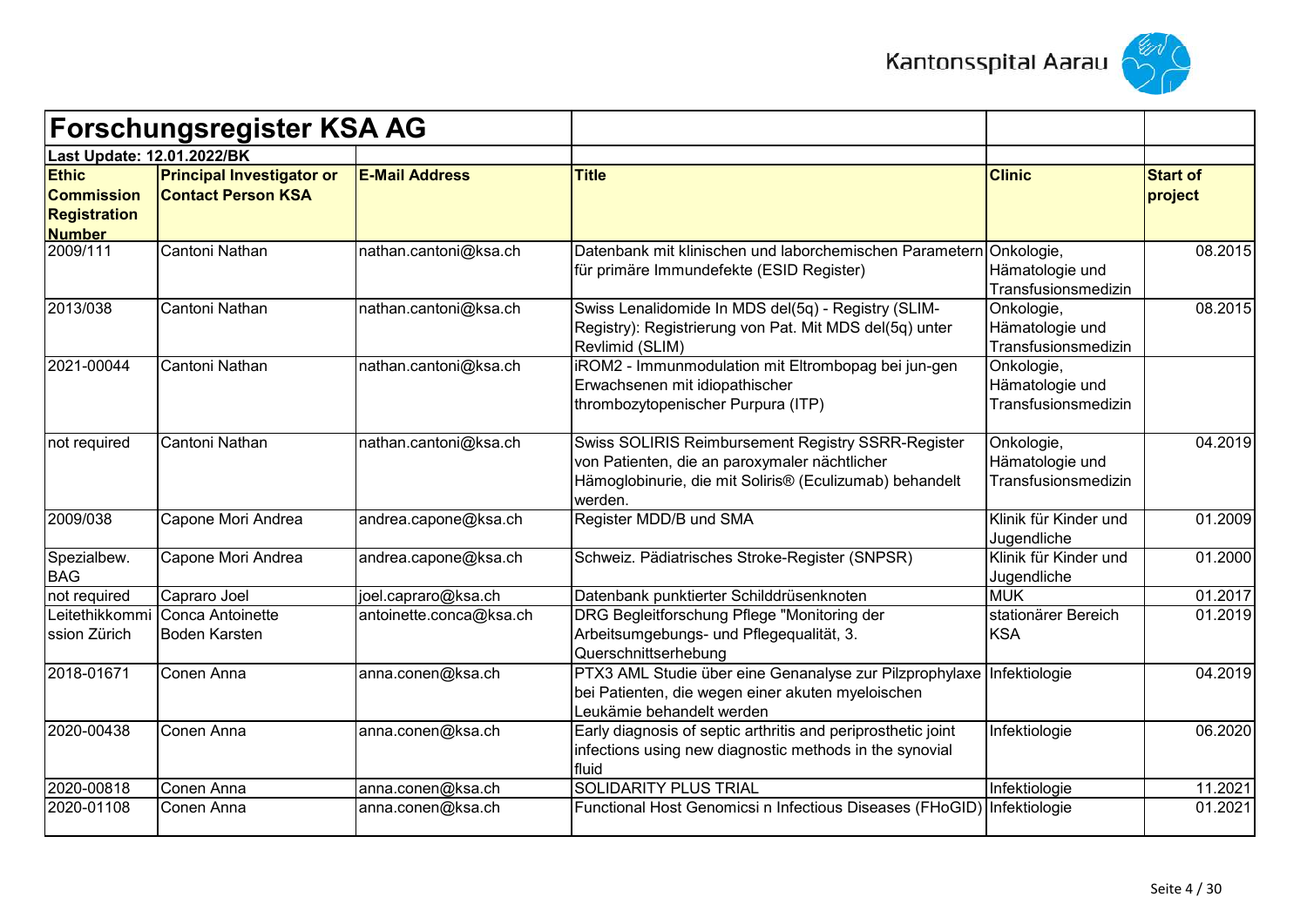



| <b>Forschungsregister KSA AG</b>                                          |                                                               |                          |                                                                                                                                                                                                                                    |                   |                            |
|---------------------------------------------------------------------------|---------------------------------------------------------------|--------------------------|------------------------------------------------------------------------------------------------------------------------------------------------------------------------------------------------------------------------------------|-------------------|----------------------------|
| Last Update: 12.01.2022/BK                                                |                                                               |                          |                                                                                                                                                                                                                                    |                   |                            |
| <b>Ethic</b><br><b>Commission</b><br><b>Registration</b><br><b>Number</b> | <b>Principal Investigator or</b><br><b>Contact Person KSA</b> | <b>E-Mail Address</b>    | <b>Title</b>                                                                                                                                                                                                                       | <b>Clinic</b>     | <b>Start of</b><br>project |
| 2020-01424                                                                | Conen Anna                                                    | anna.conen@ksa.ch        | Surgical site infections following spinal surgery with and<br>without implants: Retrospective cohort study to compare<br>management and outcome.                                                                                   | Infektiologie     | 01.2021                    |
| 2020-01544                                                                | Conen Anna                                                    | anna.conen@ksa.ch        | Infections associated with anterior cruciate ligament plastic -<br>diagnostic, treatment and outcome: a multicenter study                                                                                                          | Infektiologie     | 06.2020                    |
| 2020-01886                                                                | Conen Anna                                                    | anna.conen@ksa.ch        | <b>LOGGIC Core BioClinical Data Bank</b>                                                                                                                                                                                           | Infektiologie     | 10.2020                    |
| 2020-02380                                                                | Conen Anna                                                    | anna.conen@ksa.ch        | Prevalence of enterococcal groin colonization in<br>cardiological patients                                                                                                                                                         | Infektiologie     | 11.2020                    |
| 2020-02490                                                                | Conen Anna                                                    | anna.conen@ksa.ch        | Early diagnosis and treatment monitoring of device-<br>associated and native meningitis using D-lactate, a<br>pathogen-specific diagnostic biomarker, in cerebrospinal<br>fluid                                                    | Infektiologie     | 01.2021                    |
| Ethic vote by<br>the Swiss TAVI<br>registry                               | Conen Anna                                                    | anna.conen@ksa.ch        | TAVI-endocarditis cases in Switzerland (in collaboration<br>with the Swiss TAVI registry)                                                                                                                                          | Infektiologie     | 06.2016                    |
| 2017-00780                                                                | Diepers Michael                                               | michael.diepers@ksa.ch   | Registry study to evaluate the safety and effectivness of the Neuroradiologie<br>Comaneci ® device in patients undergoing aneurysm-<br>coiling in treatment of intracranical aneurysms                                             |                   | 07.2017                    |
| 2021-00212                                                                | Dolp Armando                                                  | Armando.Dolp@ksa.ch      | <b>Protocol Amendment</b><br>A Prospective, Randomized, Multicenter Study to<br>Demonstrate the Superiority<br>of the Barricaid® to Discectomy for Primary Lumbar Disc<br>Herniation: Extended<br>Follow-Up of the Barricaid® More | Neurochirurgie    | 09.2021                    |
| 2021-01334                                                                | Doulberis Michael                                             | michael.doulberis@ksa.ch | European Registry on the management of Helicobacter<br>pylori infection (Hp.EuReg)                                                                                                                                                 | Gastroenterologie | 07.2021                    |
|                                                                           | <b>Drozdov Daniel</b>                                         | daniel.drozdov@ksa.ch    | Preparation Study for Introduction of newborn screening for KKJ<br>X-linked Adrenoleukodystrophy in Switzerland                                                                                                                    |                   |                            |
| 2011/076                                                                  | Eberle Brigitte                                               | brigitte.eberle@ksa.ch   | Blasenkarzinom: Tetramodal therapy of bladder cancer with Radio-Onkologie<br>THT and CRT following TUR-BT                                                                                                                          |                   | 12.2012                    |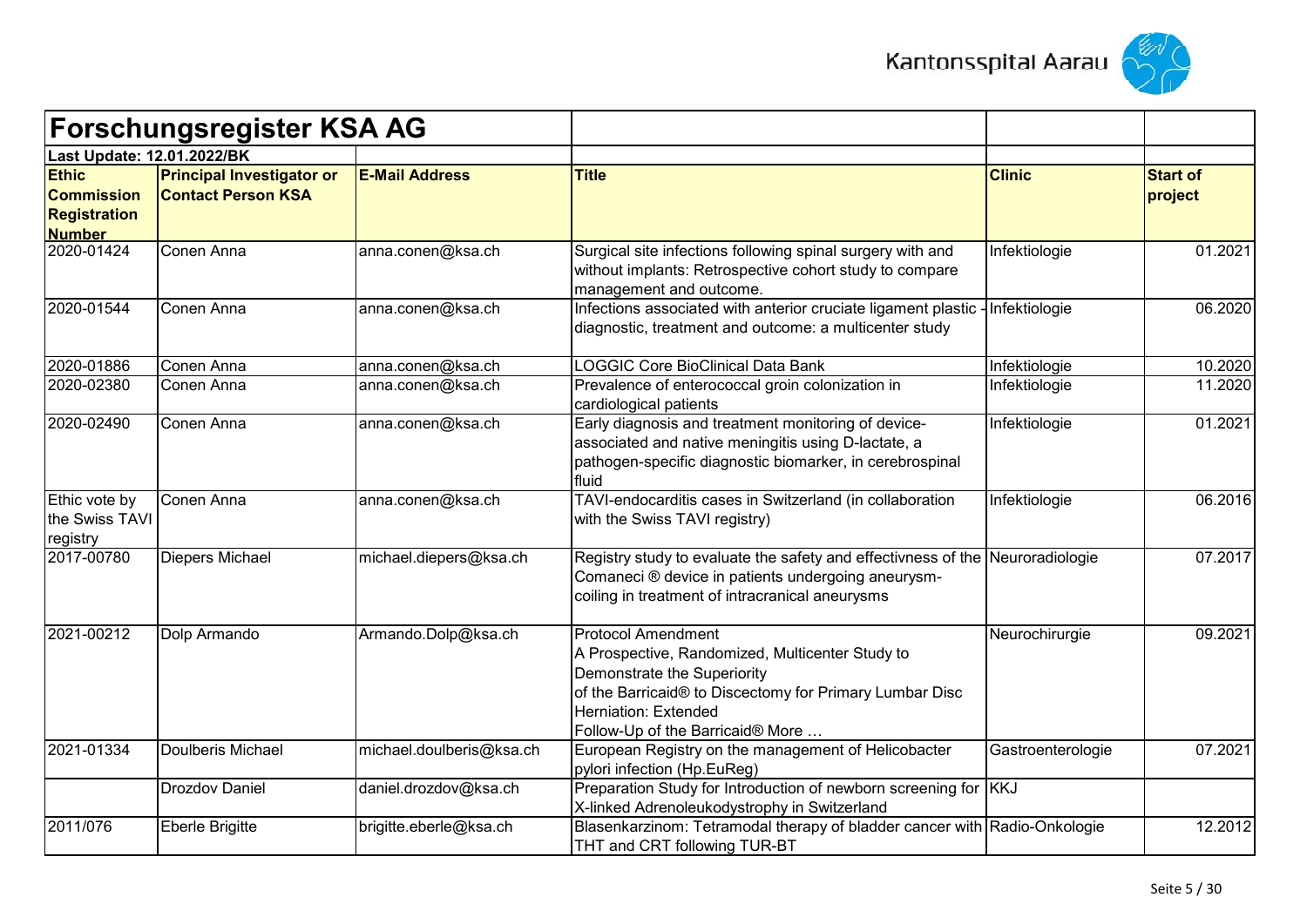



| <b>Forschungsregister KSA AG</b><br>Last Update: 12.01.2022/BK            |                                                               |                         |                                                                                                                                                                                                                                                     |                                      |                            |
|---------------------------------------------------------------------------|---------------------------------------------------------------|-------------------------|-----------------------------------------------------------------------------------------------------------------------------------------------------------------------------------------------------------------------------------------------------|--------------------------------------|----------------------------|
|                                                                           |                                                               |                         |                                                                                                                                                                                                                                                     |                                      |                            |
| <b>Ethic</b><br><b>Commission</b><br><b>Registration</b><br><b>Number</b> | <b>Principal Investigator or</b><br><b>Contact Person KSA</b> | <b>E-Mail Address</b>   | <b>Title</b>                                                                                                                                                                                                                                        | <b>Clinic</b>                        | <b>Start of</b><br>project |
| 2019-02029                                                                | Eng Peter                                                     | peter.eng@ksa.ch        | food protein induced enterocolitis syndrome in Swiss<br>children                                                                                                                                                                                    | Klinik für Kinder und<br>Jugendliche | 12.2019                    |
| 2019-01663                                                                | Enz Tim                                                       | tim.enz@ksa.ch          | Retinal alterations in Normal Pregnancy and in<br>Preeclampsia - A Pilot Study                                                                                                                                                                      | Augenklinik                          | 10.2019                    |
| 2019-01689                                                                | Enz Tim                                                       | tim.enz@ksa.ch          | Evaluation of ocular and periocular pressure dynamics and<br>their effect on ocular perfusion - a pilot study                                                                                                                                       | <b>Augenklinik</b>                   | 10.2019                    |
| 2016-02233                                                                | <b>Findling Oliver</b>                                        | oliver.findling@ksa.ch  | Retrospective analysis of treatment decisions and outcome<br>in patients with multiple sclerosis                                                                                                                                                    | Neurologie                           | 02.2017                    |
| 2020-02125                                                                | <b>Findling Oliver</b>                                        | oliver.findling@ksa.ch  | BN42083 - A PHASE IIIB MULTICENTER, RANDOMIZED,<br>DOUBLE-BLIND, CONTROLLED STUDY TO EVALUATE<br>THE EFFICACY, SAFETY AND PHARMACOKINETICS OF<br>A HIGHER DOSE OF OCRELIZUMAB IN ADULTS WITH<br>PRIMARY PROGRESSIVE MULTIPLE SCLEROSIS              | Neurologie                           |                            |
| 2020-02391                                                                | <b>Findling Oliver</b>                                        | oliver.findling@ksa.ch  | A Phase III, Multicenter, Randomized, Parallel Group,<br>Double Blind, Double Dummy, Active Controlled Study of<br>Evobrutinib Compared with Teriflunomide, in Participants<br>with Relapsing Multiple Sclerosis to Evaluate Efficacy and<br>Safety | Neurologie                           | 04.2021                    |
| not required                                                              | Fröhlich Martin R.                                            | martin.froehlich@ksa.ch | Faktoren zur gelingenden inter- und intraprofessionellen<br>Zusammenarbeit in Krisensituationen am Beispiel COVID-<br>19 auf der Intensivstation - eine qualitative Studie                                                                          | Perioperative Medizin                | 04.2017                    |
| 2017-00704                                                                | Fux Christoph                                                 | christoph.fux@ksa.ch    | 'Diagnostic yield of bacterial stool cultures and Clostridium<br>difficile toxin analysis in hospitalized patients according to<br>the hospitalization day"                                                                                         | Infektiologie                        | 05.2017                    |
| 2018-00254                                                                | Fux Christoph                                                 | christoph.fux@ksa.ch    | Surgical site infection surveillance in cranial neurosurgery -<br>evaluation of risk factors and implementation of an infection<br>prevention-bundle                                                                                                | Infektiologie                        | 05.2018                    |
| 2014-401                                                                  | Gambazzi Franco                                               | franco.gambazzi@ksa.ch  | When to operate: procalcitonin as predictive factor in<br>parapneumonic empyema stage II to III                                                                                                                                                     | Thoraxchirurgie                      | 01.2015                    |
| 2015-164                                                                  | Gambazzi Franco                                               | franco.gambazzi@ksa.ch  | Prospektive Studie zur Erfassung der postoperativen<br>Fistelung<br>der Thoraxdrainage                                                                                                                                                              | Thoraxchirurgie                      | 06.2015                    |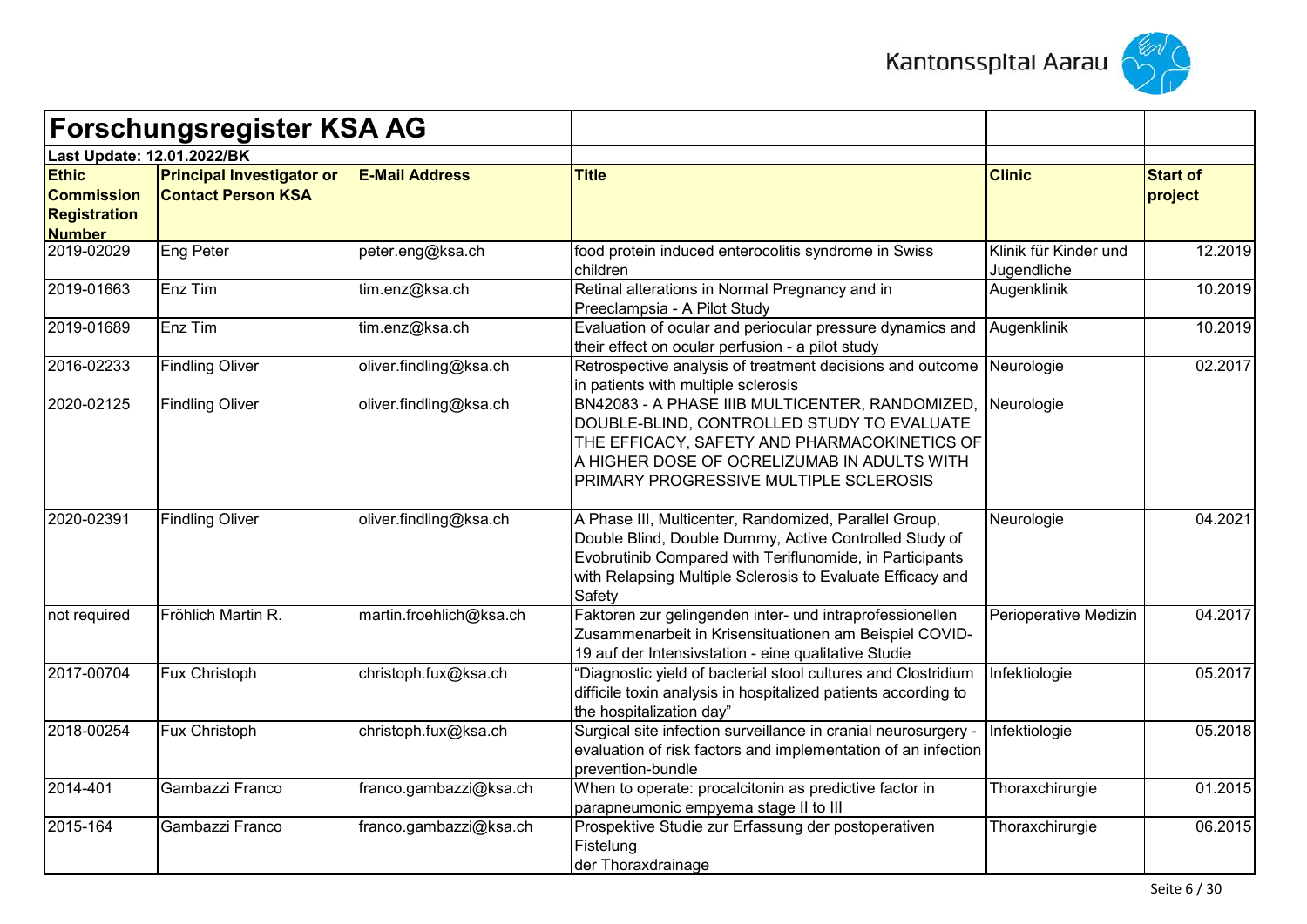



|                                                                           | <b>Forschungsregister KSA AG</b>                              |                            |                                                                                                                                                                                                                      |                                        |                            |
|---------------------------------------------------------------------------|---------------------------------------------------------------|----------------------------|----------------------------------------------------------------------------------------------------------------------------------------------------------------------------------------------------------------------|----------------------------------------|----------------------------|
| Last Update: 12.01.2022/BK                                                |                                                               |                            |                                                                                                                                                                                                                      |                                        |                            |
| <b>Ethic</b><br><b>Commission</b><br><b>Registration</b><br><b>Number</b> | <b>Principal Investigator or</b><br><b>Contact Person KSA</b> | <b>E-Mail Address</b>      | <b>Title</b>                                                                                                                                                                                                         | <b>Clinic</b>                          | <b>Start of</b><br>project |
| 2018-01850                                                                | Gauthier Dr. Saskia                                           | saskia.gauthier@ksa.ch     | Prüfung der postmortalen Pupillenreaktion nach<br>subkonjunktivaler Injektion von Adrenalin als Parameter für<br>die Todeszeitschätzung                                                                              | Forensische Medizin                    | 01.2020                    |
| not required                                                              | <b>Gauthier Saskia</b>                                        | saskia.gauthier@ksa.ch     | Der Lockdown im Kanton Aargau - mehr Fälle von Suiziden Institut für<br>und häuslicher Gewalt?                                                                                                                       | Rechtsmedizin -<br>Forensische Medizin | 07.2020                    |
| 2017-00508                                                                | <b>Gissler Hans Martin</b>                                    | hansmartin.gissler@ksa.ch  | Stellarex Vascular E-Registry - SAVER                                                                                                                                                                                | Radiologie                             | 05.2017                    |
| 2018-01052                                                                | Giacchi Marco                                                 | marco.giacchi@ksa.ch       | iModern- Multi-vessel revascularizatiOn During<br>percutaneous coronary intervEntion for acute myocaRdial<br>Infarction: The iMODERN randomized trial                                                                | Kardiologie                            | 1.2018                     |
| 2019-00910                                                                | Giacchi Marco                                                 | marco.giacchi@ksa.ch       | The SALINE Study: Diagnostic accuracy of the saline-<br>induced distal to aortic coronary pressure ratio compared<br>with clinically available resting and hyperemic indices of<br>coronary artery stenosis severity | Kardiologie                            | 2020                       |
| NCT04442685                                                               | Gittermann Matthias                                           | matthias.gittermann@ksa.ch | Swiss Pediatric Heart Cohort (SPHC)                                                                                                                                                                                  | Klinik für Kinder und<br>Jugendliche   | 12.2021                    |
| 2019-01188                                                                | <b>Glaab Richard</b>                                          | richard.glaab@ksa.ch       | osteochondrale Läsionen nach Patellaluxation -<br>internationale Mulizenterstudie - AGA Komitee Trauma                                                                                                               | Traumatologie                          | 05.2019                    |
| 2021-00874                                                                | <b>Glaab Richard</b>                                          | richard.glaab@ksa.ch       | Retrospektive Multicenterstudie zur Komplikationsanalyse<br>der konservativen und operativen Therapie der proximalen<br>Humerusfraktur                                                                               | Traumatologie/Orthopa                  | 04.2021                    |
| 2015-082                                                                  | Glaab Richard                                                 | richard.glaab@ksa.ch       | Knorpelregister DGOU                                                                                                                                                                                                 | Traumatologie                          | 09.2015                    |
| ausstehend                                                                | Glaab, Richard                                                | richard.glaab@ksa.ch       | Outcome nach Humerusfrakturen, AGA Komitee Trauma                                                                                                                                                                    | Traumatologie                          |                            |
| 2011-012                                                                  | Gomez Silvia                                                  | silvia.gomez@ksa.ch        | Dosisintensivierte Bestrahlung bei Patienten mit<br>Prostatakarzinom und PSA-Wiederanstieg nach<br>Prostataentfernung (SAKK 09 -10)                                                                                  | Radio-Onkologie                        | 01.2011                    |
| 2020-02932                                                                | Gomez Silvia                                                  | silvia.gomez@ksa.ch        | Analysis of a database of patients treated with low-dose<br>radiation therapy                                                                                                                                        | Radioonkologie                         |                            |
| 2019-00328                                                                | <b>Grobholz Rainer</b>                                        | rainer.grobholz@ksa.ch     | A retrospective multicentric study to understand the<br>genomic herterogeneity of metastatic prostatic carcinoma                                                                                                     | Pathologie                             | 09.2019                    |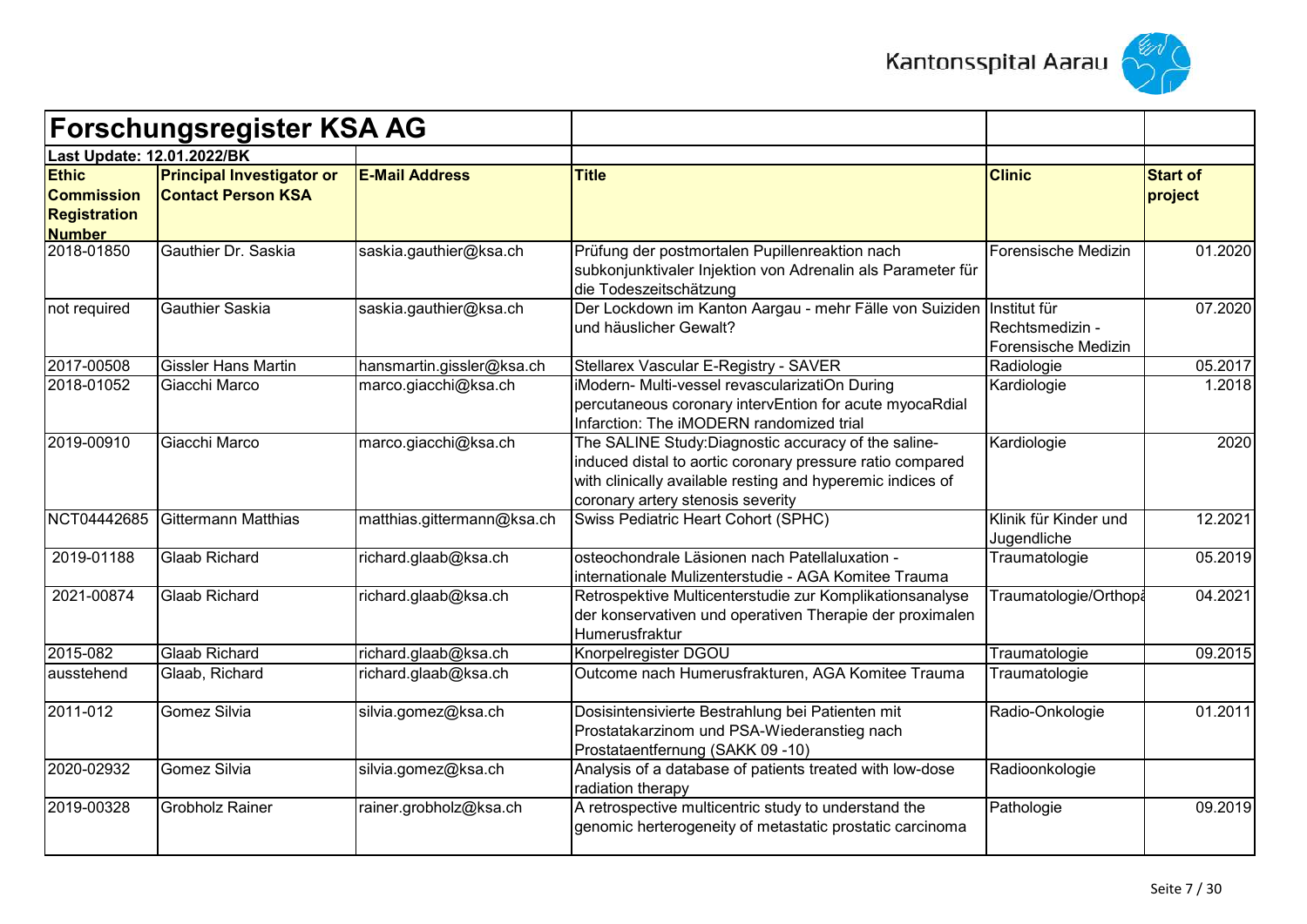



| <b>Forschungsregister KSA AG</b>                                          |                                                               |                           |                                                                                                                                                                                                                                  |                                      |                            |
|---------------------------------------------------------------------------|---------------------------------------------------------------|---------------------------|----------------------------------------------------------------------------------------------------------------------------------------------------------------------------------------------------------------------------------|--------------------------------------|----------------------------|
| <b>Last Update: 12.01.2022/BK</b>                                         |                                                               |                           |                                                                                                                                                                                                                                  |                                      |                            |
| <b>Ethic</b><br><b>Commission</b><br><b>Registration</b><br><b>Number</b> | <b>Principal Investigator or</b><br><b>Contact Person KSA</b> | <b>E-Mail Address</b>     | <b>Title</b>                                                                                                                                                                                                                     | <b>Clinic</b>                        | <b>Start of</b><br>project |
| 2019-00575                                                                | <b>Grobholz Rainer</b>                                        | rainer.grobholz@ksa.ch    | SAKK09/18 Extended pelvic lymph node dissection vs. no<br>pelvic lymph node dissection at radical prostatectomy for<br>intermediate- and high-risk prostate cancer: An<br>international, multicenter, randomized phase III trial | Pathologie                           | 10.2019                    |
| 2017-00798                                                                | <b>Gruber Philipp</b>                                         | philipp.gruber@ksa.ch     | A registry study to evaluate the safety and effectiveness of<br>the Tigertriever in restoring blood flow by removing clots in<br>patients experiencing acute ischemic stroke                                                     | Neuroradiologie                      | 07.2017                    |
| 2020-02249                                                                | <b>Gruber Philipp</b>                                         | philipp.gruber@ksa.ch     | Endovascular intracranial Aneurysm Register of Aarau<br>(EndovascAIAA Register)                                                                                                                                                  | Neuroradiologie                      | 10.2020                    |
| not required                                                              | <b>Grüter Basil</b>                                           | basil.grueter@ksa.ch      | Topographic Distribution of Inflammation Factors in a<br>Healing Aneurysm I and II                                                                                                                                               | Neurochirurgie                       | 12.2020                    |
| 2018-02191                                                                | <b>Gschwind Markus</b>                                        | markus.gschwind@ksa.ch    | SWISS-FIRST Studie - Predict and Monitor Epilepsy After a Neurologie/ Neuroradio<br>First Seizure: The Swiss First Study                                                                                                         |                                      | 04.2020                    |
| NCT02735824                                                               | Gysi Spyridoula<br>(Nikorelou Spyridoula)                     | spyridoula.gysi@ksa.ch    | Genetic and biological aspects of PIMS - GSI Study                                                                                                                                                                               | Klinik für Kinder und<br>Jugendliche | 11.2021                    |
| NCT04826588                                                               | Gysi Spyridoula<br>(Nikorelou Spyridoula)                     | spyridoula.gysi@ksa.ch    | Randomised Evaluation of COVID-19 Therapy<br>(RECOVERY) in Children With PIMS-TS in Switzerland<br>(SWISSPED-RECOVERY)                                                                                                           | Klinik für Kinder und<br>Jugendliche | 04.2021                    |
| 2021-00362                                                                | Gysi Spyridoula*<br>(Nikorelou Spyridoula)                    | spyridoula.gysi@ksa.ch    | SwissPed-RECOVERY                                                                                                                                                                                                                | Klinik für Kinder und<br>Jugendliche | 04.2021                    |
| 2018-00563                                                                | <b>Haberstich Patrick</b>                                     | patrick.haberstich@ksa.ch | KIDS-STEP Studie<br>Eine randomisierte kontrollierte Studie zum zusätzlichen<br>Einsatz von Kortison bei hospitalisierten Kindern mit<br>ambulant erworbenen Infektionen der unteren Atemwege                                    | Klinik für Kinder und<br>Jugendliche | 11.2018                    |
| not required                                                              | Haegeli Laurent                                               | laurent.haegeli@ksa.ch    | CHPACE WEB - Datenerfassung und Statistik<br>Herzschrittmacher und Elektrophysiologie der SGK                                                                                                                                    | Kardiologie                          | 01.2013                    |
| not required                                                              | Haegeli Laurent                                               | laurent.haegeli@ksa.ch    | <b>AMIS Plus - National Registry of Acute Myocardial</b><br>Infarction in Switzerland                                                                                                                                            | Kardiologie                          | 02.2015                    |
| 2020-00763                                                                | Laurent Haegeli                                               | laurent.haegeli@ksa.ch    | Effects of SARS-CoV-2 infection on outcomes in patients<br>hospitalized for acute cardiac conditions                                                                                                                             | Kardiologie                          | 2020                       |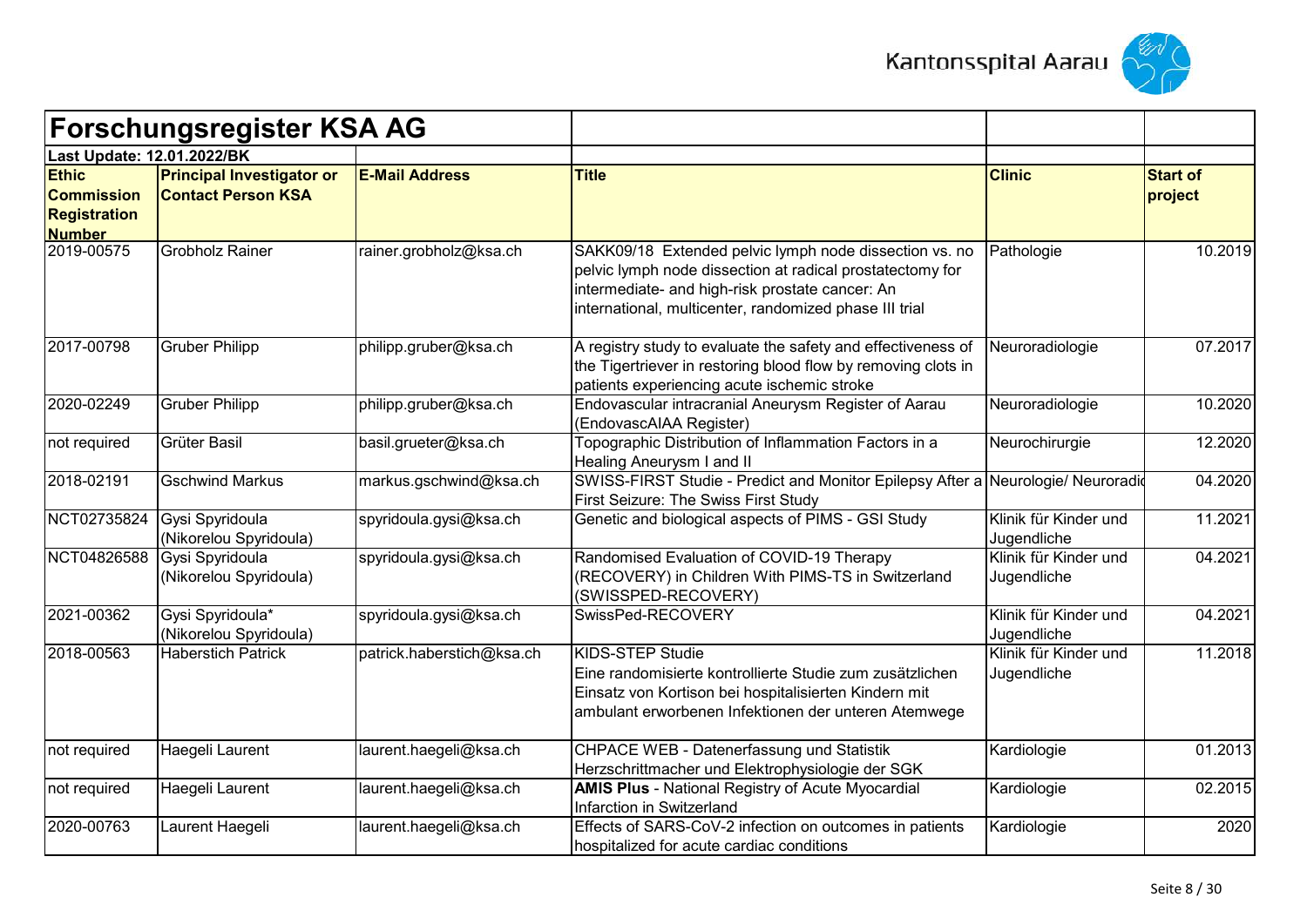



|                                                                           | <b>Forschungsregister KSA AG</b>                              |                          |                                                                                                                                                                                                                                                                                  |                                                         |                            |
|---------------------------------------------------------------------------|---------------------------------------------------------------|--------------------------|----------------------------------------------------------------------------------------------------------------------------------------------------------------------------------------------------------------------------------------------------------------------------------|---------------------------------------------------------|----------------------------|
|                                                                           | Last Update: 12.01.2022/BK                                    |                          |                                                                                                                                                                                                                                                                                  |                                                         |                            |
| <b>Ethic</b><br><b>Commission</b><br><b>Registration</b><br><b>Number</b> | <b>Principal Investigator or</b><br><b>Contact Person KSA</b> | <b>E-Mail Address</b>    | <b>Title</b>                                                                                                                                                                                                                                                                     | <b>Clinic</b>                                           | <b>Start of</b><br>project |
| 2017-00931                                                                | Hammerer Angelika                                             | angelika.hammerer@ksa.ch | Different O-Glycosylated pro B-type natriuretic peptides in<br>patients with heart failure                                                                                                                                                                                       | <b>IfLM</b>                                             | 07.2017                    |
| 2020-01341                                                                | Hammerer Angelika                                             | angelika.hammerer@ksa.ch | General clinical practice in requesting redundant laboratory   IfLM<br>tests - Elimination of "famous twins"                                                                                                                                                                     |                                                         | 06.2020                    |
| 2019-00622                                                                | <b>Hasler Paul</b>                                            | paul.hasler@ksa.ch       | Whole Population Digital Detection of Adverse Effects of<br>Low-Dose Immunosuppressive Methotrexate in Searchable<br><b>Routine Clinical Patient Files</b>                                                                                                                       | Rheumatologie                                           | 04.2019                    |
| 2020-01378                                                                | <b>Hasler Paul</b>                                            | paul.hasler@ksa.ch       | Giant Cell Arteriitis (GCA): Therapeutic course in a Central<br>European monocentric cohort; retrospective study                                                                                                                                                                 | Rheumatologie                                           |                            |
| 2020-01863                                                                | <b>Hasler Paul</b>                                            | paul.hasler@ksa.ch       | Neutrophil extracellular traps and corona virus infection<br>(COVID-19)                                                                                                                                                                                                          | Rheumatologie                                           | 11.2020                    |
| not required                                                              | <b>Hasler Paul</b>                                            | paul.hasler@ksa.ch       | Wassergefiltertes Infrarot A und NET Bildung durch<br>neutrophile Granulozyten in der Entzündung                                                                                                                                                                                 | Rheumatologie                                           | 06.2015                    |
| 2015-0136                                                                 | <b>Heizmann Marc</b>                                          | marc.heizmann@ksa.ch     | Amgen - Beobachtungsstudie zur Sicherheit, Wirksamkeit<br>und Anwendung von Blinatumomab sowie zu den<br>Behandlungspraktiken mit Blinatumomab                                                                                                                                   | Onkologie,<br>Hämatologie und<br>Transfusionsmedizin    | 04.2019                    |
| 2017-02320                                                                | <b>Heizmann Marc</b>                                          | marc.heizmann@ksa.ch     | Europäisches Mastozytose-Register                                                                                                                                                                                                                                                | Onkologie /<br>Hämatologie                              | 02.2018                    |
| 2018-01541                                                                | Heizmann Marc                                                 | marc.heizmann@ksa.ch     | VeRVe Beobachtungsstudie zur Anwendung von<br>Venetoclax bei Patienten mit chronischer lymphatischer<br>Leukämie unter Alltagsbedingungen                                                                                                                                        | Onkologie,<br>Hämatologie und<br>Transfusionsmedizin    | 04.2019                    |
| 2020-00182                                                                | <b>Heizmann Marc</b>                                          | marc.heizmann@ksa.ch     | Hovon 156 - Behandlung mit Gilteritinib oder Mi-dostaurin<br>in Kombination mit intensiver Chemothera-pie für Patienten<br>mit bislang unbehandelter akuter myeloischer Leukämie<br>(AML) oder bislang unbehan-deltem myelodysplastischem<br>Syndrom (MDS-EB2) mit FLT3 Mutation | Onkologie,<br>Hämatologie und<br>Transfusionsmedizin    |                            |
| 2021-01964                                                                | Holger Klein                                                  | holger.klein@ksa.ch      | <b>Breast Implant Illness</b>                                                                                                                                                                                                                                                    | Klinik für Plastische<br>Chirurgie und<br>Handchirurgie | 12.2021                    |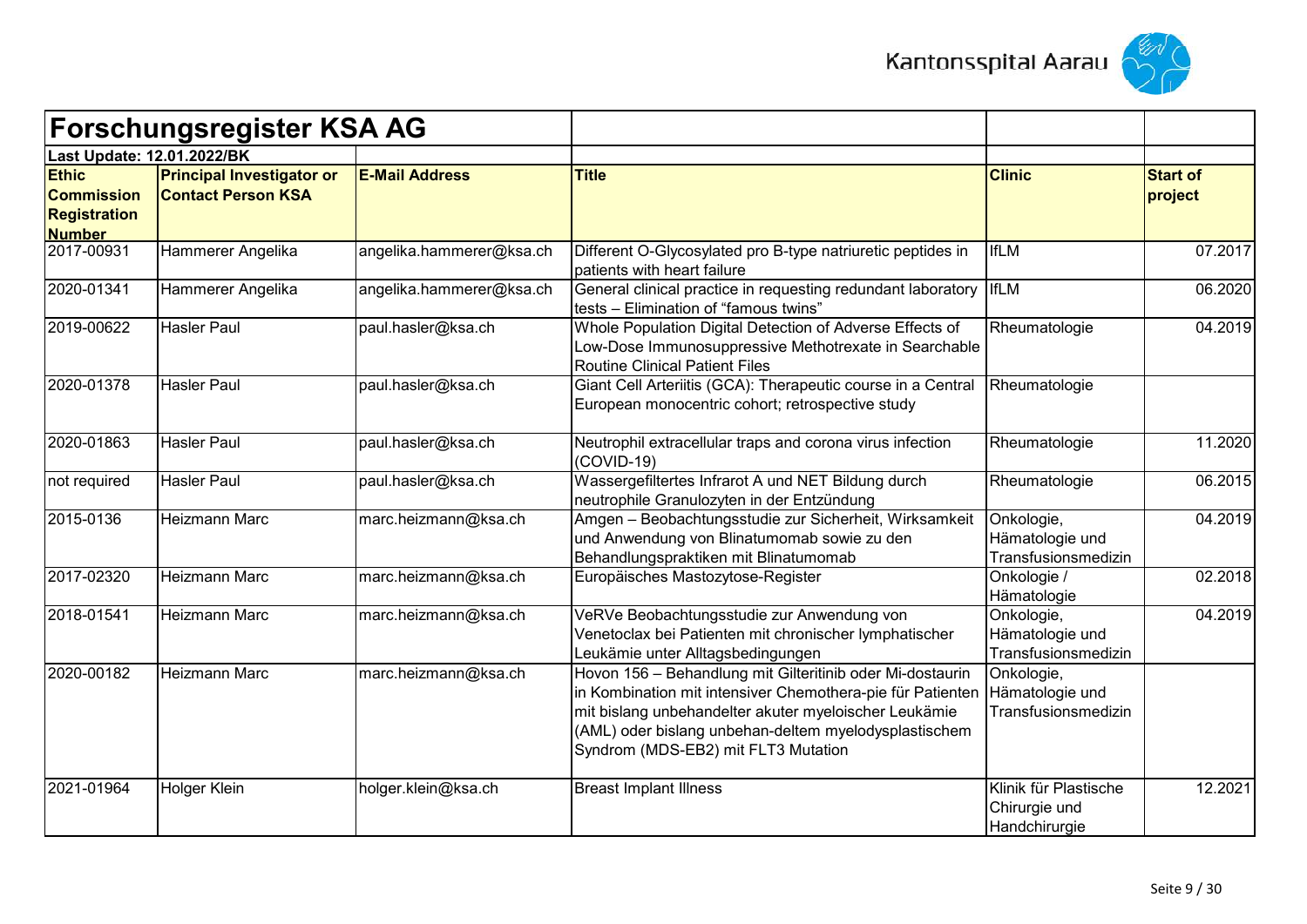



| <b>Forschungsregister KSA AG</b><br>Last Update: 12.01.2022/BK            |                                                               |                            |                                                                                                                                                                                                                                                                                                        |                                                      |                            |
|---------------------------------------------------------------------------|---------------------------------------------------------------|----------------------------|--------------------------------------------------------------------------------------------------------------------------------------------------------------------------------------------------------------------------------------------------------------------------------------------------------|------------------------------------------------------|----------------------------|
|                                                                           |                                                               |                            |                                                                                                                                                                                                                                                                                                        |                                                      |                            |
| <b>Ethic</b><br><b>Commission</b><br><b>Registration</b><br><b>Number</b> | <b>Principal Investigator or</b><br><b>Contact Person KSA</b> | <b>E-Mail Address</b>      | <b>Title</b>                                                                                                                                                                                                                                                                                           | <b>Clinic</b>                                        | <b>Start of</b><br>project |
| 2020-00689                                                                | <b>Isaak Andrej</b>                                           | andrej.isaak@ksa.ch        | Validation of electronic version of the VascuQol-6<br>Questionnaire to assess patient related outcome measures<br>(ePROM) after revascularization for lower limb peripheral<br>arterial disease in German-speaking part of Switzerland                                                                 | Gefässchirurgie                                      |                            |
| 2020-01172                                                                | <b>Isaak Andrej</b>                                           | andrej.isaak@ksa.ch        | Perfomance and safety of FRAME external support for<br>lower limb autologous grafts                                                                                                                                                                                                                    | Gefässchirurgie                                      | 12.2017                    |
| 2020-03006                                                                | <b>Isaak Andrej</b>                                           | andrej.isaak@ksa.ch        | The application of compression sonography in the detection Gefässchirurgie<br>of lower limb compartment syndrome                                                                                                                                                                                       |                                                      | 03.2021                    |
| 2020-03006                                                                | Isaak Andrej                                                  | andrej.isaak@ksa.ch        | Diagnostic Value of Compression Ultrasound to Detect<br>Acute Compartment Syndrome after Lower Limb<br>Revascularization                                                                                                                                                                               | Gefässchirurgie                                      |                            |
| 2018-01254                                                                | Janthur Wolf-Dieter                                           | wolf-dieter.janthur@ksa.ch | SAKK 19/17 - 1st line durvalumab NSCLC. Die Bewertung<br>der Effektivität und der Sicherheit in der Anwendung von<br>Durvalumab in Patienten mit ECOG 2 mit fortgeschrittenem Transfusionsmedizin<br>oder metastasiertem NSCLC. Phase II Studie                                                        | Onkologie,<br>Hämatologie und                        |                            |
| 2018-021138                                                               | Janthur Wolf-Dieter                                           | wolf-dieter.janthur@ksa.ch | BEAT-meso / ETOP 13-18 - Eine multizentrische<br>randomisierte Studie der Phase III zum Vergleich von<br>Atezolizumab plus Bevacizumab und Standard-<br>Chemotherapie versus Bevacizumab und Standard-<br>Chemotherapie als Erstlinienbehandlung bei fortge-<br>schrittenem malignem Pleuramesotheliom | Onkologie,<br>Hämatologie und<br>Transfusionsmedizin | 06.2019                    |
| 2019-02378                                                                | Janthur Wolf-Dieter                                           | wolf-dieter.janthur@ksa.ch | SAKK 16/18, Immune-modulatory radiotherapy to enhance<br>the effects of neo-adjuvant PD-L1 blockade after neo-<br>adjuvant chemotherapy in patients with resectable stage<br>III(N2) non-small cell lung cancer (NSCLC). A multicenter<br>phase II trial                                               | Onkologie,<br>Hämatologie und<br>Transfusionsmedizin | 06.2020                    |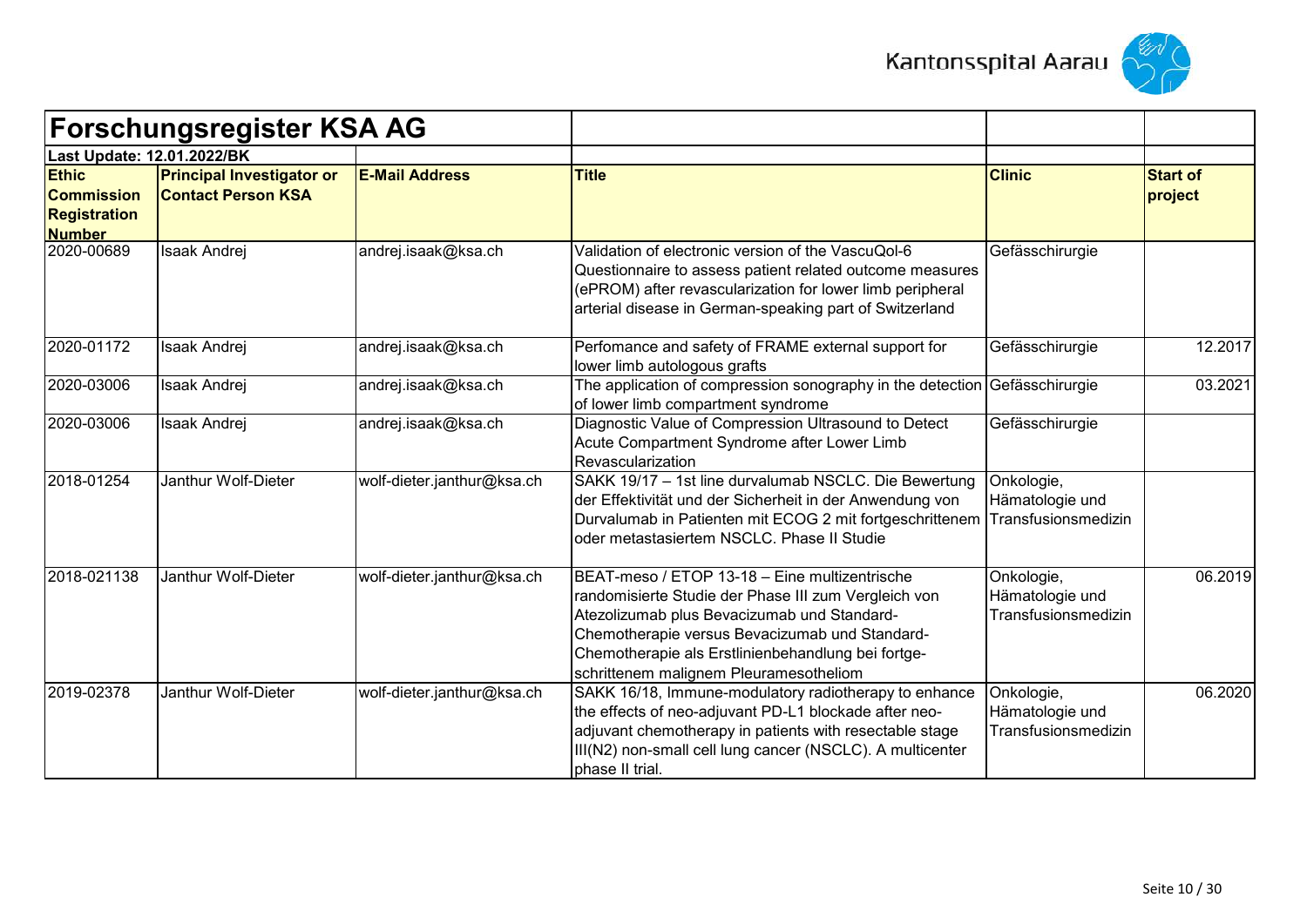



|                                                                           | <b>Forschungsregister KSA AG</b>                              |                             |                                                                                                                                                                                                                                                                                                                                     |                                                                          |                            |
|---------------------------------------------------------------------------|---------------------------------------------------------------|-----------------------------|-------------------------------------------------------------------------------------------------------------------------------------------------------------------------------------------------------------------------------------------------------------------------------------------------------------------------------------|--------------------------------------------------------------------------|----------------------------|
|                                                                           | Last Update: 12.01.2022/BK                                    |                             |                                                                                                                                                                                                                                                                                                                                     |                                                                          |                            |
| <b>Ethic</b><br><b>Commission</b><br><b>Registration</b><br><b>Number</b> | <b>Principal Investigator or</b><br><b>Contact Person KSA</b> | <b>E-Mail Address</b>       | <b>Title</b>                                                                                                                                                                                                                                                                                                                        | <b>Clinic</b>                                                            | <b>Start of</b><br>project |
|                                                                           | Janthur Wolf-Dieter                                           | wolf-dieter.janthur@ksa.ch  | SKYSCRAPER-06: a global phase II, randomized, double-<br>blind, placebo-controlled study with Atezolizumab Plus<br>Pemetrexed and Carboplatin/Cisplatin versus<br>Pembrolizumab Plus Pemetrexed and Carboplatin/Cisplatin<br>in Participants with Previously Untreated Advanced Non-<br>Squamous Non-Small Cell Lung Cancer (NSCLC) | Onkologie,<br>Hämatologie und<br>Transfusionsmedizin                     | 04.2021                    |
| 2017-01473                                                                | <b>Kahles Timo</b>                                            | timo.kahles@ksa.ch          | Herz- und Muskel Studie                                                                                                                                                                                                                                                                                                             | Neurologie                                                               | 06.2019                    |
| 2019-01535                                                                | Kahles Timo                                                   | timo.kahles@ksa.ch          | MOSES: MidregiOnal proatrial natriuretic peptide to guide<br><b>SEcondary Stroke prevention</b>                                                                                                                                                                                                                                     | Neurologie                                                               | 06.2020                    |
| 210/10                                                                    | Kahles Timo                                                   | timo.kahles@ksa.ch          | ACST-2                                                                                                                                                                                                                                                                                                                              | Neurologie                                                               | 05.2016                    |
| 2015-124                                                                  | Kienzler Jenny                                                | jenny.kienzler@ksa.ch       | Registry of patients undergoing surgical treatment of<br>lumbar disc herniation                                                                                                                                                                                                                                                     | Neurochirurgie                                                           | 05.2015                    |
| 2018-01503                                                                | Kienzler Jenny                                                | jenny.kienzler@ksa.ch       | LOW GRADE GLIOMA - a retrospective study on<br>operative procedures, progression free survival, overall<br>survival and adjuvant treatments at the Kantonsspital Aarau                                                                                                                                                              | Neurochirurgie                                                           | 01.2019                    |
| 2019-00202                                                                | Kienzler Jenny                                                | jenny.kienzler@ksa.ch       | Risk factors for epilepsy in supratentorial meningiomas<br>undergoing resection or stereotactic radiosurgery                                                                                                                                                                                                                        | Neurochirurgie                                                           | 02.2019                    |
| 2020-01067                                                                | Kienzler Jenny                                                | jenny.kienzler@ksa.ch       | Identification of risk factors for reherniation, long-term<br>outcome and quality of life after lumbar discectomy                                                                                                                                                                                                                   | Neurochirurgie                                                           | 05.2020                    |
| 2021-01051                                                                | Kim Min Jeong                                                 | minjeong.kim@ksa.ch         | Immune response to Covid-19 vaccines in kidney transplant Nephrologie<br>recipients - CoVax-KTR                                                                                                                                                                                                                                     |                                                                          | 07.2021                    |
| 2021-01807                                                                | Klein Holger                                                  | holger.klein@ksa.ch         | Evaluation of morphological alterations in reinnervated free<br>gracilis muscle and regenerating nerve graft in facial<br>reanimation procedures                                                                                                                                                                                    | Klinik für Plastische<br>Chirurgie und<br>Handchirirgie                  | 08.2021                    |
| 2019-01172                                                                | <b>Klein-Franke Andreas</b>                                   | andreas.klein-franke@ksa.ch | EsPhALL2017 - Philadelphias positive ALL                                                                                                                                                                                                                                                                                            | Klinik für Kinder und<br>Jugendliche,<br>Kinderonkologie/Häm<br>atologie | 11.2019                    |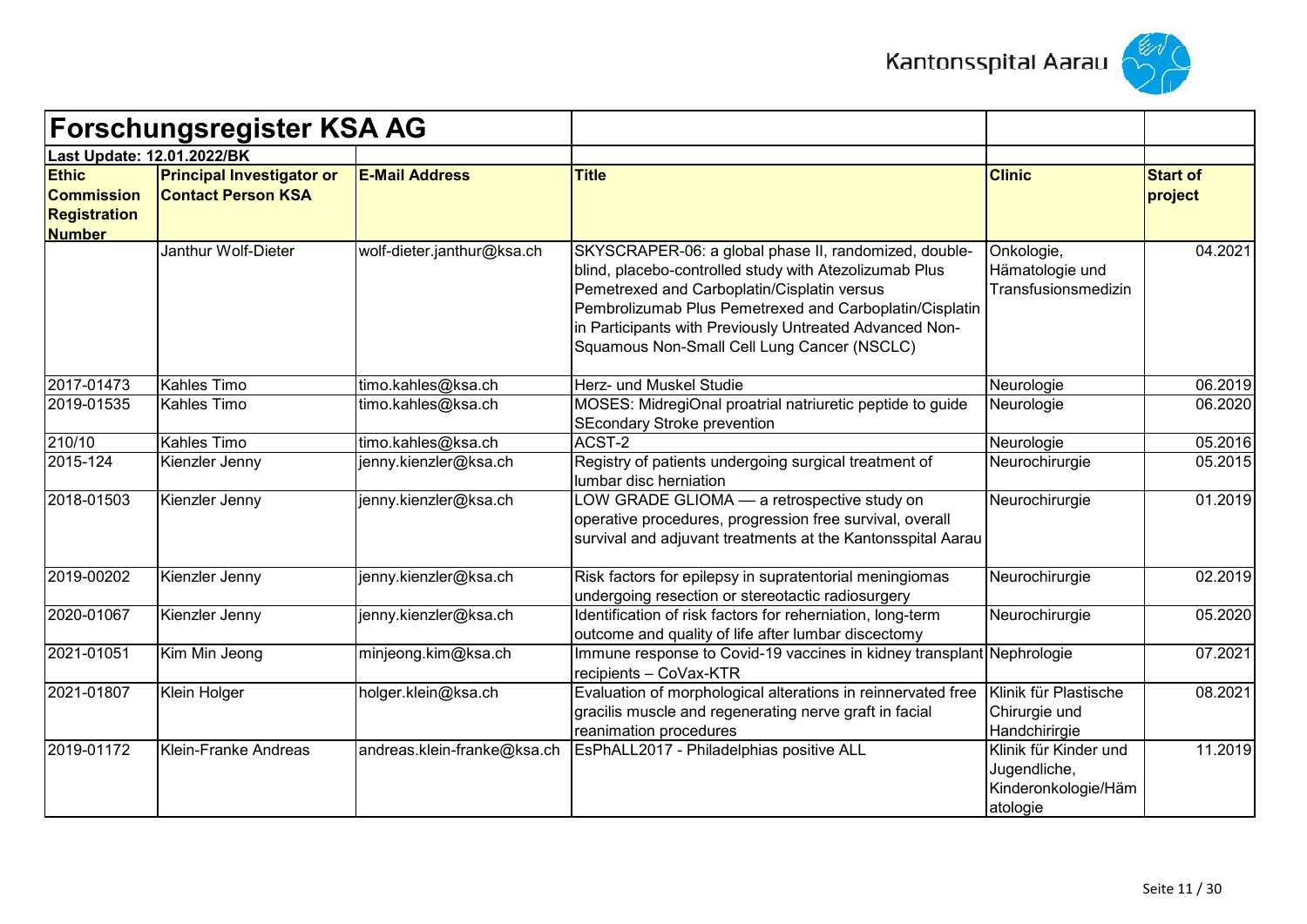



|                                                                           | <b>Forschungsregister KSA AG</b>                              |                             |                                                                                                                                                                                                                                                                                  |                                                                          |                            |
|---------------------------------------------------------------------------|---------------------------------------------------------------|-----------------------------|----------------------------------------------------------------------------------------------------------------------------------------------------------------------------------------------------------------------------------------------------------------------------------|--------------------------------------------------------------------------|----------------------------|
| Last Update: 12.01.2022/BK                                                |                                                               |                             |                                                                                                                                                                                                                                                                                  |                                                                          |                            |
| <b>Ethic</b><br><b>Commission</b><br><b>Registration</b><br><b>Number</b> | <b>Principal Investigator or</b><br><b>Contact Person KSA</b> | <b>E-Mail Address</b>       | <b>Title</b>                                                                                                                                                                                                                                                                     | <b>Clinic</b>                                                            | <b>Start of</b><br>project |
| 2020-02191                                                                | Klein-Franke Andreas                                          | andreas.klein-franke@ksa.ch | MyeChild 01                                                                                                                                                                                                                                                                      | Klinik für Kinder und<br>Jugendliche,<br>Kinderonkologie/Häm<br>atologie | 01.2021                    |
| 2021-00661                                                                | Klein-Franke Andreas                                          | andreas.klein-franke@ksa.ch | HR-NBL2/SIOPEN - High-Risk Neuroblastoma Study 2 of<br>SIOP-Europa-<br>Neuroblastoma (SIOPEN)                                                                                                                                                                                    | <b>KKJ PHO</b>                                                           | 07.2021                    |
| 2021-01257                                                                | Klein-Franke Andreas                                          | andreas.klein-franke@ksa.ch | FaR-RMS - An overarching study for children and adults<br>with Frontline and Relapsed RhabdoMyoSarcoma                                                                                                                                                                           | <b>KKJ PHO</b>                                                           | 09.2021                    |
| 2018-02068                                                                | Köhler Henrik                                                 | henrik.köhler@ksa.ch        | Swiss Inflammatory Bowel Disease Cohort Study (SIBDCS)                                                                                                                                                                                                                           | Klinik für Kinder und<br>Jugendliche                                     | 01.2016                    |
| 2018-02219                                                                | Köhler Henrik                                                 | henrik.köhler@ksa.ch        | Retrospektive Analyse von Blastocystis Infektionen bei<br>Kindern und Jugendlichen                                                                                                                                                                                               | Klinik für Kinder und<br>Jugendliche                                     | 12.2018                    |
| 2019-00869                                                                | Köhler Henrik                                                 | henrik.köhler@ksa.ch        | Zöliakie und andere Autoimmunerkrankungen                                                                                                                                                                                                                                        | Klinik für Kinder und<br>Jugendliche                                     | 05.2019                    |
| 2020-01546                                                                | Köhler Henrik                                                 | henrik.köhler@ksa.ch        | Coeliac disease: Evaluation of diagnosis in children and<br>teenagers                                                                                                                                                                                                            | Klinik für Kinder und<br>Jugendliche                                     | 07.2020                    |
| 2020-00339                                                                | <b>Kugler Hubert</b>                                          | huber.kugler@ksa.ch         | BeringMelanoma - Encorafenib plus Binimetinib bei<br>Patienten mit lokal fortgeschrittenem, nicht-resezierbarem<br>oder metastasiertem, BRAFv600-mutiertem Melanom: eine<br>multizentrische, nationale, prospektive, nicht<br>interventionelle Längsschnittstudie in der Schweiz | Onkologie,<br>Hämatologie und<br>Transfusionsmedizin                     |                            |
| NCT01179815                                                               | Kuhlmann Beatrice                                             | beatrice.kuhlmann@ksa.ch    | Swiss Diabetes Registry - SwissDiab Study (SwissDiab)                                                                                                                                                                                                                            | Klinik für Kinder und<br>Jugendliche                                     | 08.2010                    |
|                                                                           | Kuhlmann Beatrice                                             | beatrice.kuhlmann@ksa.ch    | Schweizerische DSD-Kohortenstudie                                                                                                                                                                                                                                                | Klinik für Kinder und<br>Jugendliche                                     | 01.2018                    |
|                                                                           | 09.09.1998 Kwiatkowski Maciej                                 | maciej.kwiatkowski@ksa.ch   | Die aktive Screening Untersuchung des Prostatakarzinoms<br>Eine prospektive randomisierte Studie für Männer zwischen<br>55 - 70 Jahre                                                                                                                                            | Urologie                                                                 | 09.1998                    |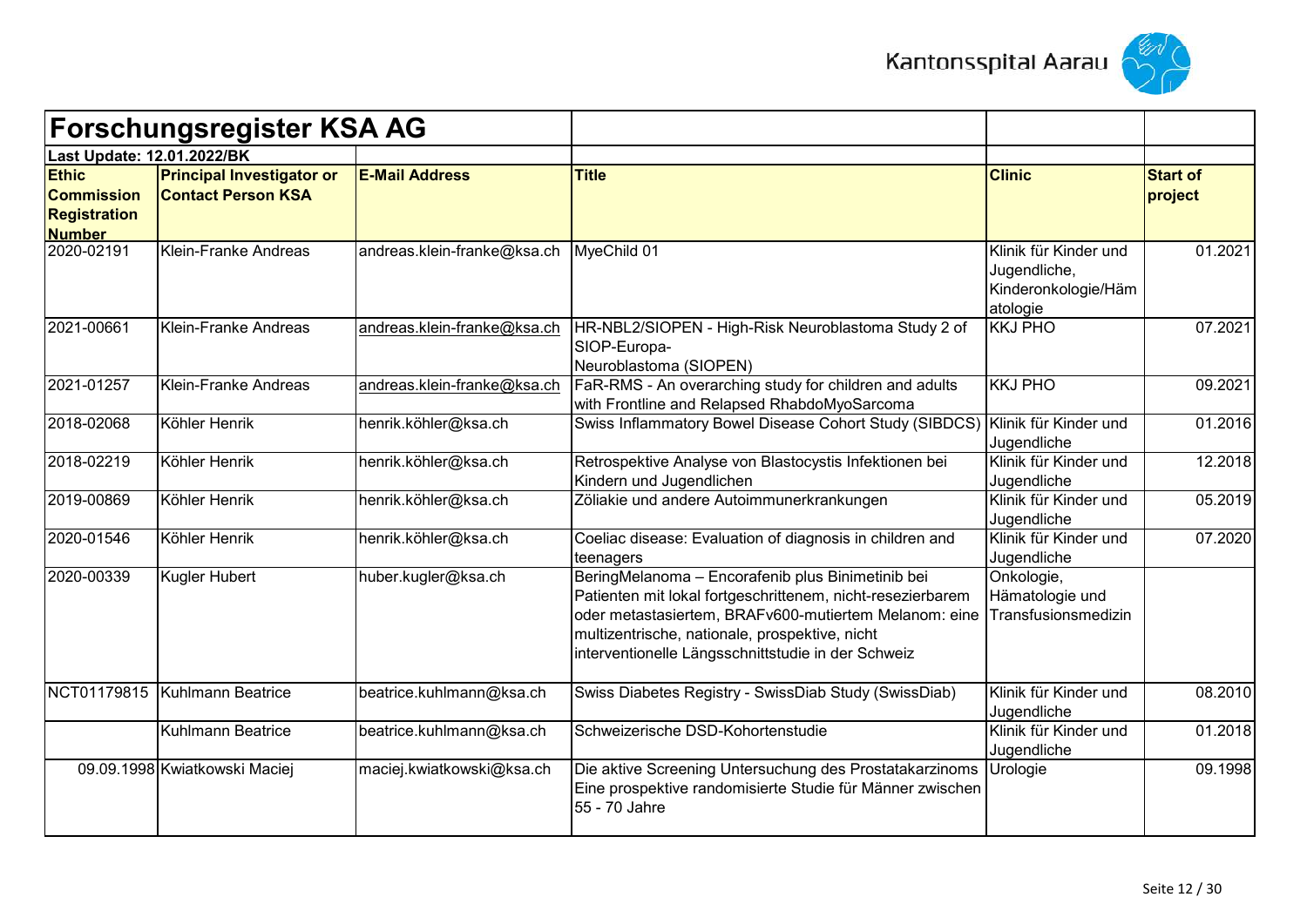



|                                                                           | <b>Forschungsregister KSA AG</b>                              |                                                    |                                                                                                                                                                                                                                                                                                                                             |                                                      |                            |
|---------------------------------------------------------------------------|---------------------------------------------------------------|----------------------------------------------------|---------------------------------------------------------------------------------------------------------------------------------------------------------------------------------------------------------------------------------------------------------------------------------------------------------------------------------------------|------------------------------------------------------|----------------------------|
| Last Update: 12.01.2022/BK                                                |                                                               |                                                    |                                                                                                                                                                                                                                                                                                                                             |                                                      |                            |
| <b>Ethic</b><br><b>Commission</b><br><b>Registration</b><br><b>Number</b> | <b>Principal Investigator or</b><br><b>Contact Person KSA</b> | <b>E-Mail Address</b>                              | <b>Title</b>                                                                                                                                                                                                                                                                                                                                | <b>Clinic</b>                                        | <b>Start of</b><br>project |
| 2009/087                                                                  | Kwiatkowski Maciej                                            | maciej.kwiatkowski@ksa.ch                          | Genetic analysis of swiss patient population accrued in the<br>European Randomized Study of Screening for Prostate<br>Cancer (ERSPC) in search for novel diagnostic, prognostic<br>and risk susceptibility algorithms to improve Prostate<br>Specific Antigen performance and stratification of<br>individuals "at risk" of prostate cancer | Urologie                                             | 01.2016                    |
| 2017-02170                                                                | Kwiatkowski Maciej                                            | maciej.kwiatkowski@ksa.ch                          | Clinical implications of targeted biopsies in the era of<br>mpMRI of the prostate                                                                                                                                                                                                                                                           | Urologie                                             | 01.2018                    |
| 2020-01849                                                                | Kwiatkowski Maciej                                            | maciej.kwiatkowski@ksa.ch                          | Komplikationen nach Prostata Biopsie am Kantonsspital<br>Aarau                                                                                                                                                                                                                                                                              | Urologie                                             | 09.2020                    |
| 2021-00155                                                                | Kwiatkowski Maciej                                            | maciej.kwiatkowski@ksa.ch                          | Offene versus roboterassistierte (daVinci) Zystektomie -<br>eine 1:1 Fallkontrollstudie in einem urologischen Zentrum                                                                                                                                                                                                                       | Urologie                                             |                            |
| 2021-00175                                                                | Kwiatkowski Maciej                                            | marcej.kwiatkowski@ksa.ch                          | Prospective evaluation of Proclarix ® test to improve risk<br>stratification in men scheduled for mpMRI and prostate<br>biopsy.                                                                                                                                                                                                             | Urologie                                             | 08.2021                    |
| NCT04105660                                                               | Lüthy Anita                                                   | anita.luethy@ksa.ch                                | EEG in general anesthesia - more than only BIS index                                                                                                                                                                                                                                                                                        | Anästhesie                                           | 10.2021                    |
| not required                                                              | Lutters Gerd / Scheidegger<br>Stephan (ZHHAW)                 | gerd.lutters@ksa.ch /<br>stefan.scheidegger@ksa.ch | Development and validation of a DDC-based method for<br>optimisation Image quality vs. dose of abdomen and head<br>CT scans                                                                                                                                                                                                                 | Fachstelle<br>Strahlenschutz                         | 01.2018                    |
| not required                                                              | Lutters Gerd / Scheidegger<br>Stephan (ZHHAW)                 | gerd.lutters@ksa.ch /<br>stefan.scheidegger@ksa.ch | Novel methods for assessing image quality for Deep-<br>Learning based Iterative Reconstruction (DLIR) algorithms<br>with special focus on low-dose chest CT                                                                                                                                                                                 | Fachstelle<br>Strahlenschutz                         | 01.2018                    |
| 2019-01480                                                                | Ly Thuan                                                      | thuan.ly@ksa.ch                                    | Nonunion after distal phalangeal fracture in the hand: risk<br>factors and outcome                                                                                                                                                                                                                                                          | Handchirurgie                                        | 11.2019                    |
| 2017-01217                                                                | Mamot Christoph                                               | christoph.mamot@ksa.ch                             | SAKK 80/19 Alpine TIR - Registerstudie für Patienten mit<br>Immuntherapie                                                                                                                                                                                                                                                                   | Onkologie,<br>Hämatologie und<br>Transfusionsmedizin |                            |
| 2018-01160                                                                | Mamot Christoph Aaltola<br>Stephanie                          | christoph.mamot@ksa.ch                             | GMB-LIPO-C225-Ils-dox in high-grade gliomas Phase I<br>Studie, bei wiederkehrenden oder refraktärem GBM mit<br>Doxorubicin beladenen anti-EGFR-Immunliposomen bei<br>nachgewiesener Amplifikation                                                                                                                                           | Onkologie,<br>Hämatologie und<br>Transfusionsmedizin | 04.2019                    |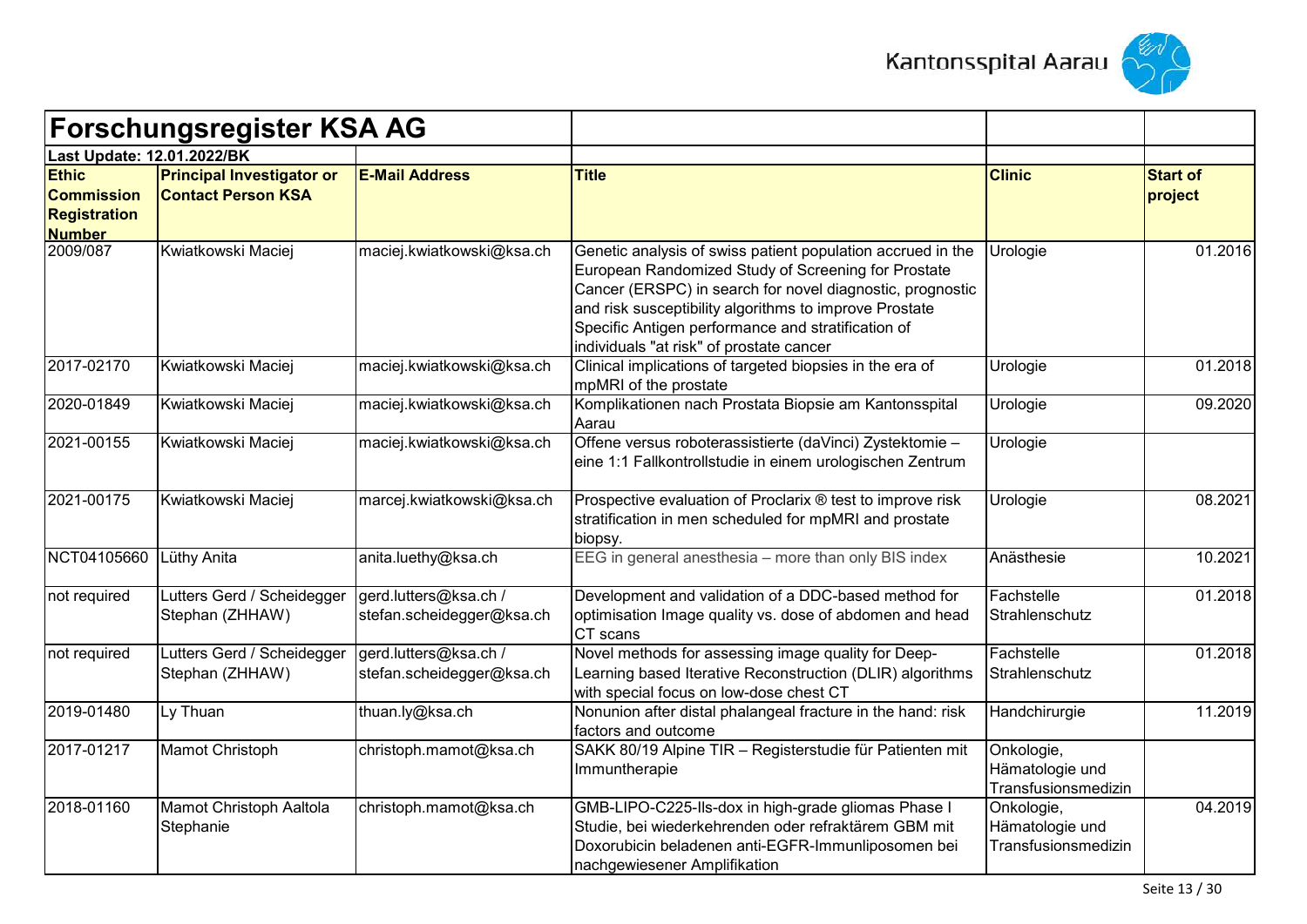



|                                                                           | <b>Forschungsregister KSA AG</b>                              |                        |                                                                                                                                                                                                                                                                        |                                    |                            |
|---------------------------------------------------------------------------|---------------------------------------------------------------|------------------------|------------------------------------------------------------------------------------------------------------------------------------------------------------------------------------------------------------------------------------------------------------------------|------------------------------------|----------------------------|
|                                                                           | Last Update: 12.01.2022/BK                                    |                        |                                                                                                                                                                                                                                                                        |                                    |                            |
| <b>Ethic</b><br><b>Commission</b><br><b>Registration</b><br><b>Number</b> | <b>Principal Investigator or</b><br><b>Contact Person KSA</b> | <b>E-Mail Address</b>  | <b>Title</b>                                                                                                                                                                                                                                                           | <b>Clinic</b>                      | <b>Start of</b><br>project |
| 2020-02083                                                                | Manzini Giulia                                                | giulia.manzini@ksa.ch  | Diagnostic role of the "white test" with lipidic solution in the<br>early intraoperative identification of open bile ducts for the<br>prevention of bile leakage after liver resection - A<br>randomized controlled multicentric superiority trial. The BiLe-<br>Trial | Allgemein-und<br>Viszeralchirurgie |                            |
| 2013 - 069                                                                | Marbacher Serge                                               | serge.marbacher@ksa.ch | SwissSOS - Study group on subarachnoid hemorrhage in<br>Switzerland. Registry for subarachnoid hemorrhage in<br>Switzerland                                                                                                                                            | Neurochirurgie                     | 12.2013                    |
| 2016-01462                                                                | Marbacher Serge                                               | serge.marbacher@ksa.ch | RESURGE-Randomized Controlled Comparative Phase II<br>Trial on Surgery for Glioblastoma Recurrence                                                                                                                                                                     | Neurochirurgie                     | 06.2017                    |
| 2016-02003                                                                | Marbacher Serge                                               | serge.marbacher@ksa.ch | Impact of perioperative maintenance or interruption of low-<br>dose Aspirin on recurrence rate and thrombotic events after<br>burr-hole drainage of chronic subdural hematoma: a<br>randomized, placebo controlled, double blinded study                               | Neurochirurgie                     | 07.2019                    |
| 2017-02050                                                                | Marbacher Serge                                               | serge.marbacher@ksa.ch | Validation of risk factors leading to shunt dependency in<br>patients with malresorptive hydrocephalus after aneurysmal<br>SAH (aSAH) in Switzerland: A retrospective data analysis of<br>the Swiss SOS registry                                                       | Neurochirurgie                     | 01.2018                    |
| 2019-01685                                                                | Marbacher Serge                                               | serge.marbacher@ksa.ch | Patient specific three-dimensional models for preoperative<br>planning of intracranial aneurysm surgery                                                                                                                                                                | Neurochirurgie                     | 09.2019                    |
| 2020-02104                                                                | Marbacher Serge                                               | serge.marbacher@ksa.ch | True hybrid (combined endovascular and microsurgical<br>treatment) operations for cerebral aneurysms in the hybrid<br>operating room                                                                                                                                   | Neurochirurgie                     | 09.2020                    |
| BE 107/19                                                                 | Marbacher Serge                                               | serge.marbacher@ksa.ch | Biologic Material Aneurysm Occlusion in a Microsurgical<br>Sidewall Aneurysm Rabbit Model                                                                                                                                                                              | Neurochirurgie                     | 01.2017                    |
| BE 60/19                                                                  | Marbacher Serge                                               | serge.marbacher@ksa.ch | Title: Die Rolle der Immunomodulation und des Tissue<br>Engineerings in der Behandlung von Aneurysmen mit<br>bioresorbierbaren Techniken                                                                                                                               | Neurochirurgie                     | 01.2019                    |
| Req 2016-<br>00396                                                        | Marbacher Serge                                               | serge.marbacher@ksa.ch | 5-ALA Fluoreszenz zur Diagnostik und Lokalisierung von<br>intrakraniellen Raumforderungen                                                                                                                                                                              | Neurochirurgie                     | 12.2016                    |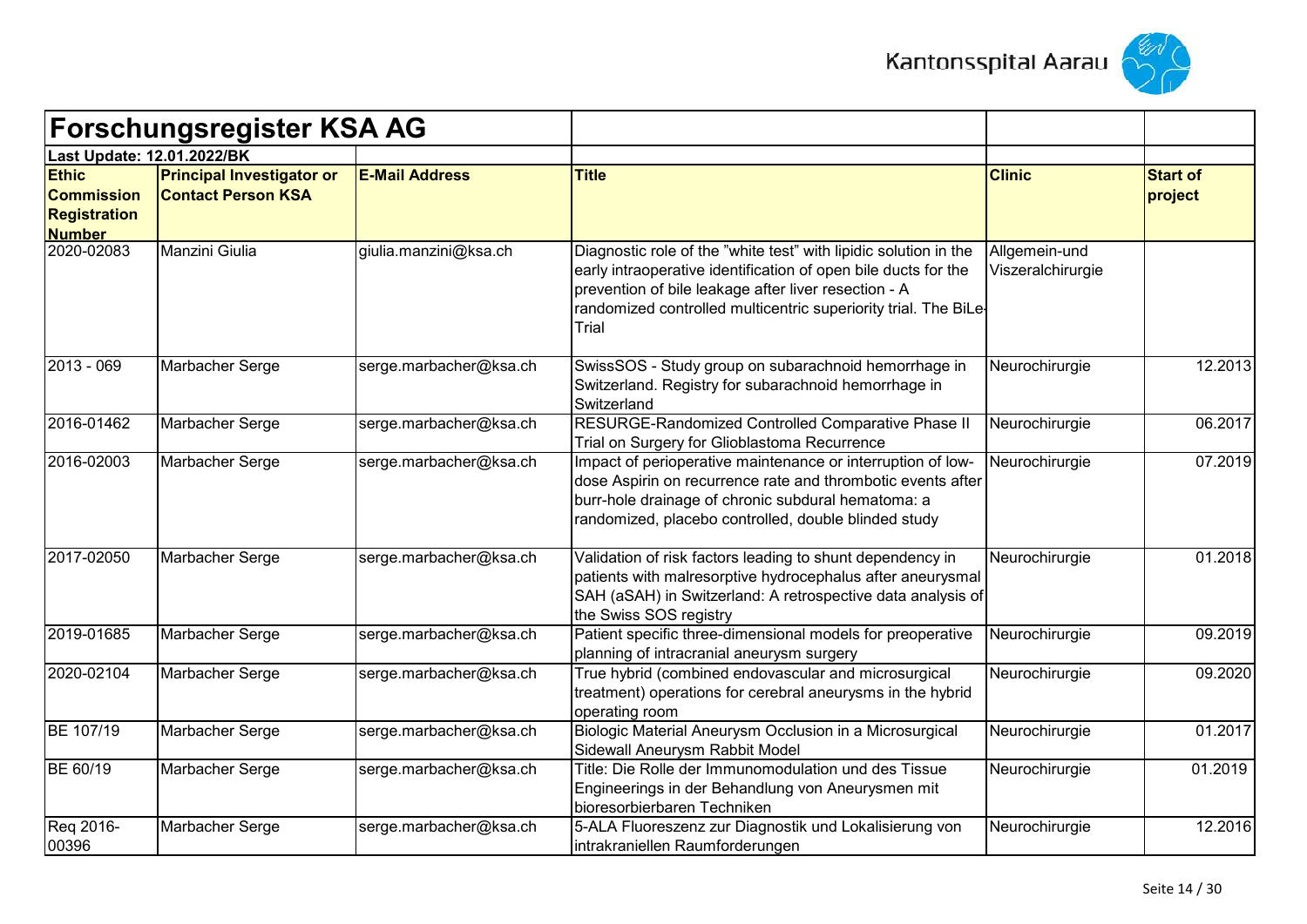



|                                                                           | <b>Forschungsregister KSA AG</b>                              |                        |                                                                                                                                                                                                                                                                       |                                                       |                            |
|---------------------------------------------------------------------------|---------------------------------------------------------------|------------------------|-----------------------------------------------------------------------------------------------------------------------------------------------------------------------------------------------------------------------------------------------------------------------|-------------------------------------------------------|----------------------------|
| Last Update: 12.01.2022/BK                                                |                                                               |                        |                                                                                                                                                                                                                                                                       |                                                       |                            |
| <b>Ethic</b><br><b>Commission</b><br><b>Registration</b><br><b>Number</b> | <b>Principal Investigator or</b><br><b>Contact Person KSA</b> | <b>E-Mail Address</b>  | <b>Title</b>                                                                                                                                                                                                                                                          | <b>Clinic</b>                                         | <b>Start of</b><br>project |
| Req 2018-<br>00116                                                        | Marbacher Serge                                               | serge.marbacher@ksa.ch | Intracerebral hemorrhage register                                                                                                                                                                                                                                     | Neurochirurgie                                        | 11.2018                    |
| 2019-00587                                                                | <b>Marcel Menke</b>                                           | marcel.menke@ksa.ch    | Measurements of blood flow and capillary perfusion using<br>optical coherence tomography-angiography in patients<br>before and after intravitreal drug injection                                                                                                      | Augenklinik                                           | 01.2019                    |
| 2016-00614                                                                | <b>Menke Marcel</b>                                           | marcel.menke@ksa.ch    | Observation of treatment patterns with Lucentis<br>(Ranibizumab) in real-life conditions in all approved<br>indications                                                                                                                                               | Ophthalmologie                                        | 03.2016                    |
| 2016-01917                                                                | Merki Ramona                                                  | ramona.merki@ksa.ch    | MDS Registry - Multizentrische Beobachtungsstudie von<br>MDS Patienten in der Schweiz                                                                                                                                                                                 | Onkologie,<br>Hämatologie und<br>Transfusionsmedizin  |                            |
| 2018-00024                                                                | <b>Metin Fatih</b>                                            | fathi.metin@ksa.ch     | A multicenter study observing relations between white<br>matter integrity, affective symptoms and social support in<br>adults with cerebral glioma before and after surgery                                                                                           | Neurochirurgie                                        | 05.2019                    |
| 2016-02299                                                                | Meyer Philipp                                                 | philipp.meyer@ksa.ch   | SNN: B34 Dataset of infants < 34 week                                                                                                                                                                                                                                 | Klinik für Kinder und<br>Jugendliche,<br>Neonatologie | 01.2019                    |
| 2016-02299                                                                | <b>Meyer Philipp</b>                                          | philipp.meyer@ksa.ch   | <b>SNN: MNDS Minimal Neonatal Dataset</b>                                                                                                                                                                                                                             | Klinik für Kinder und<br>Jugendliche,<br>Neonatologie | 01.2000                    |
| 2016-02299                                                                | Meyer Philipp                                                 | philipp.meyer@ksa.ch   | SNN: National Asphyxia and Cooling Registry                                                                                                                                                                                                                           | Klinik für Kinder und<br>Jugendliche,<br>Neonatologie | 01.2011                    |
| 2014-355                                                                  | Meyer Philipp<br><b>Bucher Martina</b>                        | philipp.meyer@ksa.ch   | Lärmexposition eines Frühgeborenen während seines<br>Klinikaufenthaltes                                                                                                                                                                                               | Klinik für Kinder und<br>Jugendliche,<br>Neonatologie | 01.2015                    |
| 2018-00607                                                                | Moarof Igal                                                   | igal.moarof@ksa.ch     | Xience 28 Studie - Beurteilung der Sicherheit einer dualen<br>Thrombozytenaggregationshemmer-Therapie (DAPT) über<br>1 Monat (nur 28 Tage) bei Patienten mit einem hohen<br>Blutungsrisiko (HBR), bei denen ein perkutaner<br>Koronareingriff (PCI) mit XIENCE Stents | Kardiologie                                           | 08.2018                    |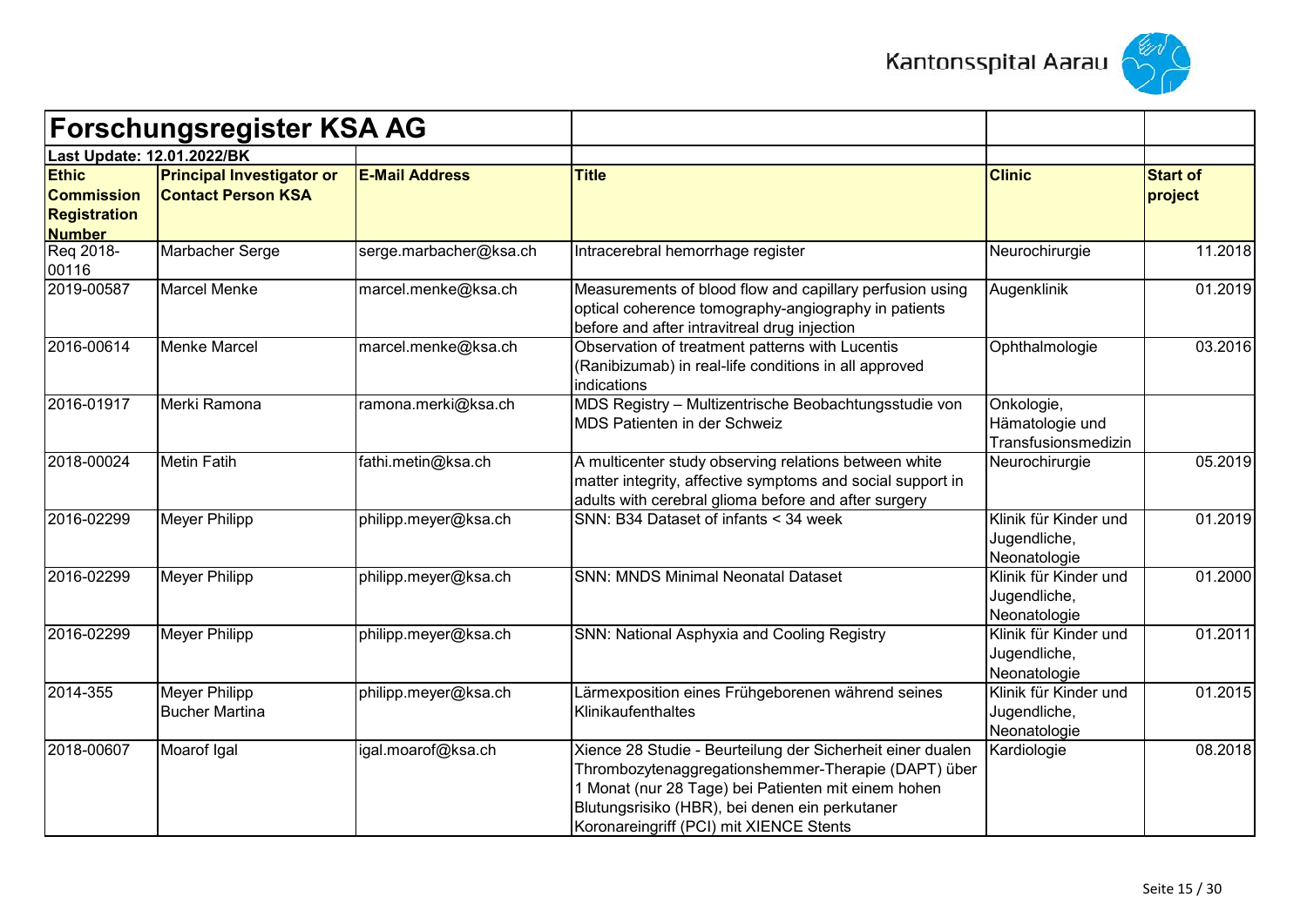



|                                                                           | <b>Forschungsregister KSA AG</b>                              |                                  |                                                                                                                                                                                                                                        |                                                      |                            |
|---------------------------------------------------------------------------|---------------------------------------------------------------|----------------------------------|----------------------------------------------------------------------------------------------------------------------------------------------------------------------------------------------------------------------------------------|------------------------------------------------------|----------------------------|
| Last Update: 12.01.2022/BK                                                |                                                               |                                  |                                                                                                                                                                                                                                        |                                                      |                            |
| <b>Ethic</b><br><b>Commission</b><br><b>Registration</b><br><b>Number</b> | <b>Principal Investigator or</b><br><b>Contact Person KSA</b> | <b>E-Mail Address</b>            | <b>Title</b>                                                                                                                                                                                                                           | <b>Clinic</b>                                        | <b>Start of</b><br>project |
| 2016-02186                                                                | Moosmann Peter                                                | peter.moosmann@ksa.ch            | Multizentrische, randomisierte, prospektive Studie zur<br>Optimierung der Therapie bei klassischem Hodgkin<br>Syndrom: Vergleich zwischen 6 Zyklen BEACOPP esk. und<br>6 Zyklen BrECADD (HD21)                                         | Onkologie,<br>Hämatologie und<br>Transfusionsmedizin | 06.2017                    |
| 2009/074                                                                  | Müller Beat                                                   | beat.mueller@ksa.ch              | Integrative Hospital Treatment in Older patients to<br>benchmark and improve Outcome and Length of stay - the<br>In-HospiTOOL study; A quasi-experimental, multicenter<br>comparative effectiveness health care research trial         | <b>MUK</b>                                           | 01.2017                    |
| 2018-00971                                                                | <b>Müller Beat</b>                                            | beat.mueller@ksa.ch              | Targeted correction of plasma sodium levels in hospitalized MUK<br>patients with hyponatremia: a randomized, controlled,<br>parallel-group trial with blinded outcome assessment (HIT<br>trial)                                        |                                                      | 03.2019                    |
| 2016-00889                                                                | Müller Rüdiger                                                | ruediger.muellere@ksa.ch         | SCREEN-RA MULTICENTER: Studie von Erstgradigen<br>Verwandten von RA Patienten                                                                                                                                                          | Rheumatologie                                        | 06.2019                    |
| <b>ECFSPR</b>                                                             | Müller-Suter Dominik                                          | Dominik.Mueller-<br>Suter@ksa.ch | The European Cystic Fibrosis Society Patient Registry<br>(ECFSPR)                                                                                                                                                                      | Klinik für Kinder und<br>Jugendliche                 | 01.2008                    |
|                                                                           | NCT02852928 Müller-Suter Dominik                              |                                  | Dominik.Mueller-Suter@ksa.chChildhood interstitial lung diseases (ChILD-EU)                                                                                                                                                            | Klinik für Kinder und<br>Jugendliche                 | 12.2013                    |
|                                                                           | NCT03505216 Müller-Suter Dominik                              |                                  | Dominik.Mueller-Suter@ksa.ch The Swiss Paediatric Airway Cohort (SPAC)                                                                                                                                                                 | Klinik für Kinder und<br>Jugendliche                 | 01.2018                    |
| NCT03606200                                                               | Müller-Suter Dominik                                          |                                  | Dominik.Mueller-Suter@ksa.ch Swiss Primary Ciliary Dyskinesia Registry (SPCDR)                                                                                                                                                         | Klinik für Kinder und<br>Jugendliche                 | 01.2013                    |
|                                                                           | NCT04026360 Müller-Suter Dominik                              |                                  | Dominik.Mueller-Suter@ksa.chSwiss CF Infant Lung Development (SCILD)<br>Impact of Early Lung Physiology, Viral Infections and the<br>Microbiota on the Development and Progression of Lung<br>Disease in Children With Cystic Fibrosis | Klinik für Kinder und<br>Jugendliche                 | Ιx                         |
| 2019-01147                                                                | Nebiker Christian                                             | christian.nebiker@ksa.ch         | Determination of anatomical characteristics to prevent<br>conversion in posterior retroperitoneal adrenalectomy.                                                                                                                       | Viszeralchirurgie                                    | 07.2019                    |
| 2014-031                                                                  | Nedeltchev Krassen                                            | krassen.nedeltchev@ksa.ch        | The International PFO-Consortium: The Extension                                                                                                                                                                                        | Neurologie                                           | 02.2015                    |
| 2016-00220                                                                | Nedeltchev Krassen                                            | krassen.nedeltchev@ksa.ch        | <b>PRECISE-MRI</b>                                                                                                                                                                                                                     | Neurologie                                           | 12.2017                    |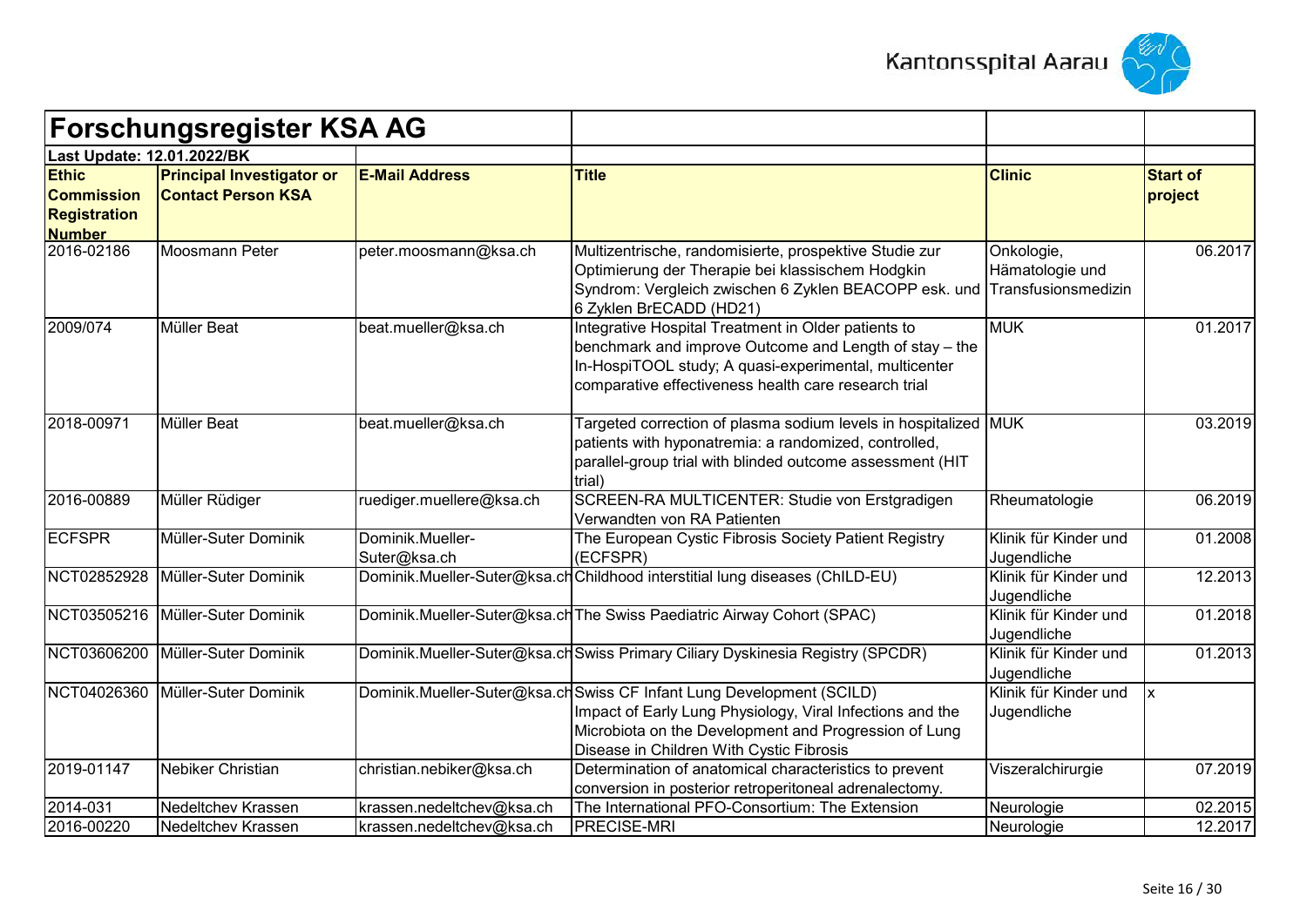



|                                                                           | <b>Forschungsregister KSA AG</b>                              |                             |                                                                                                                                                                                                                                                                                                                                                                                              |                                      |                            |
|---------------------------------------------------------------------------|---------------------------------------------------------------|-----------------------------|----------------------------------------------------------------------------------------------------------------------------------------------------------------------------------------------------------------------------------------------------------------------------------------------------------------------------------------------------------------------------------------------|--------------------------------------|----------------------------|
| Last Update: 12.01.2022/BK                                                |                                                               |                             |                                                                                                                                                                                                                                                                                                                                                                                              |                                      |                            |
| <b>Ethic</b><br><b>Commission</b><br><b>Registration</b><br><b>Number</b> | <b>Principal Investigator or</b><br><b>Contact Person KSA</b> | <b>E-Mail Address</b>       | <b>Title</b>                                                                                                                                                                                                                                                                                                                                                                                 | <b>Clinic</b>                        | <b>Start of</b><br>project |
| 2016-00899                                                                | <b>Nedeltchev Krassen</b>                                     | krassen.nedeltchev@ksa.ch   | FACTOR XA - INHIBITION IN RENAL PATIENTS WITH<br>NON-VALVULAR ATRIAL FIBRILLATION<br>OBSERVATIONAL REGISTRY (XARENO-Registry)                                                                                                                                                                                                                                                                | Neurologie                           | 02.2017                    |
| 2016-01251                                                                | Nedeltchev Krassen                                            | krassen.nedeltchev@ksa.ch   | TICH-NOAC - Tranexamic acid for IntraCerebral<br>Hemorrhage in NOAC-treated patients                                                                                                                                                                                                                                                                                                         | Neurologie                           | 11.2017                    |
| 2017-00588                                                                | Nedeltchev Krassen                                            | krassen.nedeltchev@ksa.ch   | ELAN - early vs late initiation of DOACs in postischemic<br>stroke patients with Afib                                                                                                                                                                                                                                                                                                        | Neurologie                           | 11.2017                    |
| 2018-02021                                                                | <b>Nedeltchev Krassen</b>                                     | krassen.nedeltchev@ksa.ch   | <b>ESTREL: Enhancement of Stroke Rehabilitation with</b><br>Levodopa                                                                                                                                                                                                                                                                                                                         | Neurologie                           | 06.2020                    |
| 2019-02175                                                                | Nedeltchev Krassen                                            | krassen.nedeltchev@ksa.ch   | AXIOMATIC: Antithrombotic treatment with Factor Xia<br>Inhibition to Optimize Management of Acute<br>Thrombembolic Events in Secondary Stroke Prevention                                                                                                                                                                                                                                     | Neurologie                           | 08.2020                    |
| not required                                                              | Nedeltchev Krassen                                            | krassen.nedeltchev@ksa.ch   | <b>SSR: Swiss Stroke Registry</b>                                                                                                                                                                                                                                                                                                                                                            | <b>Stroke Center KSA</b>             | 01.2014                    |
| external ethic vo Neyer Peter                                             |                                                               | peter.neyer@ksa.ch          | PABULAC and NOVAC studies: We test samples from an<br>observational study in children and young adults with or<br>without asymptomatic/symptomatic malaria for thalassemia<br>(alpha- and beta-thal.) as well as plasma Erythroferrone<br>(ERFE) levels. This shall lead to a better understanding of<br>the iron metabolism, especially the ERFE-BMP-HEPCIDIN<br>"axis" in this population. | <b>IfLM</b>                          | 08.2020                    |
| 2021-00362                                                                | Nikorelou Spyridoula                                          | spyridoula.nikorelou@ksa.ch | SwissPed-RECOVERY                                                                                                                                                                                                                                                                                                                                                                            | Klinik für Kinder und<br>Jugendliche | 04.2021                    |
| not required                                                              | <b>Otth Maria</b>                                             | maria.otth@ksa.ch           | Back to school - after childhood cancer                                                                                                                                                                                                                                                                                                                                                      | Klinik für Kinder und<br>Jugendliche | 02.2021                    |
| 2021-00011                                                                | Papazoglou Anthia                                             | anthia.papazoglou@ksa.ch    | Outcomes after surgical ectropion correction with and<br>without bicanalicular nasolacrimal duct intubation: a<br>retrospective case series analysis.                                                                                                                                                                                                                                        | Augenklinik                          |                            |
| 2021-01081                                                                | <b>Prause Lukas</b>                                           | lukas.prause@ksa.ch         | Sensitivitäts- und Spezifitäts-Analyse des präoperativen T-<br>Stadiums im Prostata MRI und externe Validierung eins<br>präoperativen Nomogramms in einem urologischen<br>Zentrum                                                                                                                                                                                                            | Urologie                             | 07.2021                    |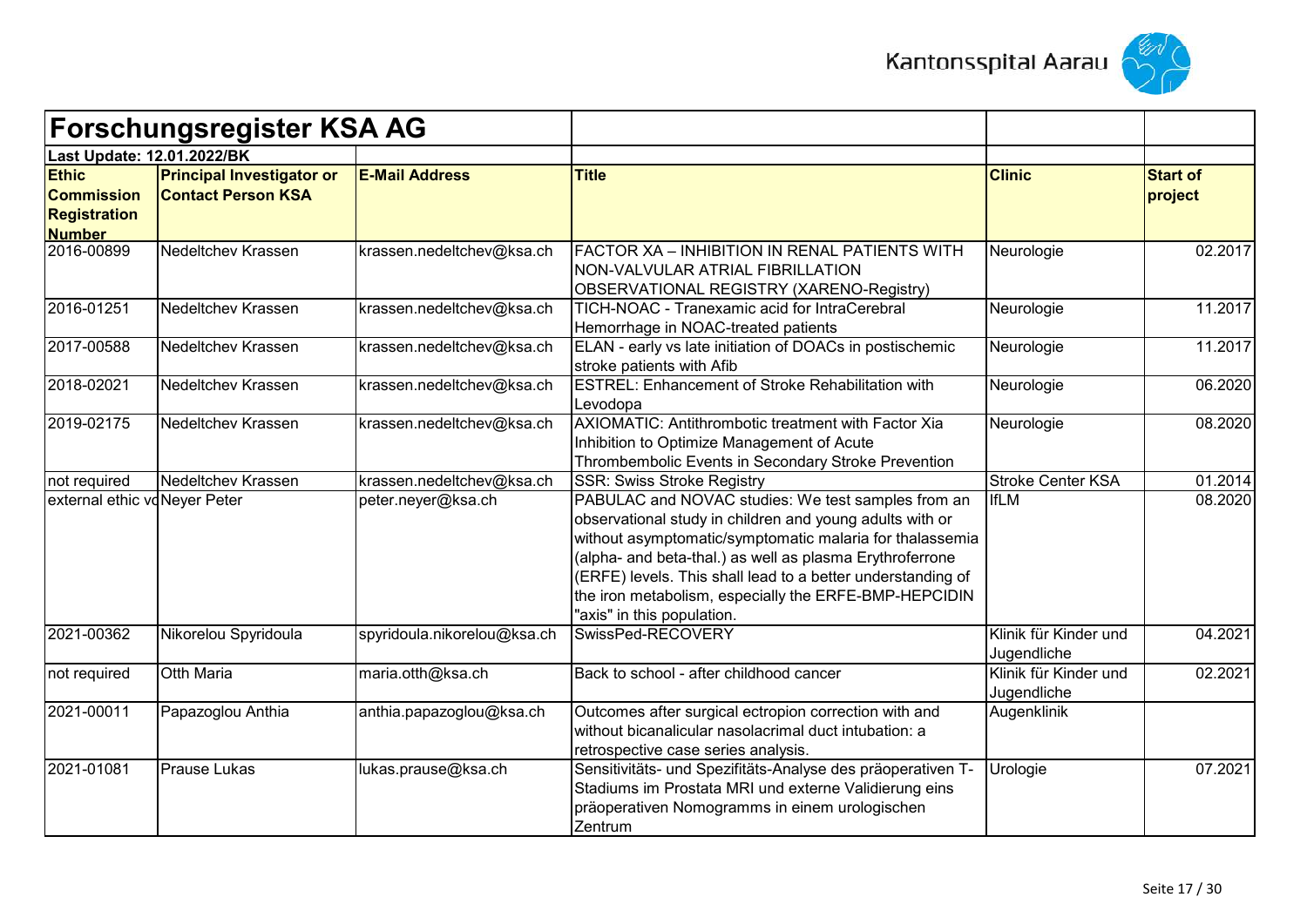



| <b>Forschungsregister KSA AG</b>                                          |                                                               |                        |                                                                                                                                                                             |                 |                            |
|---------------------------------------------------------------------------|---------------------------------------------------------------|------------------------|-----------------------------------------------------------------------------------------------------------------------------------------------------------------------------|-----------------|----------------------------|
| Last Update: 12.01.2022/BK                                                |                                                               |                        |                                                                                                                                                                             |                 |                            |
| <b>Ethic</b><br><b>Commission</b><br><b>Registration</b><br><b>Number</b> | <b>Principal Investigator or</b><br><b>Contact Person KSA</b> | <b>E-Mail Address</b>  | <b>Title</b>                                                                                                                                                                | <b>Clinic</b>   | <b>Start of</b><br>project |
| 2021-01022                                                                | <b>Puric Emsad</b>                                            | emsad.puric@ksa.ch     | Analysis of a prospectively maintained database of patients<br>treated with hyperthermia in combination with radiotherapy<br>+/- chemotherapy                               | Radio-Onkologie | 07.2021                    |
| 2020-01596                                                                | Rastan Aljoscha                                               | aljoscha.rastan@ksa.ch | Percutaneous Intervention versus Surgery in the Treatment Angiologie<br>of Common Femoral Artery Lesions                                                                    |                 |                            |
| 2021-01364                                                                | Rastan Aljoscha                                               | aljoscha.rastan@ksa.ch | SUCCESS (SelUtion, safety, effiCaCy, hEalth economicS<br>and promS) PTA Study                                                                                               | Angiologie      | 08.2021                    |
| 2016-00854                                                                | Remonda Luca                                                  | luca.remonda@ksa.ch    | Diffusion Imaging Analysis in Treated and Untreated<br>Meningiomas during Follow-up                                                                                         | Neuroradiologie | 06.2016                    |
| 2018-00543                                                                | Remonda Luca                                                  | luca.remonda@ksa.ch    | Prospective, randomized, controlled, parallel group study<br>to compare a new needle navigation device for CT-guided<br>interventions to the conventional free-hand method" | Neuroradiologie | 05.2018                    |
| 2018-00673                                                                | Remonda Luca                                                  | luca.remonda@ksa.ch    | Multicentric observational prospective study<br>on the use of the EmboTrap ®II Revascularization Device<br>(Neuravi)<br>in acute ischemic stroke.                           | Neuroradiologie | 06.2018                    |
| 2018-01201                                                                | Remonda Luca                                                  | luca.remonda@ksa.ch    | Preliminary Experience with a Drug Coating Balloon<br>Catheter for Symptomatic Intracranial High-grade Stenosis                                                             | Neuroradiologie | 07.2018                    |
| 2018-01202                                                                | Remonda Luca                                                  | luca.remonda@ksa.ch    | Comparison of New-Generation Double-Layer Micromesh<br>Carotid Stent-System versus Carotid Self-expanding Hybrid<br>Stent System in Symptomatic Carotid Artery Stenosis     | Neuroradiologie | 07.2018                    |
| 2018-01204                                                                | Remonda Luca                                                  | luca.remonda@ksa.ch    | Percutaneous Transluminal Angioplasty with or without<br>Stenting in Symptomatic Supra-aortal Atherosclerotic<br>Diseases of Intracranial and Vertebro-basilar Circulation  | Neuroradiologie | 07.2018                    |
| 2018-01208                                                                | Remonda Luca                                                  | luca.remonda@ksa.ch    | Acute Administration of Tirofiban versus Aspirin in<br>Emergent Carotid Artery Stenting - a Retrospective, Single-<br>Center Experience at a Comprehensive Stroke Center    | Neuroradiologie | 07.2018                    |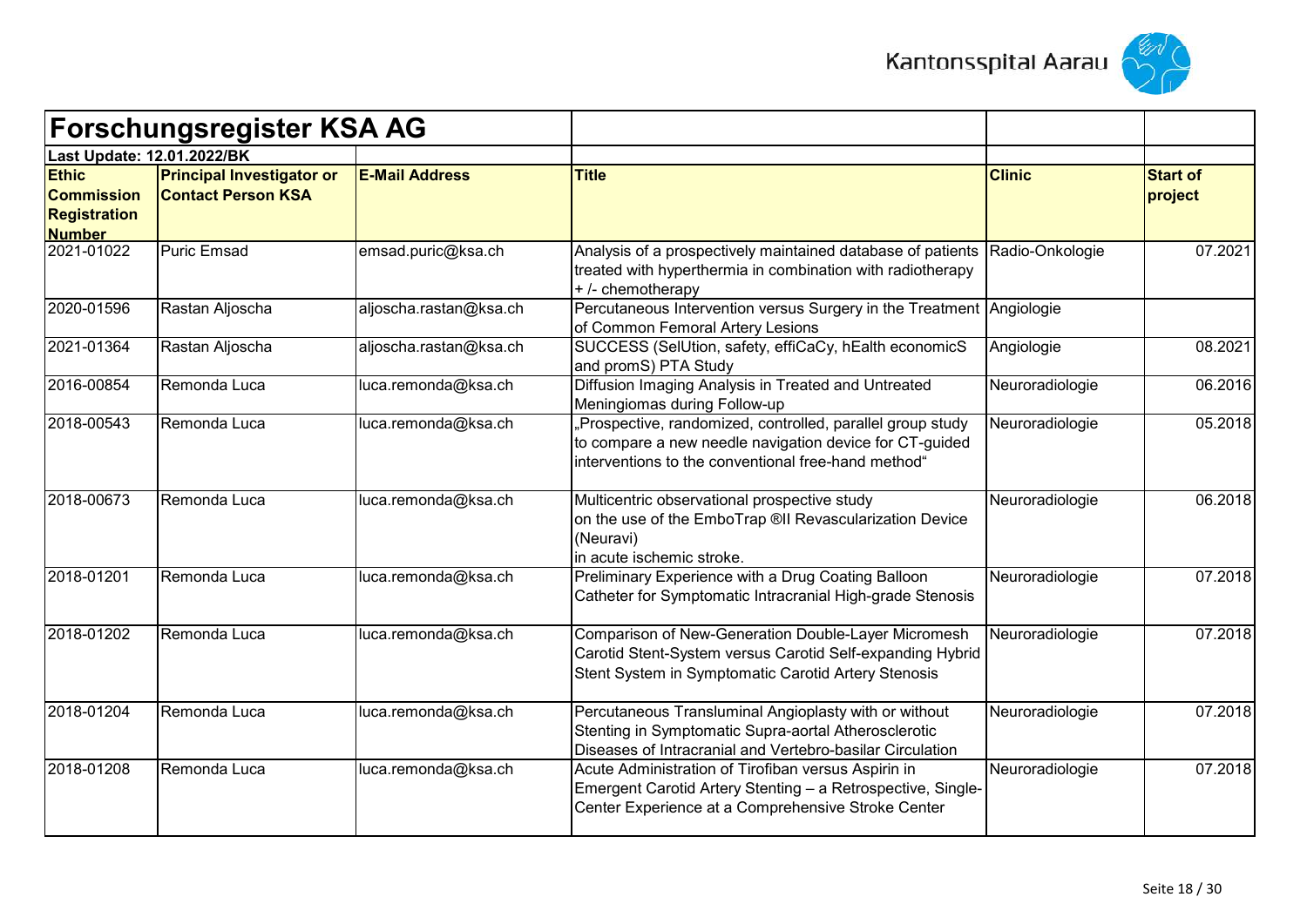



|                                                                           | <b>Forschungsregister KSA AG</b>                              |                                                    |                                                                                                                                                                                                |                                |                            |
|---------------------------------------------------------------------------|---------------------------------------------------------------|----------------------------------------------------|------------------------------------------------------------------------------------------------------------------------------------------------------------------------------------------------|--------------------------------|----------------------------|
| Last Update: 12.01.2022/BK                                                |                                                               |                                                    |                                                                                                                                                                                                |                                |                            |
| <b>Ethic</b><br><b>Commission</b><br><b>Registration</b><br><b>Number</b> | <b>Principal Investigator or</b><br><b>Contact Person KSA</b> | <b>E-Mail Address</b>                              | <b>Title</b>                                                                                                                                                                                   | <b>Clinic</b>                  | <b>Start of</b><br>project |
| 2019-01427                                                                | Remonda Luca                                                  | luca.remonda@ksa.ch                                | Comparison of Different Revascularization Techniques and<br>Medical Treatment in Acute Ischemic Stroke with Distal<br><b>Vessel Occlusion</b>                                                  | Neuroradiologie                | 09.2019                    |
| 2019-01449                                                                | Remonda Luca                                                  | luca.remonda@ksa.ch                                | A Retrospective Monocentric Cohort Study of Acute Stroke<br>Patients with Tandem Vessel Occlusions Treated with<br><b>Endovascular Therapies</b>                                               | Neuroradiologie                | 09.2019                    |
| 2020-02565                                                                | Remonda Luca                                                  | luca.remonda@ksa.ch                                | Lipocalin-type prostaglandin D synthase concentrations in<br>the cerebrospinal fluid of the perioptic and lumbar<br>subarachnoid space in patients with optic nerve sheath<br>compartmentation | Neuroradiologie                |                            |
| 2021-00031                                                                | Remonda Luca                                                  | luca.remonda@ksa.ch                                | Flow dynamics of cerebrospinal fluid between the<br>intracranial cavity and the subarachnoid space of the optic<br>nerve- an experimental approach                                             | Neuroradiologie                |                            |
| 2021-00538                                                                | Remonda Luca                                                  | luca.remonda@ksa.ch                                | USE OF MACHINE LEARNING TECHNIQUES IN IMAGES Neuroradiologie<br>OF NEURORADIOLOGICAL TUMORS FOR OUTCOME<br>PREDICTION: A RETROSPECTIVE, SINGLE CENTER<br><b>STUDY</b>                          |                                |                            |
| 2017-00974                                                                | Remonda Luca<br><b>Nedeltchev Krassen</b>                     | luca.remonda@ksa.ch;<br>krassen.nedeltchev@ksa.ch; | SWIFTdirect - Solitaire with the Intention for thrombectomy<br>plus iv tPA vs direct Solitaire Stent-retriever thrombectomy<br>lin anterior circulation stroke                                 | Neuroradiologie,<br>Neurologie | 11.2017                    |
| 2013/035                                                                  | <b>Riesterer Oliver</b>                                       | oliver.riesterer@ksa.ch                            | a Phase I/II study of Concurrent Hyperthermia and Proton<br>Beam Radiotherapy in Primary and Recurrent Unresectable<br>Soft Tissue Sarcoma (HYPROSAR)                                          | Radio-Onkologie                | 02.2014                    |
| 2014-194                                                                  | <b>Riesterer Oliver</b>                                       | oliver.riesterer@ksa.ch                            | model based approached for radiotherapy of NSCLC                                                                                                                                               | Radio-Onkologie                | 09.2020                    |
| 2015-252                                                                  | <b>Riesterer Oliver</b>                                       | oliver.riesterer@ksa.ch                            | HEATPAC Studie - Phase II Studie einer Hyperthermie-<br>Behandlung mit Radiochemotherapie vs. Radiochemothe-<br>rapie allein bei lokal fortgeschrittenem Pankreaskarzinom                      | Radio-Onkologie                | 01.2017                    |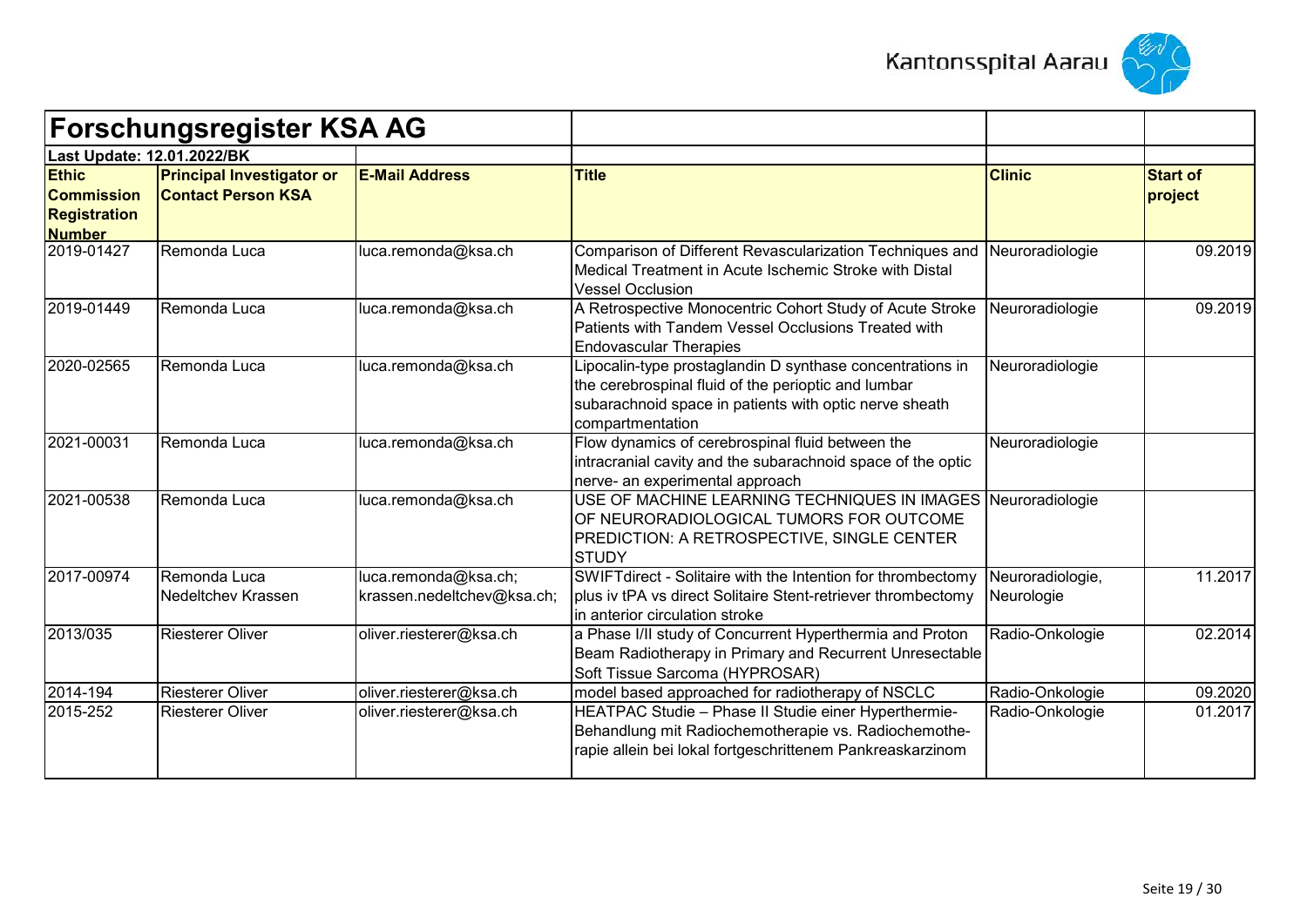



|                                                                           | <b>Forschungsregister KSA AG</b>                              |                         |                                                                                                                                                                                                                         |                 |                            |
|---------------------------------------------------------------------------|---------------------------------------------------------------|-------------------------|-------------------------------------------------------------------------------------------------------------------------------------------------------------------------------------------------------------------------|-----------------|----------------------------|
| Last Update: 12.01.2022/BK                                                |                                                               |                         |                                                                                                                                                                                                                         |                 |                            |
| <b>Ethic</b><br><b>Commission</b><br><b>Registration</b><br><b>Number</b> | <b>Principal Investigator or</b><br><b>Contact Person KSA</b> | <b>E-Mail Address</b>   | <b>Title</b>                                                                                                                                                                                                            | <b>Clinic</b>   | <b>Start of</b><br>project |
| 2017-02277                                                                | <b>Riesterer Oliver</b>                                       | oliver.riesterer@ksa.ch | A RANDOMIZED PHASE III TRIAL OF<br>HYPOFRACTIONATED POSTPROSTATECTOMY<br>RADIATION THERAPY (HYPORT) VERSUS<br>CONVENTIONAL POST-PROSTATECTOMY RADIATION<br>THERAPY (NRG GU003)                                          | Radio-Onkologie | 01.2018                    |
| 2019-02289                                                                | <b>Riesterer Oliver</b>                                       | oliver.riesterer@ksa.ch | PHASE III IGRT AND SBRT VS IGRT AND<br>HYPOFRACTIONATED IMRT FOR LOCALIZED<br><b>INTERMEDIATE RISK PROSTATE CANCER</b>                                                                                                  | Radio-Onkologie | 01.2020                    |
| 2020-01805                                                                | <b>Riesterer Oliver</b>                                       | oliver.riesterer@ksa.ch | Independent multicenter validation of a prognostic<br>radiomics signature in patients with head and neck cancer.                                                                                                        | Radio-Onkologie | 12.2020                    |
| 2020-02146                                                                | <b>Riesterer Oliver</b>                                       | oliver.riesterer@ksa.ch | Randomized trial to evaluate effects of deep regional<br>Hyperthermia in patients with Anal Carcinoma treated by<br>standard radiochemotherapy (Hycan)                                                                  | Radio-Onkologie | 01.2021                    |
| 2020-02715                                                                | <b>Riesterer Oliver</b>                                       | oliver.riesterer@ksa.ch | Phase III randomized trial comparing overall survival after<br>photon versus proton chemoradiotherapy for inoperable<br>stage II-IIIB NSCLC (RTOG 1308)                                                                 | Radio-Onkologie | 08.2021                    |
| not required                                                              | <b>Riesterer Oliver</b>                                       | oliver.riesterer@ksa.ch | Hyperthermia boosting the effect of Radiotherapy-<br>Hyperboost (project 955625 funded by a European Horizon<br>2020 MSCA-Innovative training network grant)                                                            | Radio-Onkologie | 03.2021                    |
| PB_2016-<br>00325                                                         | <b>Riesterer Oliver</b>                                       | oliver.riesterer@ksa.ch | Androgen Deprivation Therapy and High Dose<br>Radiotherapy With or Without Whole-Pelvic Radiotherapy in<br>Unfavorable Intermediate or Favorable High Risk Prostate<br>Cancer: A Phase III Randomized Trial (RTOG 0924) | Radio-Onkologie | 01.2017                    |
| PB 2016-<br>02499                                                         | <b>Riesterer Oliver</b>                                       | oliver.riesterer@ksa.ch | A PHASE III RANDOMIZED STUDY OF<br>HYPOFRACTIONATED 3D-CRT/IMRT VERSUS<br>CONVENTIONALLY FRACTIONATED 3D-CRT/IMRT IN<br>PATIENTS WITH FAVORABLE-RISK PROSTATE<br>CANCER (RTOG-0415)                                     | Radio-Onkologie | 01.2009                    |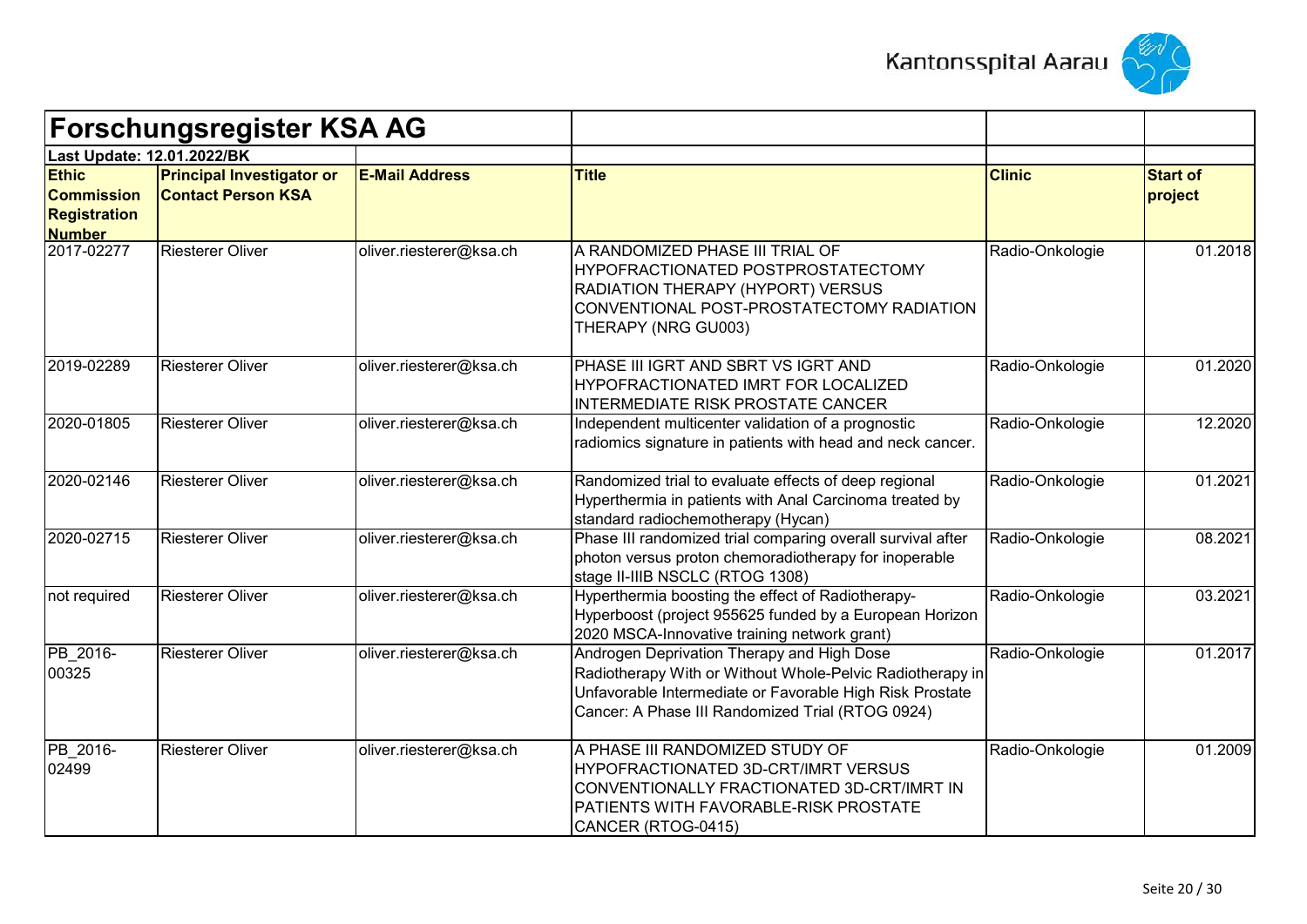



|                                                                           | <b>Forschungsregister KSA AG</b>                              |                         |                                                                                                                                                                                                                                                                               |                                        |                            |
|---------------------------------------------------------------------------|---------------------------------------------------------------|-------------------------|-------------------------------------------------------------------------------------------------------------------------------------------------------------------------------------------------------------------------------------------------------------------------------|----------------------------------------|----------------------------|
| Last Update: 12.01.2022/BK                                                |                                                               |                         |                                                                                                                                                                                                                                                                               |                                        |                            |
| <b>Ethic</b><br><b>Commission</b><br><b>Registration</b><br><b>Number</b> | <b>Principal Investigator or</b><br><b>Contact Person KSA</b> | <b>E-Mail Address</b>   | <b>Title</b>                                                                                                                                                                                                                                                                  | <b>Clinic</b>                          | <b>Start of</b><br>project |
| PB_2016-<br>02500                                                         | <b>Riesterer Oliver</b>                                       | oliver.riesterer@ksa.ch | A PHASE III TRIAL OF ACCELERATED WHOLE BREAST Radio-Onkologie<br><b>IRRADIATION</b><br>WITH HYPOFRACTIONATION PLUS CONCURRENT<br><b>BOOST</b><br><b>VERSUS STANDARD WHOLE BREAST IRRADIATION</b><br>PLUS SEQUENTIAL BOOST FOR EARLY-STAGE<br><b>BREAST CANCER (RTOG 1005)</b> |                                        | 01.2012                    |
|                                                                           | PB2016-00415 Riesterer Oliver                                 | oliver.riesterer@ksa.ch | A Phase 1 Study of Stereotactic Body Radiotherapy (SBRT) Radio-Onkologie<br>for the Treatment of Multiple Metastases (NRG BR001)                                                                                                                                              |                                        | 01.2016                    |
| 2014-194                                                                  | Rogers Susanne                                                | susanne.rogers@ksa.ch   | Innovative Applikationsmethode der Protonentherapie auf<br>bewegte Tumore am PSI;<br>(4D MRI)                                                                                                                                                                                 | Radio-Onkologie                        | 01.2014                    |
| 2016-00008                                                                | Rogers Susanne                                                | susanne.rogers@ksa.ch   | Dose-intensified Image-guided Fractionated Stereotactic<br>Body Radiation Therapy for Painful Spinal Metastases<br>versus Conventional Radiation Therapy: a Randomised<br>Controlled Trial (DOSIS RCT)                                                                        | Radio-Onkologie                        | 11.2018                    |
| 2019-01705                                                                | Rogers Susanne                                                | susanne.rogers@ksa.ch   | Analysis of a prospectively maintained database of patients<br>treated with stereotactic radiotherapy/radiosurgery                                                                                                                                                            | Radio-Onkologie                        | 09.2019                    |
| 2019-01705                                                                | Rogers Susanne                                                | susanne.rogers@ksa.ch   | A Multicenter Analysis of Stereotactic Radiotherapy to the<br><b>Resection Cavity of Brain Metastases</b>                                                                                                                                                                     | Radio-Onkologie                        | 10.2019                    |
| 2020-00262                                                                | Rogers Susanne                                                | susanne.rogers@ksa.ch   | a single arm Phase II trial of PREOPerative radiosurgery for Radio-Onkologie<br>brain metastases indicated for neurosurgical (PREOP-1)                                                                                                                                        |                                        | 11.2020                    |
| 2021-02094                                                                | Rogers Susanne                                                | susanne.rogers@ksa.ch   | A multicenter prospective, interventional, randomized trial of Radio-Onkologie<br>preoperative 6 radiosurgery compared with postoperative<br>stereotactic radiotherapy for 7 resectable brain metastases<br>(PREOP-2)                                                         |                                        | 12.2021                    |
| 1160-2016                                                                 | Röhling Stefan                                                | stefan.roehling@ksa.ch  | Influence of low temperature degradation on phase stability,<br>structural integrity and biomechanical long-term<br>perfomance of commercially available monotype zirconia<br>dental implants                                                                                 | Mund-, Kiefer- und<br>Gesichtschirugie | 01.2017                    |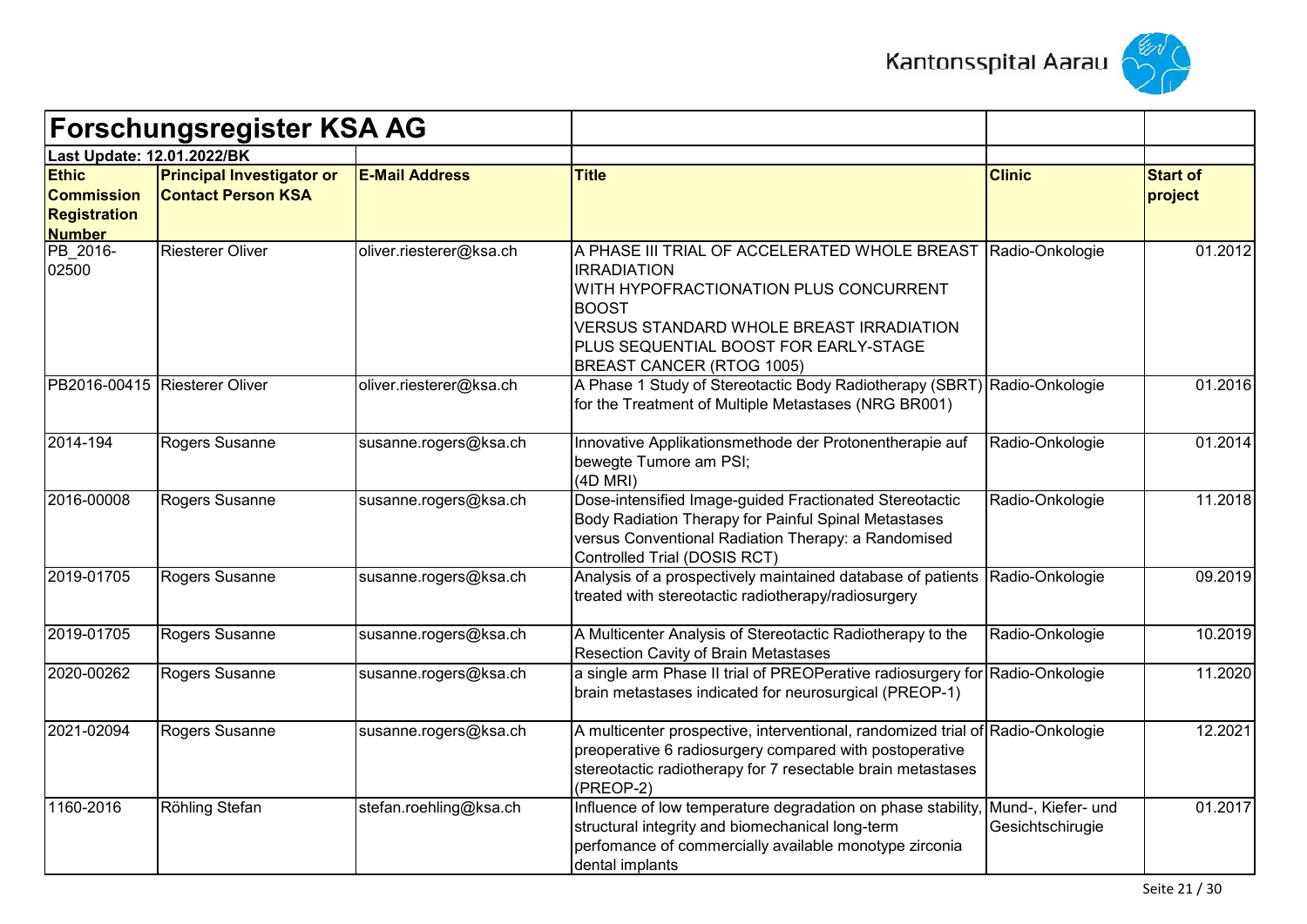



|                                                                           | <b>Forschungsregister KSA AG</b>                              |                           |                                                                                                                                                                                                                                             |                                                                          |                            |
|---------------------------------------------------------------------------|---------------------------------------------------------------|---------------------------|---------------------------------------------------------------------------------------------------------------------------------------------------------------------------------------------------------------------------------------------|--------------------------------------------------------------------------|----------------------------|
|                                                                           | Last Update: 12.01.2022/BK                                    |                           |                                                                                                                                                                                                                                             |                                                                          |                            |
| <b>Ethic</b><br><b>Commission</b><br><b>Registration</b><br><b>Number</b> | <b>Principal Investigator or</b><br><b>Contact Person KSA</b> | <b>E-Mail Address</b>     | <b>Title</b>                                                                                                                                                                                                                                | <b>Clinic</b>                                                            | <b>Start of</b><br>project |
| 2019-02334                                                                | Salili Alireza                                                | salili@hin.ch             | Therapeutic duplication of anticoagulants: a retrospective,<br>observational study of its frequency and consequences in a<br>tertiary referral hospital                                                                                     | MUK/<br>Spitalpharmazie                                                  | 10.2019                    |
| 2014-043                                                                  | Sarlos Dimitri                                                | dimitri.sarlos@ksa.ch     | Laparoscopic supracervical hysterectomy and<br>sacrocolpopexy in comparison with uterine-sparing<br>hysteropexy for patients with uterine prolapse: A<br>randomized multicenter study                                                       | Frauenklinik                                                             | 10.2014                    |
| 2017-00900                                                                | Sarlos Dimitri                                                | dimitri.sarlos@ksa.ch     | A Multicenter, Observational Cohort Study of Women<br>Undergoing Immediate Breast Reconstruction Following<br>Mastectomy (IRMA)                                                                                                             | Frauenklinik                                                             | 10.2021                    |
| 2018/00039                                                                | Sarlos Dimitri                                                | dimitri.sarlos@ksa.ch     | Expression VI - Carolin meets HANNA - Holistic Analysis of Frauenklinik<br>Longterm-survival with Ovarian Cancer                                                                                                                            |                                                                          | 11.2018                    |
| 2018-00838                                                                | Sarlos Dimitri                                                | dimitri.sarlos@ksa.ch     | Tailored AXIIIary Surgery with or without axillary lymph node Frauenklinik<br>dissection followed by radiotherapy in patients with clinical<br>node-positive breast cancer (TAXIS) A multicenter<br>randomized phase III trial (SAKK 23/16) |                                                                          | 05.2018                    |
| 2018-02210                                                                | Sarlos Dimitri                                                | dimitri.sarlos@ksa.ch     | A 24 weeks activity program in patients with early breast<br>cancer receiving aromatase inhibitor therapy. A multicenter<br>randomized phase III trial (SAKK 95/17)                                                                         | Frauenklinik                                                             | 04.2019                    |
| 2020-00148                                                                | Sarlos Dimitri                                                | dimitri.sarlos@ksa.ch     | MAintenance Therapy with Aromatase inhibitor in epithelial<br>Ovarian cancer: a<br>randomized double-blinded placebo-controlled multi-center<br>phase III Trial                                                                             | Frauenklinik                                                             | 07.2020                    |
| 2020-00256                                                                | Sarlos Dimitri                                                | dimitri.sarlos@ksa.ch     | Pre- versus sub-pectoral implant-based breast<br>reconstruction after skin-sparing mastectomy or nipple-<br>sparing mastectomy (OPBC-02/ PREPEC): A pragmatic,<br>multicenter, randomized, superiority trial                                | Frauenklinik                                                             | 09.2020                    |
| 166/2014                                                                  | Scheinemann Katrin                                            | katrin.scheinemann@ksa.ch | SKKR - Schweizer Kinderkrebsregister                                                                                                                                                                                                        | Klinik für Kinder und<br>Jugendliche,<br>Kinderonkologie/Häm<br>atologie | 08.2014                    |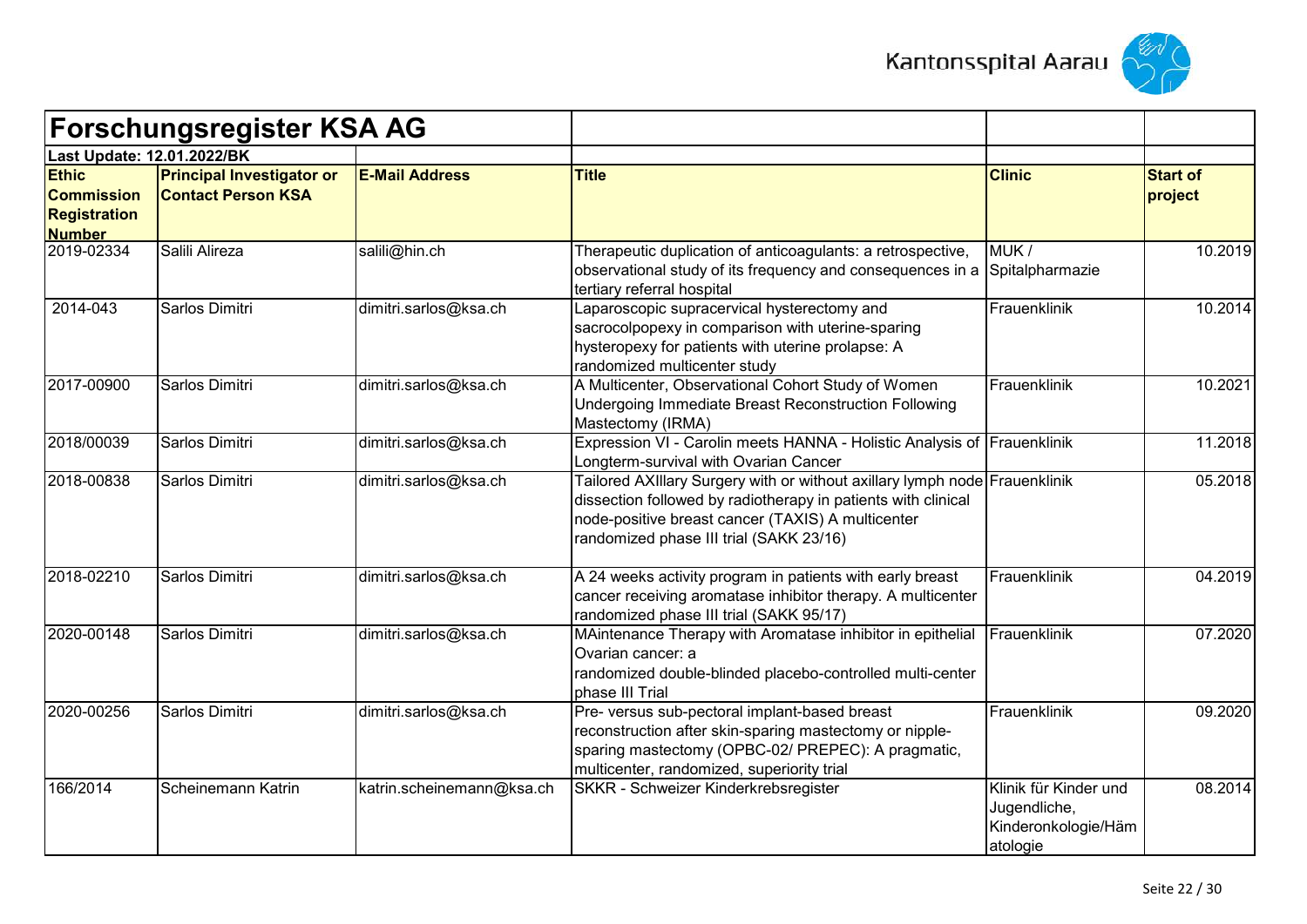



|                                                                           | <b>Forschungsregister KSA AG</b>                              |                           |                                                     |                                                                          |                            |
|---------------------------------------------------------------------------|---------------------------------------------------------------|---------------------------|-----------------------------------------------------|--------------------------------------------------------------------------|----------------------------|
| Last Update: 12.01.2022/BK                                                |                                                               |                           |                                                     |                                                                          |                            |
| <b>Ethic</b><br><b>Commission</b><br><b>Registration</b><br><b>Number</b> | <b>Principal Investigator or</b><br><b>Contact Person KSA</b> | <b>E-Mail Address</b>     | <b>Title</b>                                        | <b>Clinic</b>                                                            | <b>Start of</b><br>project |
| 168/13                                                                    | Scheinemann Katrin                                            | katrin.scheinemann@ksa.ch | LCH-IV - Langerhans Cell Hystiocytosis              | Klinik für Kinder und<br>Jugendliche,<br>Kinderonkologie/Häm<br>atologie | 10.2014                    |
| 2011/043                                                                  | Scheinemann Katrin                                            | katrin.scheinemann@ksa.ch | <b>CWS-SoTiSaR Registry - Weichteilsarkome</b>      | Klinik für Kinder und<br>Jugendliche,<br>Kinderonkologie/Häm<br>atologie | 07.2011                    |
| 2012/096                                                                  | Scheinemann Katrin                                            | katrin.scheinemann@ksa.ch | COSS-Register - Osteosarkom                         | Klinik für Kinder und<br>Jugendliche,<br>Kinderonkologie/Häm<br>atologie | 12.2012                    |
| 2012/098                                                                  | Scheinemann Katrin                                            | katrin.scheinemann@ksa.ch | EWOG SAA 2010 - schwere aplastische Anämie          | Klinik für Kinder und<br>Jugendliche,<br>Kinderonkologie/Häm<br>atologie | 12.2012                    |
| 2012/099                                                                  | Scheinemann Katrin                                            | katrin.scheinemann@ksa.ch | NHL-BFM Registry 2012 - Non-Hodgkin-Lymphom         | Klinik für Kinder und<br>Jugendliche,<br>Kinderonkologie/Häm<br>atologie | 01.2013                    |
| 2013/031                                                                  | Scheinemann Katrin                                            | katrin.scheinemann@ksa.ch | EU-RHAB Register - Rhabdoide Tumoren                | Klinik für Kinder und<br>Jugendliche,<br>Kinderonkologie/Häm<br>atologie | 05.2013                    |
| 2013/063                                                                  | Scheinemann Katrin                                            | katrin.scheinemann@ksa.ch | STEP Register - seltene Tumoren in der Pädiatrie    | Klinik für Kinder und<br>Jugendliche,<br>Kinderonkologie/Häm<br>atologie | 10.2013                    |
| 2013/064                                                                  | Scheinemann Katrin                                            | katrin.scheinemann@ksa.ch | <b>GPOH MET Register - maligne endokrine Tumore</b> | Klinik für Kinder und<br>Jugendliche,<br>Kinderonkologie/Häm<br>atologie | 10.2013                    |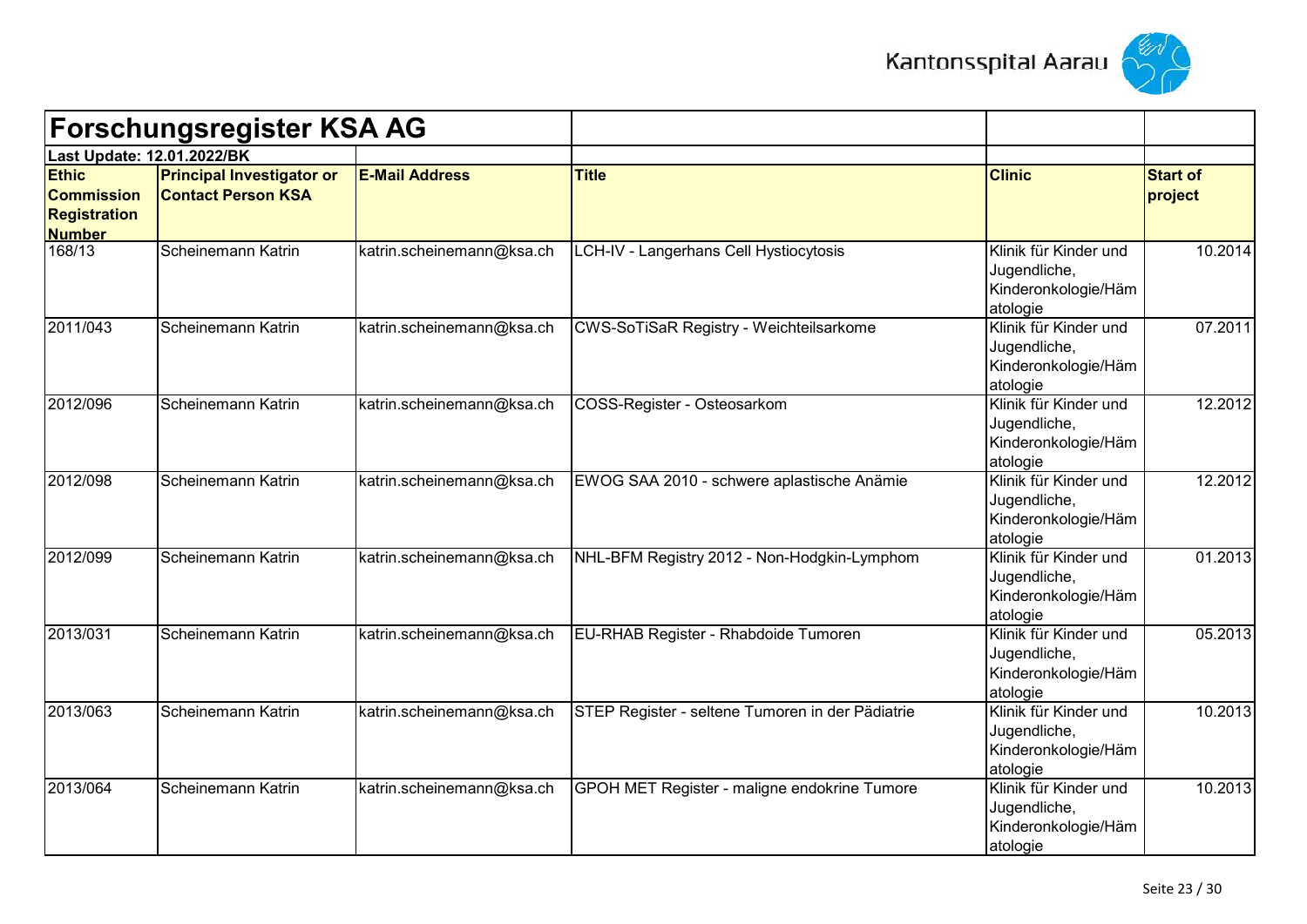



| <b>Forschungsregister KSA AG</b>                                          |                                                               |                           |                                                                                                                                        |                                                                          |                            |
|---------------------------------------------------------------------------|---------------------------------------------------------------|---------------------------|----------------------------------------------------------------------------------------------------------------------------------------|--------------------------------------------------------------------------|----------------------------|
| Last Update: 12.01.2022/BK                                                |                                                               |                           |                                                                                                                                        |                                                                          |                            |
| <b>Ethic</b><br><b>Commission</b><br><b>Registration</b><br><b>Number</b> | <b>Principal Investigator or</b><br><b>Contact Person KSA</b> | <b>E-Mail Address</b>     | <b>Title</b>                                                                                                                           | <b>Clinic</b>                                                            | <b>Start of</b><br>project |
| 2013-0397                                                                 | Scheinemann Katrin                                            | katrin.scheinemann@ksa.ch | ALL-REZ-BFM - Beobachtungsstudie<br>und Biobank für Rezidive einer akuten lymphoblastischen<br>Leukämie<br>im Kindes - und Jugendalter | Klinik für Kinder und<br>Jugendliche,<br>Kinderonkologie/Häm<br>atologie | 11.2018                    |
| 2014-010                                                                  | Scheinemann Katrin                                            | katrin.scheinemann@ksa.ch | AML Relapsed 2009 Register - Rezidiv Akute myeloische<br>Leukämie                                                                      | Klinik für Kinder und<br>Jugendliche,<br>Kinderonkologie/Häm<br>atologie | 01.2014                    |
| 2015-113                                                                  | Scheinemann Katrin                                            | katrin.scheinemann@ksa.ch | SIOP PNET 5MB - Medulloblastoma LR & SR                                                                                                | Klinik für Kinder und<br>Jugendliche,<br>Kinderonkologie/Häm<br>atologie | 07.2015                    |
| 2015-167                                                                  | Scheinemann Katrin                                            | katrin.scheinemann@ksa.ch | IntReALL SR 2010 - Relapsed ALL SR                                                                                                     | Klinik für Kinder und<br>Jugendliche,<br>Kinderonkologie/Häm<br>atologie | 06.2015                    |
| 2015-420                                                                  | Scheinemann Katrin                                            | katrin.scheinemann@ksa.ch | LINES - Low and intermediate risk neuroblastom                                                                                         | Klinik für Kinder und<br>Jugendliche,<br>Kinderonkologie/Häm<br>atologie | 01.2015                    |
| 2016-00118                                                                | Scheinemann Katrin                                            | katrin.scheinemann@ksa.ch | AIEOP-BFM ALL 2009-Register                                                                                                            | Klinik für Kinder und<br>Jugendliche,<br>Kinderonkologie/Häm<br>atologie | 01.2017                    |
| 2016-00118                                                                | Scheinemann Katrin                                            | katrin.scheinemann@ksa.ch | AIEOP-BFM-ALL 2009 Register- Akute lymphoblastischen<br>Leukämie                                                                       | Klinik für Kinder und<br>Jugendliche,<br>Kinderonkologie/Häm<br>atologie | 03.2017                    |
| 2016-01180                                                                | Scheinemann Katrin                                            | katrin.scheinemann@ksa.ch | Euro Net PHL-C2 - Klassisches Morbus Hodgkin Lymphom                                                                                   | Klinik für Kinder und<br>Jugendliche,<br>Kinderonkologie/Häm<br>atologie | 11.2016                    |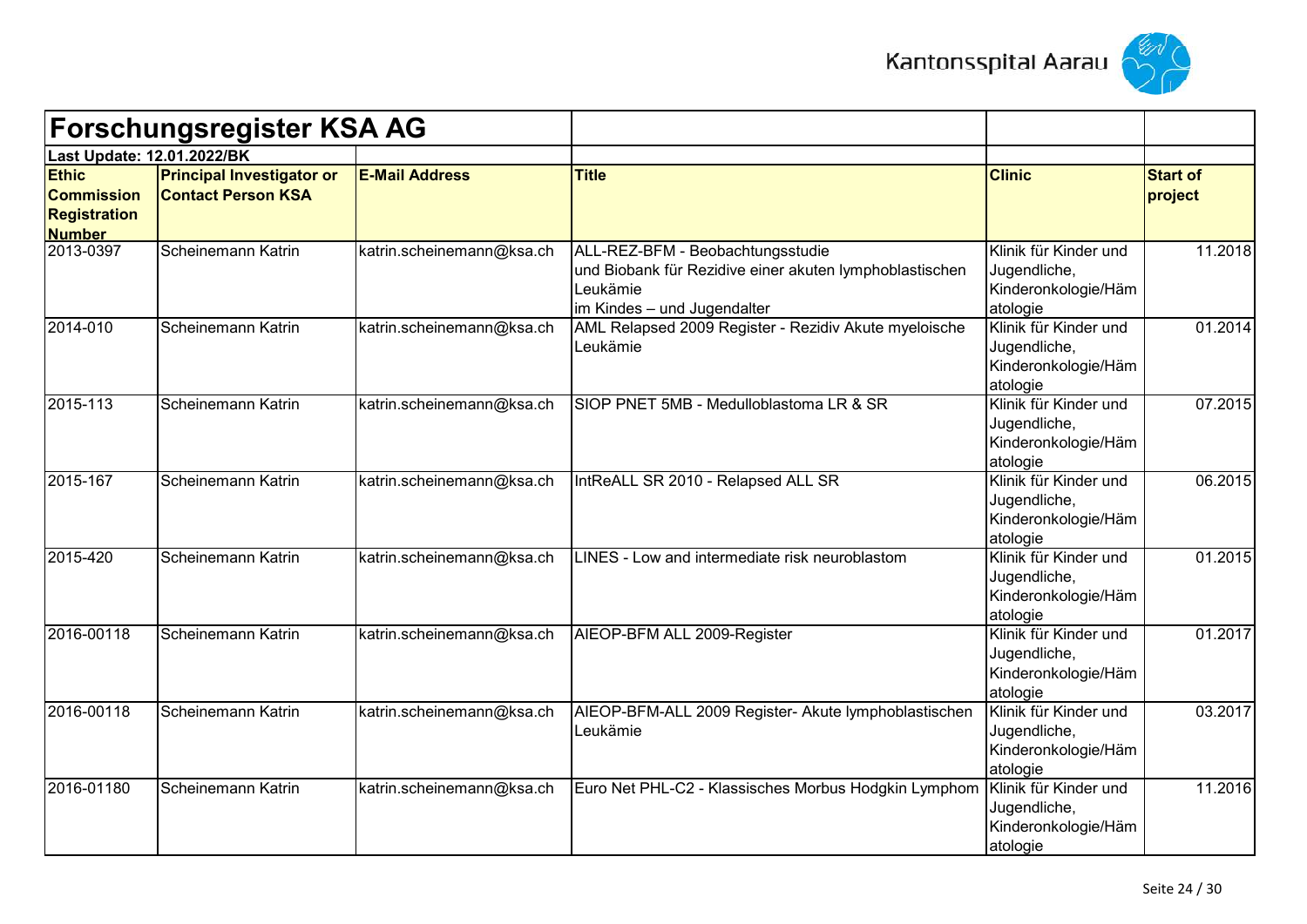



| <b>Forschungsregister KSA AG</b><br>Last Update: 12.01.2022/BK            |                                                               |                           |                                                                                                                                                                                   |                                                                          |                            |
|---------------------------------------------------------------------------|---------------------------------------------------------------|---------------------------|-----------------------------------------------------------------------------------------------------------------------------------------------------------------------------------|--------------------------------------------------------------------------|----------------------------|
|                                                                           |                                                               |                           |                                                                                                                                                                                   |                                                                          |                            |
| <b>Ethic</b><br><b>Commission</b><br><b>Registration</b><br><b>Number</b> | <b>Principal Investigator or</b><br><b>Contact Person KSA</b> | <b>E-Mail Address</b>     | <b>Title</b>                                                                                                                                                                      | <b>Clinic</b>                                                            | <b>Start of</b><br>project |
| 2016-02617                                                                | Scheinemann Katrin                                            | katrin.scheinemann@ksa.ch | HR-NBL 1.8 - Neuroblastom-Hochrisiko                                                                                                                                              | Klinik für Kinder und<br>Jugendliche,<br>Kinderonkologie/Häm<br>atologie | 09.2018                    |
| 2017-00496                                                                | Scheinemann Katrin                                            | katrin.scheinemann@ksa.ch | <b>INFORM Register - INdividualized Therapy FOr Relapsed</b><br>Malignancies in Childhood                                                                                         | Klinik für Kinder und<br>Jugendliche,<br>Kinderonkologie/Häm<br>atologie | 04.2017                    |
| 2017-00855                                                                | Scheinemann Katrin                                            | katrin.scheinemann@ksa.ch | <b>Biobank SPHO</b>                                                                                                                                                               | Klinik für Kinder und<br>Jugendliche,<br>Kinderonkologie/Häm<br>atologie | 01.2018                    |
| 2017-01706                                                                | Scheinemann Katrin                                            | katrin.scheinemann@ksa.ch | I-HIT-MED Register - medulloblastoma, ependymoma,<br>pineoblastoma, CNS-primitive neuroectodermal tumours                                                                         | Klinik für Kinder und<br>Jugendliche,<br>Kinderonkologie/Häm<br>atologie | 12.2017                    |
| 2017-01823                                                                | Scheinemann Katrin                                            | katrin.scheinemann@ksa.ch | RESET - Playful sensorimotor training to reduce the<br>syptoms of chemotherapy induced peripheral neuropathy in<br>pediatric brain tumor patients - a randomized controlled trial | Klinik für Kinder und<br>Jugendliche,<br>Kinderonkologie/Häm<br>atologie | 12.2017                    |
| 2017-02134                                                                | Scheinemann Katrin                                            | katrin.scheinemann@ksa.ch | rEECur                                                                                                                                                                            | Klinik für Kinder und<br>Jugendliche,<br>Kinderonkologie/Häm<br>atologie | 01.2018                    |
| 2018-00859                                                                | Scheinemann Katrin                                            | katrin.scheinemann@ksa.ch | PHITT - Lebertumoren                                                                                                                                                              | Klinik für Kinder und<br>Jugendliche,<br>Kinderonkologie/Häm<br>atologie | 10.2018                    |
| 2018-01421                                                                | Scheinemann Katrin                                            | katrin.scheinemann@ksa.ch | SIOP - Ependymoma II                                                                                                                                                              | Klinik für Kinder und<br>Jugendliche,<br>Kinderonkologie/Häm<br>atologie | 12.2018                    |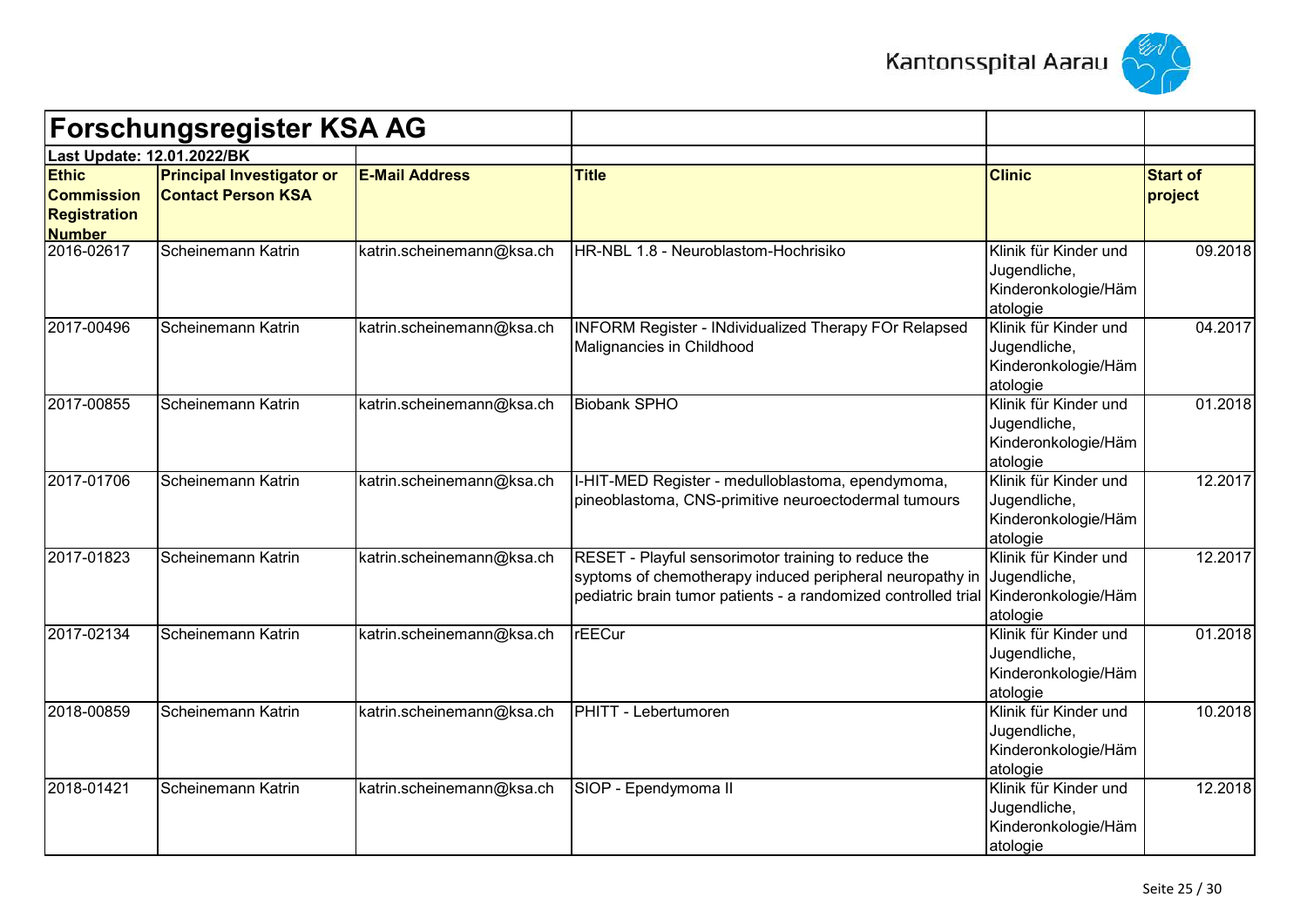



|                                                                           | <b>Forschungsregister KSA AG</b>                              |                           |                                                                                                                                                                                  |                                                                          |                            |
|---------------------------------------------------------------------------|---------------------------------------------------------------|---------------------------|----------------------------------------------------------------------------------------------------------------------------------------------------------------------------------|--------------------------------------------------------------------------|----------------------------|
|                                                                           | Last Update: 12.01.2022/BK                                    |                           |                                                                                                                                                                                  |                                                                          |                            |
| <b>Ethic</b><br><b>Commission</b><br><b>Registration</b><br><b>Number</b> | <b>Principal Investigator or</b><br><b>Contact Person KSA</b> | <b>E-Mail Address</b>     | <b>Title</b>                                                                                                                                                                     | <b>Clinic</b>                                                            | <b>Start of</b><br>project |
| 2018-01645                                                                | Scheinemann Katrin                                            | katrin.scheinemann@ksa.ch | MNP2.0 - Molekulare Neuropathologie                                                                                                                                              | Klinik für Kinder und<br>Jugendliche,<br>Kinderonkologie/Häm<br>atologie | 10.2018                    |
| 2018-02044                                                                | Scheinemann Katrin                                            | katrin.scheinemann@ksa.ch | FeCt - Fertilität bei chronisch hämatologischen<br>Erkrankungen                                                                                                                  | Klinik für Kinder und<br>Jugendliche,<br>Kinderonkologie/Häm<br>atologie | 04.2019                    |
| 2018-02304                                                                | Scheinemann Katrin                                            | katrin.scheinemann@ksa.ch | Aftercare of Childhood Cancer Survivors in Switzerland -<br>the ACCS Switzerland project                                                                                         | Klinik für Kinder und<br>Jugendliche,<br>Kinderonkologie/Häm<br>atologie | 02.2019                    |
| 2019-00399                                                                | Scheinemann Katrin                                            | katrin.scheinemann@ksa.ch | IntReALL HR 2010 - Relapsed ALL HR                                                                                                                                               | Klinik für Kinder und<br>Jugendliche,<br>Kinderonkologie/Häm<br>atologie | 07.2019                    |
| 2019-00755                                                                | Scheinemann Katrin                                            | katrin.scheinemann@ksa.ch | AIEOP-BFM-ALL 2017- Akute lymphoblastische Leukämie                                                                                                                              | Klinik für Kinder und<br>Jugendliche,<br>Kinderonkologie/Häm<br>atologie | 08.2018                    |
| 2019-01170                                                                | Scheinemann Katrin                                            | katrin.scheinemann@ksa.ch | SPhAERA- Specialised Paediatric PAlliativE CaRe:<br>Assessing family, healthcare professionals and health<br>system outcomes in a multi-site context of various care<br>settings | Klinik für Kinder und<br>Jugendliche,<br>Kinderonkologie/Häm<br>atologie | 10.2019                    |
| 2019-02195                                                                | Scheinemann Katrin                                            | katrin.scheinemann@ksa.ch | Umbrella - Wilmstumoren                                                                                                                                                          | Klinik für Kinder und<br>Jugendliche,<br>Kinderonkologie/Häm<br>atologie | 03.2020                    |
| 2019-1283                                                                 | Scheinemann Katrin                                            | katrin.scheinemann@ksa.ch | B-NHL 2013 Non-Hodgkin-Lymphom                                                                                                                                                   | Klinik für Kinder und<br>Jugendliche,<br>Kinderonkologie/Häm<br>atologie | 12.2019                    |
| 2020-00012                                                                | Scheinemann Katrin                                            | katrin.scheinemann@ksa.ch | Young Survivors at KSA registry                                                                                                                                                  | Klinik für Kinder und Ju                                                 | 09.2020                    |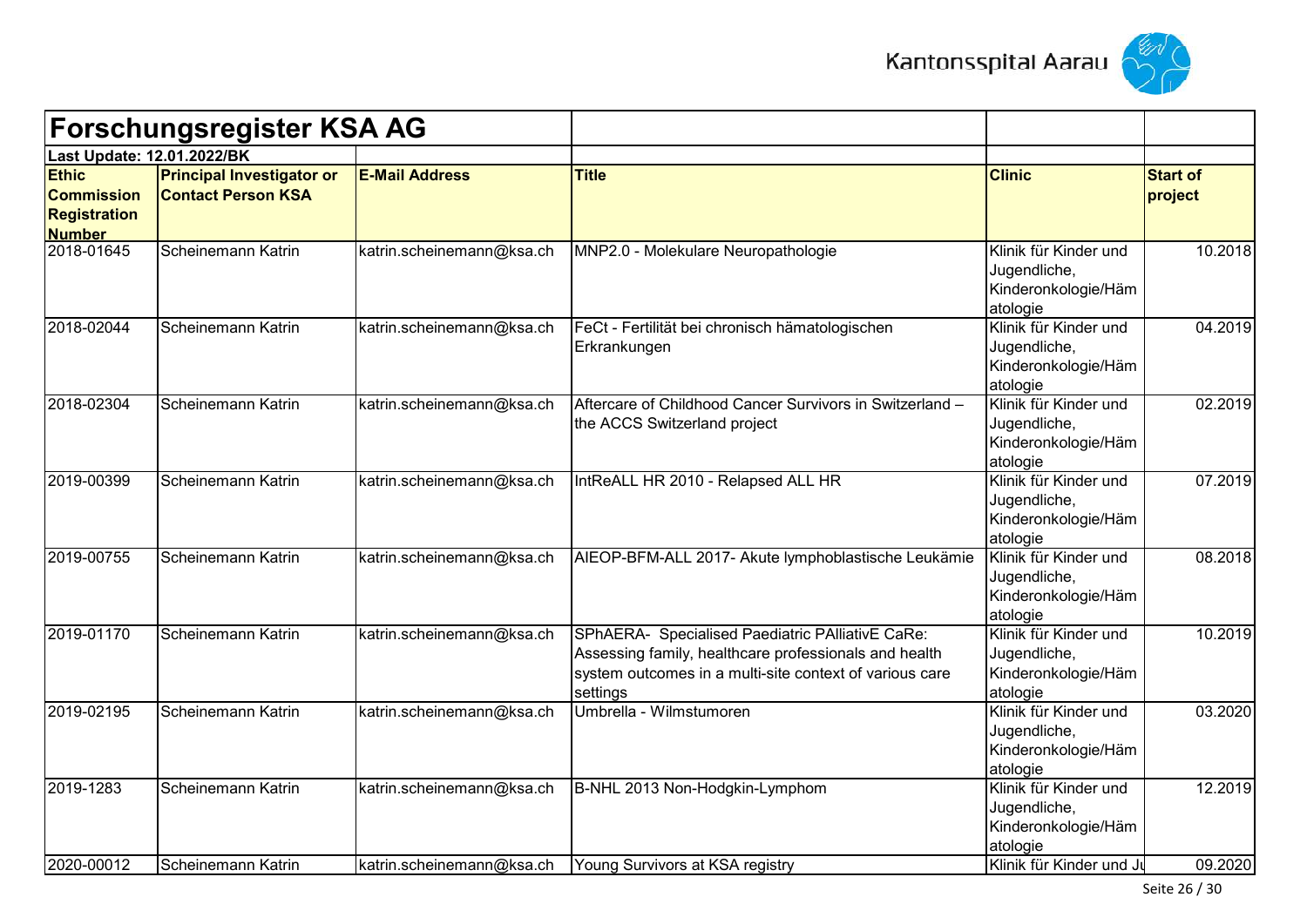



| <b>Forschungsregister KSA AG</b>                                          |                                                               |                           |                                                                                                                                                                                                                    |                                                                          |                            |
|---------------------------------------------------------------------------|---------------------------------------------------------------|---------------------------|--------------------------------------------------------------------------------------------------------------------------------------------------------------------------------------------------------------------|--------------------------------------------------------------------------|----------------------------|
| Last Update: 12.01.2022/BK                                                |                                                               |                           |                                                                                                                                                                                                                    |                                                                          |                            |
| <b>Ethic</b><br><b>Commission</b><br><b>Registration</b><br><b>Number</b> | <b>Principal Investigator or</b><br><b>Contact Person KSA</b> | <b>E-Mail Address</b>     | <b>Title</b>                                                                                                                                                                                                       | <b>Clinic</b>                                                            | <b>Start of</b><br>project |
| 2020-01394                                                                | Scheinemann Katrin                                            | katrin.scheinemann@ksa.ch | KRANIOPHARYNGEOM Registry 2019 - Multicenter<br>registry for patients with childhood-onset<br>craniopharyngioma, xanthogranuloma, cysts of Rathke's<br>pouch, meningioma, pituitary adenoma, arachnoid cysts       | Klinik für Kinder und<br>Jugendliche,<br>Kinderonkologie/Häm<br>atologie | 09.2019                    |
| 2020-01409                                                                | Scheinemann Katrin                                            | katrin.scheinemann@ksa.ch | GROkids study: Grandparents' involvement and<br>psychosocial outcomes whan a granchild is diagnosed with<br>cancer: acute and long-term consequences                                                               | Klinik für Kinder und<br>Jugendliche,<br>Kinderonkologie/Häm<br>atologie | 09.2020                    |
| 2020-01886                                                                | Scheinemann Katrin                                            | katrin.scheinemann@ksa.ch | <b>LOGGIC Core BioClinical Data Bank</b>                                                                                                                                                                           | Klinik für Kinder und<br>Jugendliche,<br>Kinderonkologie/Häm<br>atologie |                            |
| 2020-02039                                                                | Scheinemann Katrin                                            | katrin.scheinemann@ksa.ch | LBL 2018, International cooperative treatment protocol for<br>children and adolescents with lymphoblastic lymphoma                                                                                                 | <b>KKJ PHO</b>                                                           | 04.2021                    |
| 2020-02518                                                                | Scheinemann Katrin                                            | katrin.scheinemann@ksa.ch | Larotrectinib                                                                                                                                                                                                      | Klinik für Kinder und<br>Jugendliche,<br>Kinderonkologie/Häm<br>atologie | 02.2021                    |
| 2020-02573                                                                | Scheinemann Katrin                                            | katrin.scheinemann@ksa.ch | Late effects of high-dose methotrexate treatment in<br>childhood cancer survivors                                                                                                                                  | Klinik für Kinder und<br>Jugendliche,<br>Kinderonkologie/Häm<br>atologie |                            |
| 2020-02927                                                                | Scheinemann Katrin                                            | katrin.scheinemann@ksa.ch | PTT2.0 - Pediatric Targeted Therapy 2.0 - refining<br>diagnosis and analyzing targets in progressive<br>and relapsed pediatric malignancies - brain tumors,<br>sarcoma and peripheral tumors of the nervous system | <b>KKJ PHO</b>                                                           | 04.2021                    |
| $2021 -$                                                                  | Scheinemann Katrin                                            | katrin.scheinemann@ksa.ch | SIOP HRMB High Risk Medulloblastoma                                                                                                                                                                                | <b>KKJ PHO</b>                                                           | 11.2021                    |
| 2021-00906                                                                | Scheinemann Katrin                                            | katrin.scheinemann@ksa.ch | Needs, desires and psychosocial outcomes in bereaved<br>parents who lost their child to cancer: palliative and<br>end.of.life care in paediatric oncology                                                          | <b>KKJ PHO</b>                                                           | 08.2021                    |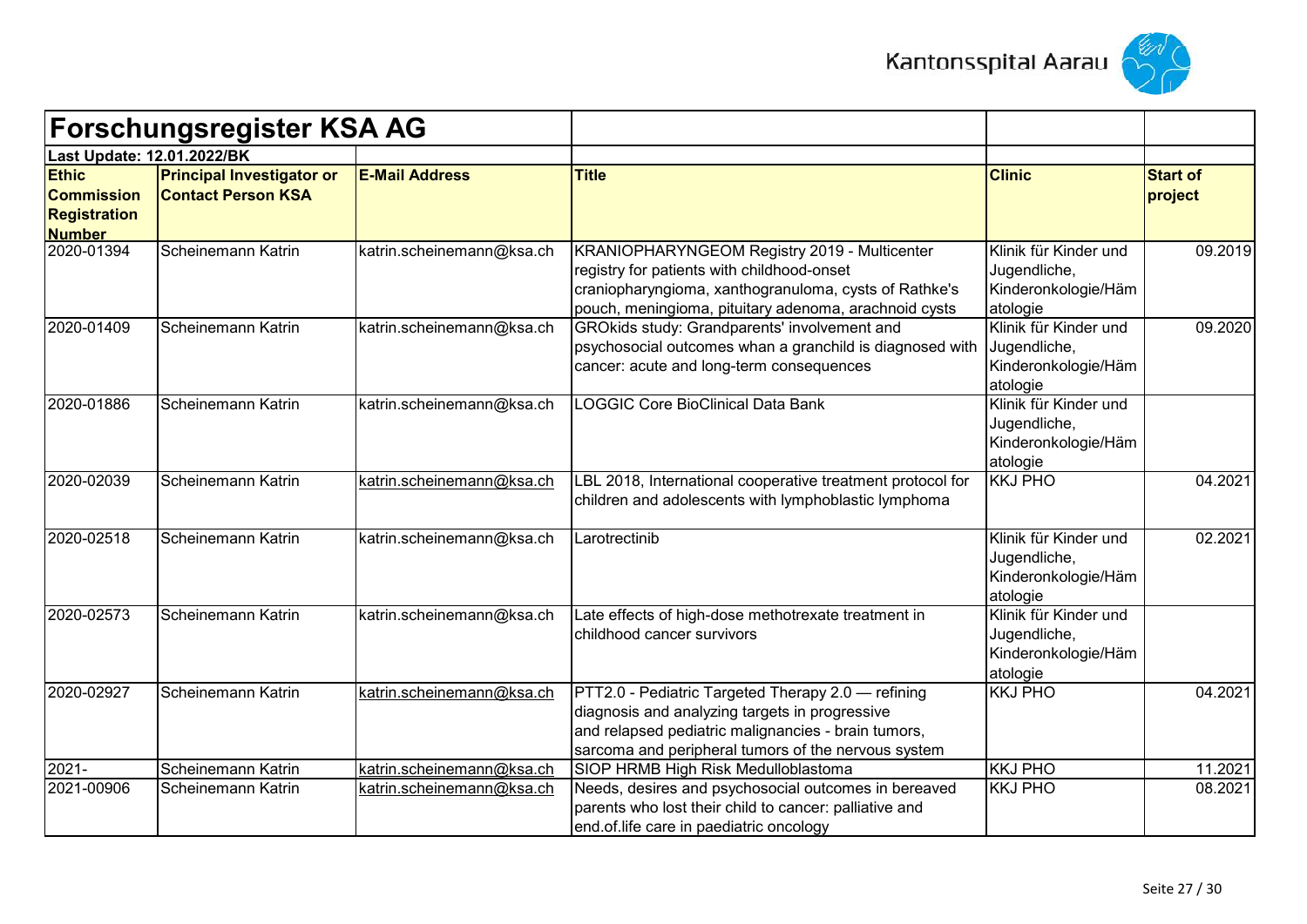



| <b>Forschungsregister KSA AG</b><br>Last Update: 12.01.2022/BK            |                                                               |                            |                                                                                                                                                                                                                                                                  |                                                                          |                            |
|---------------------------------------------------------------------------|---------------------------------------------------------------|----------------------------|------------------------------------------------------------------------------------------------------------------------------------------------------------------------------------------------------------------------------------------------------------------|--------------------------------------------------------------------------|----------------------------|
|                                                                           |                                                               |                            |                                                                                                                                                                                                                                                                  |                                                                          |                            |
| <b>Ethic</b><br><b>Commission</b><br><b>Registration</b><br><b>Number</b> | <b>Principal Investigator or</b><br><b>Contact Person KSA</b> | <b>E-Mail Address</b>      | <b>Title</b>                                                                                                                                                                                                                                                     | <b>Clinic</b>                                                            | <b>Start of</b><br>project |
| <b>STV 39/06</b>                                                          | Scheinemann Katrin                                            | katrin.scheinemann@ksa.ch  | EWOG MDS 2006 - MDS and JMML in childhood                                                                                                                                                                                                                        | Klinik für Kinder und<br>Jugendliche,<br>Kinderonkologie/Häm<br>atologie | 11.2014                    |
| 2020-02230                                                                | <b>Scherer Kathrin</b>                                        | kathrin.scherer@ksa.ch     | Diagnostics and Management of Anaphylactic Reactions to<br>Honey                                                                                                                                                                                                 | Dermatologie und<br>Allergologie                                         | 01.2021                    |
| 2016-00064                                                                | Schnitzler Tician                                             | tician.schnitzler@ksa.ch   | Automatic classification of post-operative clips in<br>mammography using a U-Net convolutional neural network                                                                                                                                                    | Institut für Radiologie                                                  | 09.2021                    |
| 2021-01095                                                                | Schnitzler Tician                                             | tician.schnitzler@ksa.ch   | An explainable Al-approach for distinction of malign and<br>benign microcalcifications in 2D-mammography                                                                                                                                                         | Institut für Radiologie                                                  | 09.2021                    |
| 2021-01931                                                                | Schnitzler Tician                                             | tician.schnitzler@ksa.ch   | Identification of missed incidental pulmonary embolisms by<br>the use of an Al-algorithm                                                                                                                                                                         | Institut für Radiologie                                                  | 10.2021                    |
| 2014/196                                                                  | Schreiber Alexander                                           | alexander.schreiber@ksa.ch | SAKK 96/12-Prävention von symptomatischen skelettalen<br>Ereignissen mit Denosumab verabreicht alle 4 Wochen vs.<br>12 Wochen                                                                                                                                    | Onkologie,<br>Hämatologie und<br>Transfusionsmedizin                     | 04.2019                    |
| 2017-02214                                                                | Schreiber Alexander                                           | alexander.schreiber@ksa.ch | RIB-ELLE - Eine nicht-interventionelle Studie zur<br>Untersuchung der Sicherheit und Wirksamkeit von<br>RIBociclib in Kombination mit einem Aromatasehemmer<br>(Letrozol, Anastrozol, Exemestan) in der Schweizer<br>Population mit fortgeschrittenem Brustkrebs | Onkologie,<br>Hämatologie und<br>Transfusionsmedizin                     |                            |
| 2014-001                                                                  | Schütz Philip                                                 | philipp.schuetz@ksa.ch     | EFFORT (Effect of early nutritional support on Frailty,<br>Functional Outcomes, and Recovery of malnourished<br>medical<br>inpatients Trial) including several subprojects                                                                                       | <b>MUK</b>                                                               | 04.2014                    |
| 2016-00487                                                                | Schütz Philipp                                                | philipp.schuetz@ksa.ch     | Glucocorticoid withdrawal and glucocorticoid-induced<br>adrenal insufficiency: a randomized controlled multicenter<br>trial. Taper or Abrupt Steroid Stop: TOASST trial                                                                                          | <b>MUK</b>                                                               | 07.2018                    |
| 2019-00078                                                                | Schütz Philipp                                                | philipp.schuetz@ksa.ch     | Checklist-guided shared decision-making for code status<br>discussions in medical inpatients<br>A cluster-randomized multicenter trial                                                                                                                           | <b>MUK</b>                                                               | 02.2020                    |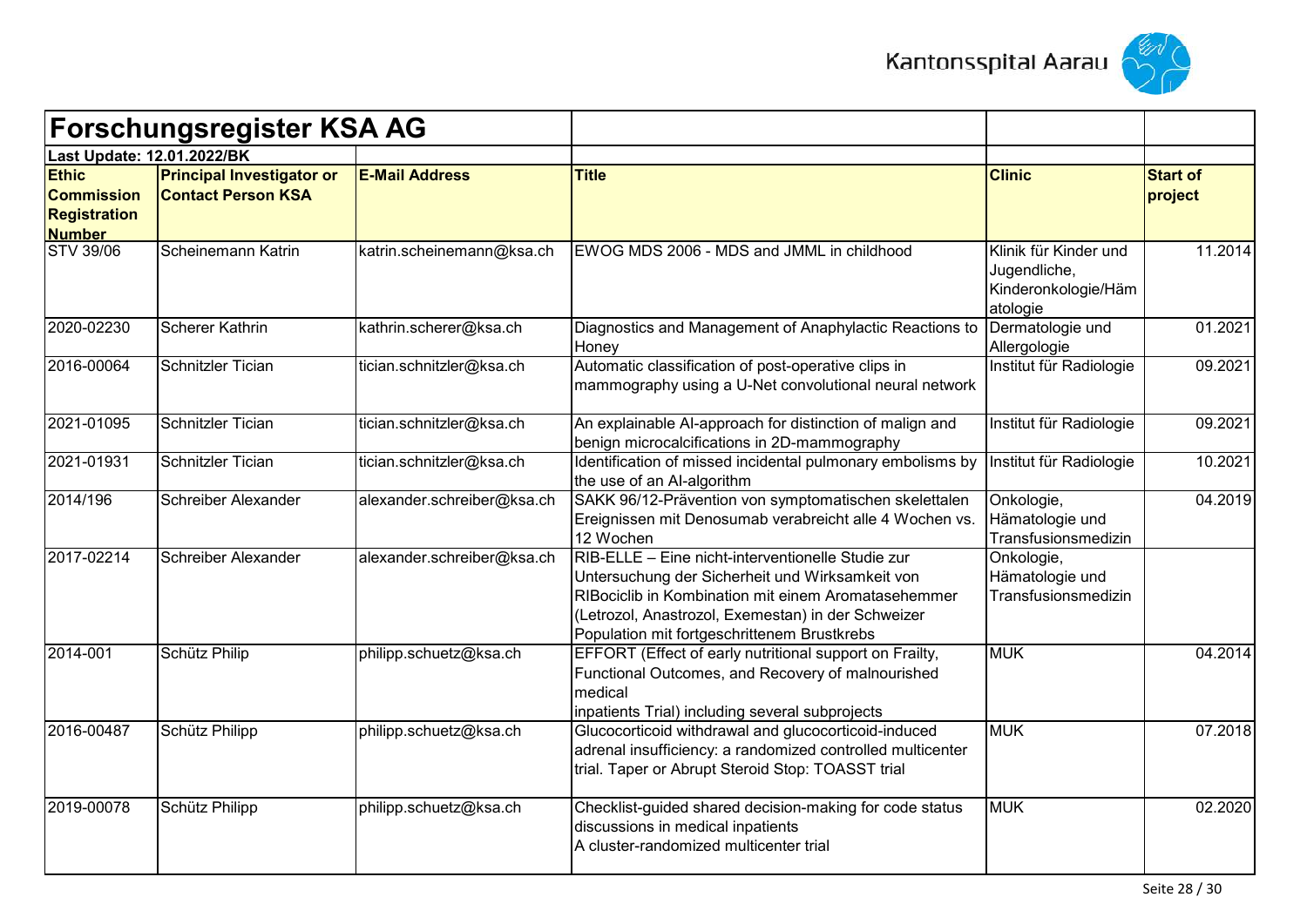



| <b>Forschungsregister KSA AG</b><br>Last Update: 12.01.2022/BK            |                                                               |                        |                                                                                                                                                                                                       |                           |                            |
|---------------------------------------------------------------------------|---------------------------------------------------------------|------------------------|-------------------------------------------------------------------------------------------------------------------------------------------------------------------------------------------------------|---------------------------|----------------------------|
|                                                                           |                                                               |                        |                                                                                                                                                                                                       |                           |                            |
| <b>Ethic</b><br><b>Commission</b><br><b>Registration</b><br><b>Number</b> | <b>Principal Investigator or</b><br><b>Contact Person KSA</b> | <b>E-Mail Address</b>  | <b>Title</b>                                                                                                                                                                                          | <b>Clinic</b>             | <b>Start of</b><br>project |
| 2019-01162                                                                | Schütz Philipp                                                | philipp.schuetz@ksa.ch | Psychological burden of patients with COVID-19 infection<br>and their relatives: a prospective observational study                                                                                    | <b>MUK</b>                | 04.2020                    |
| 2019-01162                                                                | Schütz Philipp                                                | philipp.schuetz@ksa.ch | PROPHETIC Studie Prognostication of Outcome in<br>Patients with Out-of Hospital Cardiac Arrest Hospitalized in<br>Intensive Care                                                                      | <b>MUK</b>                | 05.2020                    |
| 2019-02269                                                                | Schütz Philipp                                                | philipp.schuetz@ksa.ch | PRospective Evaluation of the European Society of<br>Cardiology 0/1h-algorithms' Safety and Efficacy for Triage<br>of Patients with Suspected Myocardial Infarction<br>(PRESC1SE-MI)                  | <b>MUK</b>                | 10.2020                    |
| 2019-02297                                                                | Schütz Philipp                                                | philipp.schuetz@ksa.ch | Clinical Surveillance vs. Anticoagulation for Low-risk<br>Patients with Isolated Subsegmental Pulmonary<br>Embolism: A Multicenter Randomized Placebo-Controlled<br>Non-Inferiority Trial (SAFE-SSPE) | <b>MUK</b>                | 07.2020                    |
| 2020-01306                                                                | Schütz Philipp                                                | philipp.schuetz@ksa.ch | Prognostic relevance of serial in-hospital biomarker<br>measurements among COVID-19 patients in Switzerland                                                                                           | <b>MUK</b>                | 04.2020                    |
| 2020-02008                                                                | Schütz Philipp                                                | philipp.schuetz@ksa.ch | Canakinumba in patients with COVID-19 and Type 2<br>Diabtes- CanCovDia Trial: a multi-centric, randomized,<br>double-blinded, placebo-controlled trial                                                | <b>MUK</b>                | 11.2020                    |
| 2021-00278                                                                | Schütz Philipp                                                | philipp.schuetz@ksa.ch | Effect of Continued Nutritional support at Hospital<br>Discharge on Mortality, Frailty, Functional Outcomes and<br><b>Recovery Trial</b>                                                              | <b>MUK</b>                | 06.2021                    |
| 2021-01379                                                                | Schütz Philipp                                                | philipp.schuetz@ksa.ch | Evaluation of alerts of an algorithm-based electronic tool for MUK<br>detection of medication errors and reduction of potential<br>adverse events                                                     |                           | 07.2021                    |
| 2020-01295                                                                | Speidel Viktor                                                | victor.speidel@ksa.ch  | COVID-19 lung assessment with ultrasound (CLAUS)                                                                                                                                                      | $\overline{\mathsf{INF}}$ | 06.2020                    |
| 2021-00761                                                                | Speth Marlene                                                 | marlene.speth@ksa.ch   | Usage of the validated German Sino Nasal Outcome Test-<br>22 (SNOT-22) in clinics                                                                                                                     | <b>HNO</b>                | 05.2021                    |
| 2019-00179                                                                | Struja Tristan                                                | tristan.struja@ksa.ch  | PrevenT ReAdmissions of Cycling patients at the KSA -<br>The TRACK Project                                                                                                                            | <b>MUK</b>                | 05.2019                    |